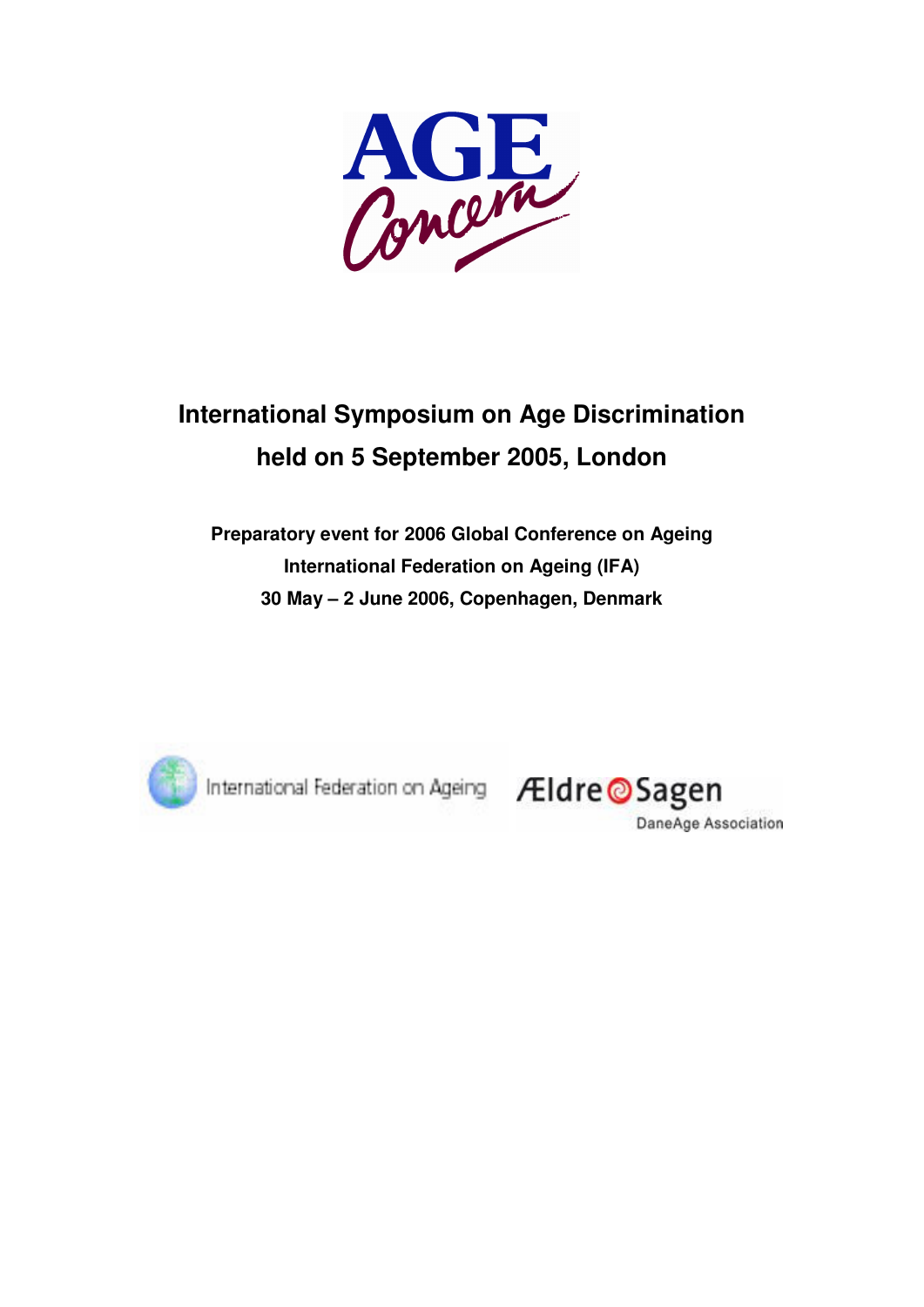| <b>Content</b>                                                                                                                                                                                                                 | Page |
|--------------------------------------------------------------------------------------------------------------------------------------------------------------------------------------------------------------------------------|------|
| <b>Background and context</b> Richard Baker, Age Concern England                                                                                                                                                               | 3    |
| <b>Session 1</b>                                                                                                                                                                                                               |      |
| Age Discrimination: experiences and definitions                                                                                                                                                                                |      |
| The personal experiences of age discrimination by older people<br>in the European Union                                                                                                                                        | 5    |
| Geert Decock, AGE, the European Older People's Platform, Belgium<br><b>Discussant</b> Mark Gorman, HelpAge International                                                                                                       | 9    |
| <b>Defining Age Discrimination</b>                                                                                                                                                                                             | 11   |
| Colm O'Cinneide, Faculty of Laws, University College London<br><b>Discussant</b> Konstantina Safilou-Rothschild, Sextant, Greece                                                                                               | 16   |
| <b>Session 2</b>                                                                                                                                                                                                               |      |
| Age discrimination and its wider context                                                                                                                                                                                       |      |
| Individual rights and social solidarity<br>Robin Allen QC, Joint Head, Cloisters Barristers Chambers, UK                                                                                                                       | 18   |
| <b>Discussant</b> Anouk Mulder, Senior Adviser, Expertisecentrum<br>Leeftijd, Netherlands                                                                                                                                      | 24   |
| Age, equality and citizenship Niall Crowley, Chief Executive of the<br>Equality Authority of Ireland, Republic of Ireland                                                                                                      | 25   |
| Discussant Gordon Lishman OBE, Director General, Age Concern<br>England                                                                                                                                                        | 30   |
| <b>Session 3</b>                                                                                                                                                                                                               |      |
| <b>Ensuring and embedding long term change</b>                                                                                                                                                                                 |      |
| From research to legislation: challenging public perceptions and<br>getting results: Case study of the Ontario Human Rights<br><b>Commission</b> Keith Norton, Chief Commissioner, Ontario Human<br>Rights, Commission, Canada | 32   |
| Discussant Yitzhak Brick, President, International Federation on<br>Ageing, Israel                                                                                                                                             | 36   |
| Evaluating the outcome of action on Discrimination<br>Judy Hogben, Executive Director, Office for Seniors Interests and<br>Volunteering, Western Australia                                                                     | 37   |
| Discussant Dan Kohrman, Senior Counsel, AARP, USA                                                                                                                                                                              | 42   |
| <b>Appendix One</b> List of participants                                                                                                                                                                                       | 44   |

# 2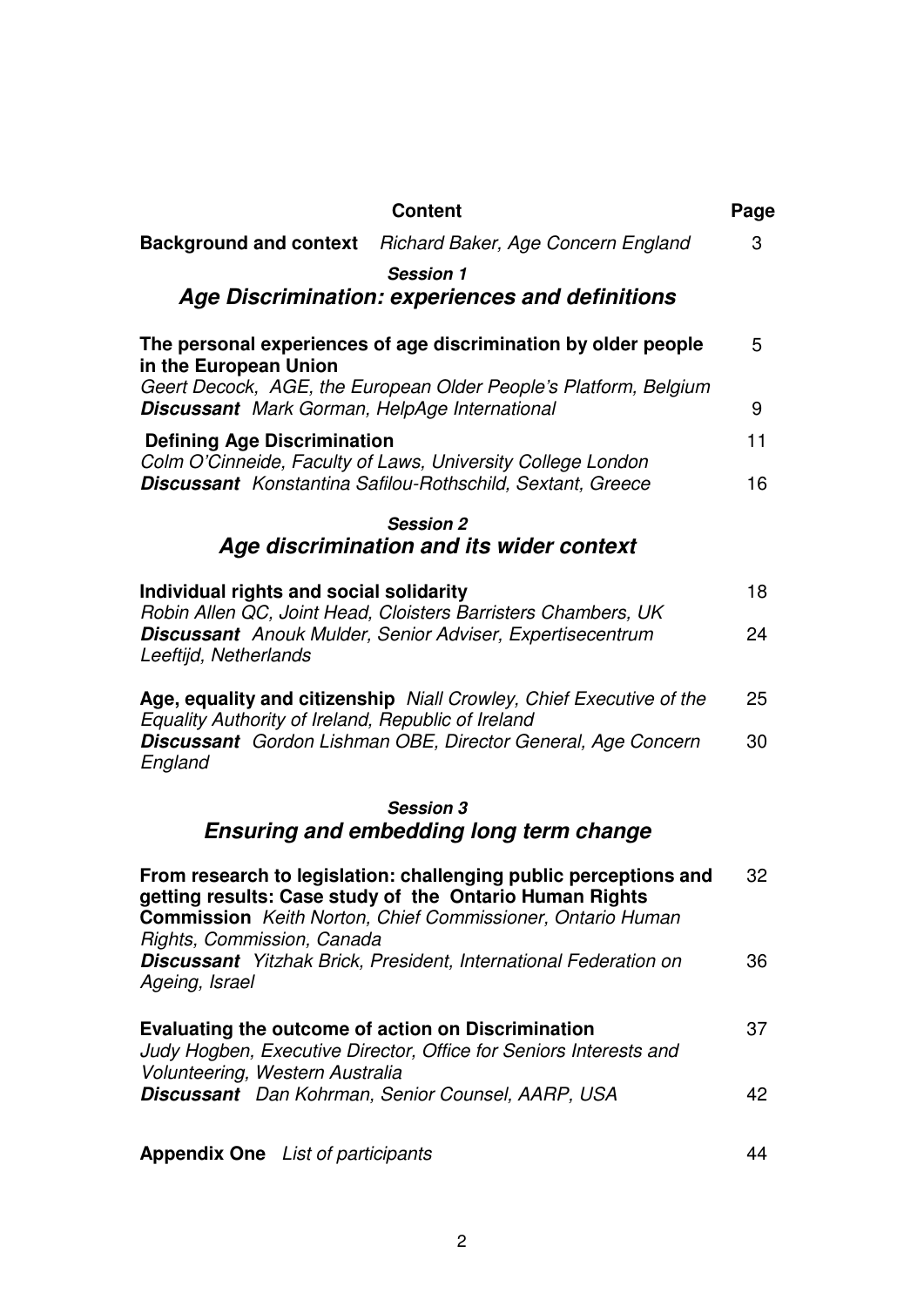# **Background and context**

The  $8<sup>th</sup>$  Global Conference on ageing is scheduled to be held by the International Federation on Ageing (IFA) in Copenhagen between 30 May and 2 June 2006, hosted by DaneAge.

Age Concern England (ACE) was invited by DaneAge and the IFA to lead a strand of activity running throughout the Copenhagen Conference on age discrimination. As a lead up to the conference, ACE hosted an international symposium on 5 September 2005 on the subject, taking advantage of the occasion of the Meeting of the Executive Committee of the IFA in London.

The symposium aimed to be a freestanding event providing an opportunity for international level discussion between senior IFA representatives and other key expert stakeholders on issues relating to age discrimination. It was also a forum to consider the key issues for global debate at the Copenhagen Conference around the age discrimination theme.

The symposium focused on 6 key themes as follows:

- The personal experience of age discrimination
- Defining age discrimination
- The balancing of individual rights and social solidarity
- Age, equality and citizenship
- Beyond legislation achieving cultural and attitudinal change
- Evaluating the outcome of action on age discrimination

Each theme was initially explored through a paper produced and presented by an expert reporter. Each paper was then subject to analysis by an expert discussant, whose role was to highlight and consider key issues emerging from the paper prior to a broader discussion by all participants.

The outcome of this event was twofold.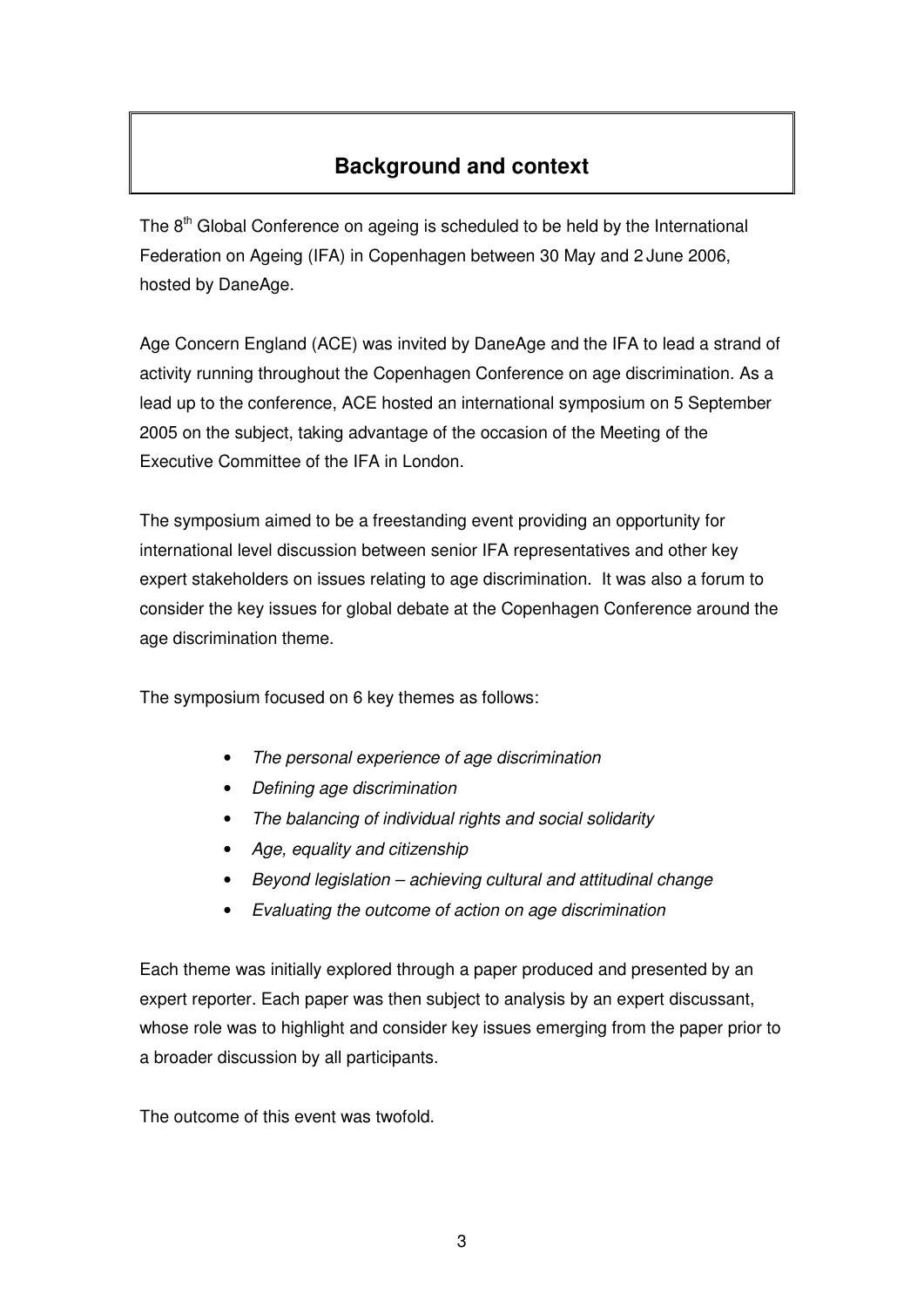Firstly, this report summarises the presentations and discussions of the 6 key themes. The full papers presented at the symposium are available on www.ageconcern.org.uk/xxxxxxxxxxxx

Secondly, the discussions provided an opportunity to identify the key themes for discussion at Copenhagen in the age discrimination strand. These are encapsulated in the Copenhagen programme in three sessions under the title **Ageism – Towards a Global View.**

The three sessions in Copenhagen will focus on the following themes:

- **Age Discrimination in Five Continents: Real Issues, Real Concerns.**
- **Age equality in a diversifying population**
- **Practical actions to address age discrimination**

The report of these three sessions, and the papers which were presented in Copenhagen will also be available in due course on the above web address.

On behalf of Age Concern England, the IFA and DaneAge, I would like to thank all of the participants in the International Symposium for taking part in the event and for providing such an excellent platform for the sessions in Copenhagen and for adding to our knowledge and understanding of this important subject.

I would also like to thank my colleagues in Age Concern England for their work to ensure that the symposium was such a success.

Richard Baker Age Concern England Symposium Chair May 2006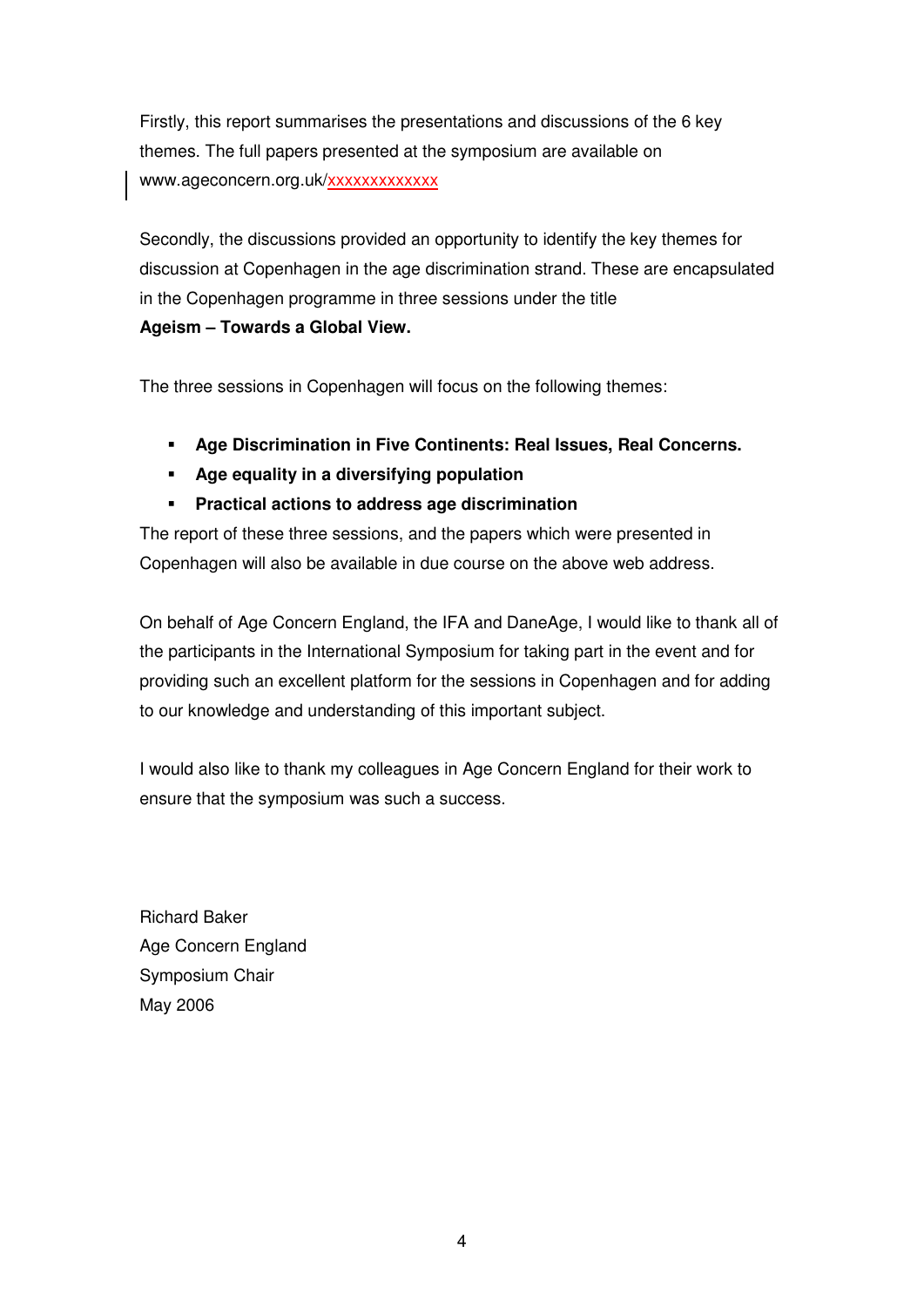# **Session 1 - Age Discrimination: experiences and definitions**

# **Paper 1 The personal experiences of age discrimination by older people in the European Union**

## **Presenter Geert Decock , Secretary, Anti-Discrimination Expert Group, AGE, the European Older People's Platform, Belgium**

Geert Decock began by pointing out that whilst legislation combating racial discrimination covers employment and the area of goods, facilities and services, legislation combating age discrimination has been limited to employment. He argued that this separation does not make sense in the real world of older workers and older people.

### **Age discrimination in employment**

### **Recruitment**

Employers frequently use three different types of age limits: straightforward chronological age, age banding (not older or younger than a given age) or age grouping (young and dynamic, junior etc). This has been successfully challenged in Lithuania and in Ireland.

Indirect age discrimination occurs if an employer requires applicants to meet certain conditions unrelated to the demands of the job but which were disadvantageous to an older person, such as being required to take a health or physical endurance test.

### **Access to vocational training**

Many companies limit training for employees over a certain age on the basis that 'return on investment' in the years before retirement goes down and that productivity of workers goes into decline as they age. In fact employers frequently cause this decline in productivity of older workers by deciding it is not worth training, promoting or motivating older workers because of the nearness of retirement.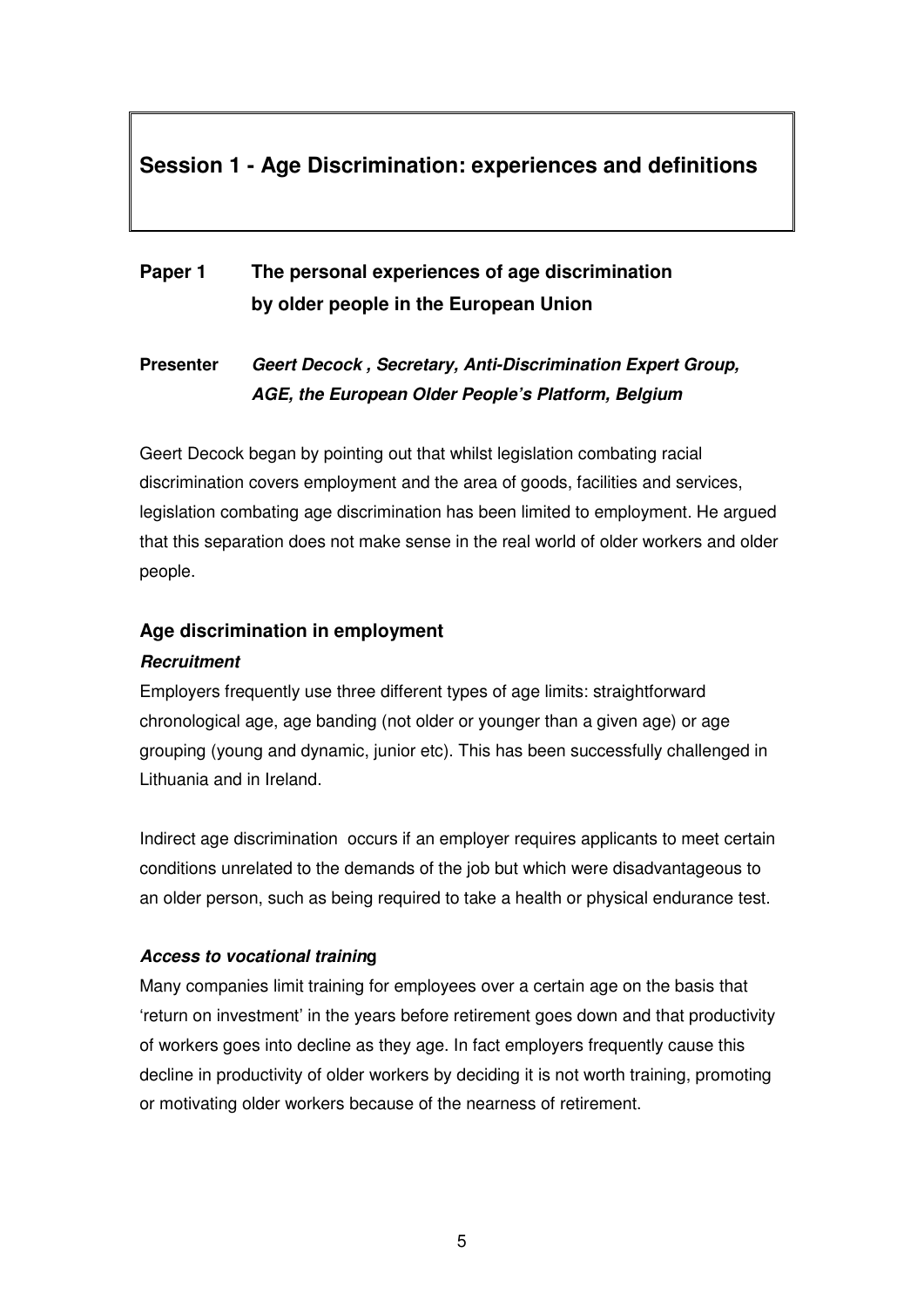#### **Human resources policies**

Age discrimination legislation is in place in most EU countries though in European legislation 'age' is not defined and thus differential treatment on the grounds of age can give a better deal to older people and be discriminatory towards younger people and vice versa. For example in the Netherlands, a company whose policy granted special benefits to people on the basis of their age and length of service was found to be discriminatory.

#### **Employment and working conditions**

Many people are forced out of work due to their age. Practices such as the FIFO system (First In First Out) or LIFO system, (Last In First Out) and mandatory retirement ages, whether state or employer imposed, all discriminate on the grounds of age.

Whilst most people are against raising the state pensionable age, many older workers feel that fixed retirement ages should be a thing of the past, and they should be able to decide for themselves when and how they retire.

Seniority-based pay scales are explicitly mentioned in EU legislation and could be considered age discriminatory as they are biased in favour of workers with a longer length of service. The Dutch Equal Treatment Commission found that a company which rewarded seniority in its company pension scheme could find other less discriminatory ways of rewarding long standing employees.

Geert Decock suggested however that it was reasonable for discrimination in favour of older workers to take place where employees, having done strenuous work over a long period of time, were allowed to reduce their working hours or move into another less strenuous position. Not allowing for that possibility would amount to a form of indirect age discrimination. Further consideration also needs to be given to what extent age-related reduced capacity can be regarded as disability.

#### **Harassment and discrimination by association**

EU legislation defines harassment as conduct which takes place with the purpose of violating the dignity of a person and of creating a hostile work environment. This might occur if there is pressure on an older employee to retire to make way for a younger one.

6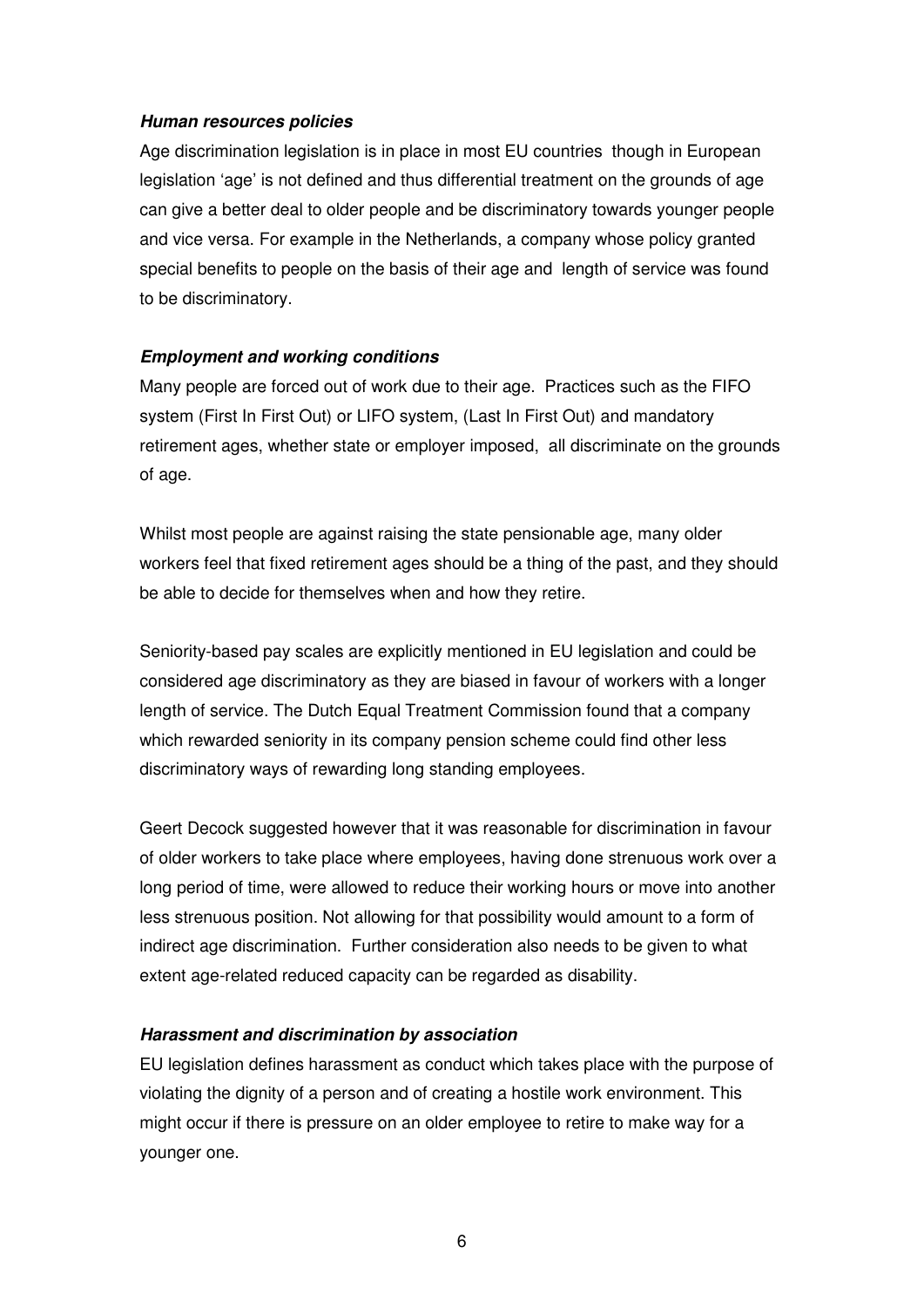Discrimination by association (not covered by the current EU legislation) is discrimination that is experienced by a person, because of the characteristics of another person with whom the employer closely associates him or her. For example an employer might refuse to hire an older person if he or she is caring for an elderly parent.

### **Age discrimination in employment in Australia and the United States**

Age discrimination is not unique to the EU. For example, Australia's Human Rights and Equal Opportunity Commission's report Age Matters: a report on age discrimination (2000) devotes nearly 50 pages of the 120-page to age discrimination in employment.

In the United States, the Age Discrimination in Employment Act of 1967 (ADEA) protects individuals who are 40 years of age or older from employment discrimination based on age.

### **Age discrimination in access to goods, facilities and services**

Geert Decock then moved on to his second major area and drew attention to an AGE report (2004) Age Barriers: Older people's experience of discrimination in access to goods, facilities and services. This identified a wide range of areas of reported discrimination and inconsistencies in practice between EU Member States. He identified the following areas:

### **Education**

In many countries there is an age limit for the receipt of student loans as well as in access and cost of education at other points. The Dutch Equal Treatment Commission ruled that a higher fee for university students above the age of 30 is in breach of the law on Equal Treatment on the grounds of age in employment.

### **Health care**

Free breast screening in many EU countries is targeted at specific groups of women at a higher risk by making use of chronological age or age banding though evidence from Denmark shows more incidents per screening are found amongst older women than younger women.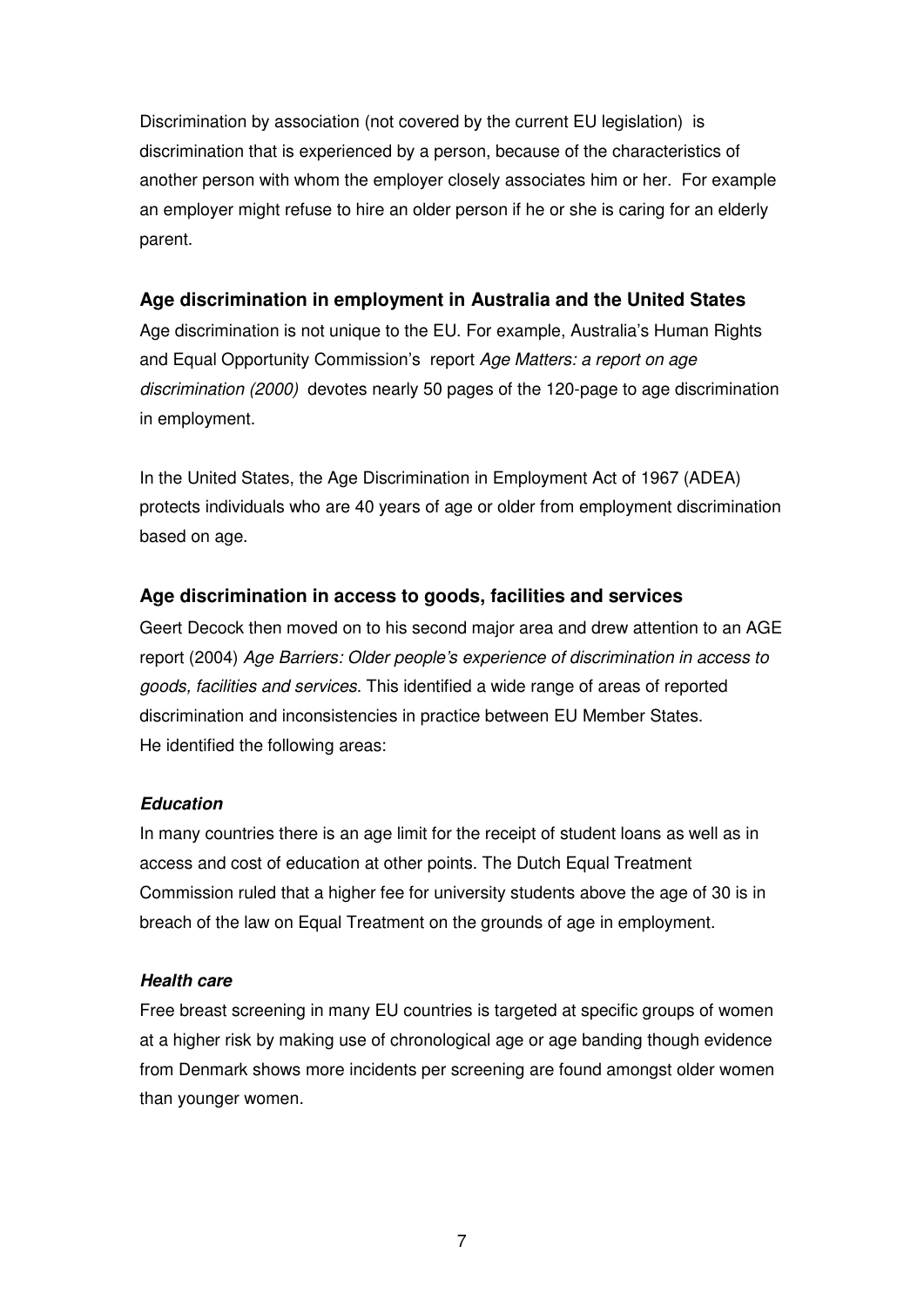In Belgium, older people have their orthopaedic shoes replaced more often than younger people. In France, Slovenia and Belgium older people, sometimes as young as 50, wishing to access dental and physiotherapy services are often refused private insurance or expected to pay significantly higher premiums.

Finally across Europe there is a significant lack of gerontological expertise especially in many of the new member states such as Lithuania, the Czech Republic, Latvia and Slovakia.

#### **Biomedicine and clinical trials**

AGE members from the UK looked at 20 out of 194 clinical trials testing treatments on the Cancer Relief UK website and found that only six did not have some form of age exclusion.

#### **Insurance**

In the UK, unlike other EU countries, insurance when booking train tickets is only available for people under 75. In Belgium insurance companies cancel the policies of older drivers involved in an accident even if they were not responsible for the accident. In Germany, two insurance companies refuse to sell motor insurance to people aged 60 and over and others limit it to people under the age of 80.

#### **Financial services**

Credit is generally not available for people aged 65 and over in Lithuania and the Czech Republic or 70 and over in Germany whilst in the Netherlands some companies refuse new credit cards to people aged 70 and over. The Lithuanian Equality Body has found in favour of a 65-year-old pensioner who was denied access to consumer credit on the basis of his age.

#### **Volunteering**

In Germany, there are age limits of 60 for some leisure activities like participation in choirs. The Lutheran church does not welcome volunteers aged 62 and over.

#### **Access to public spaces, transport and modern technologies**

The needs of older people are rarely considered in the design of public spaces, means of transport or mobile phones or computer software. Some of the new automated telephone systems are difficult to use but banks in Sweden now charge 5 Euro for access to a personal operator.

8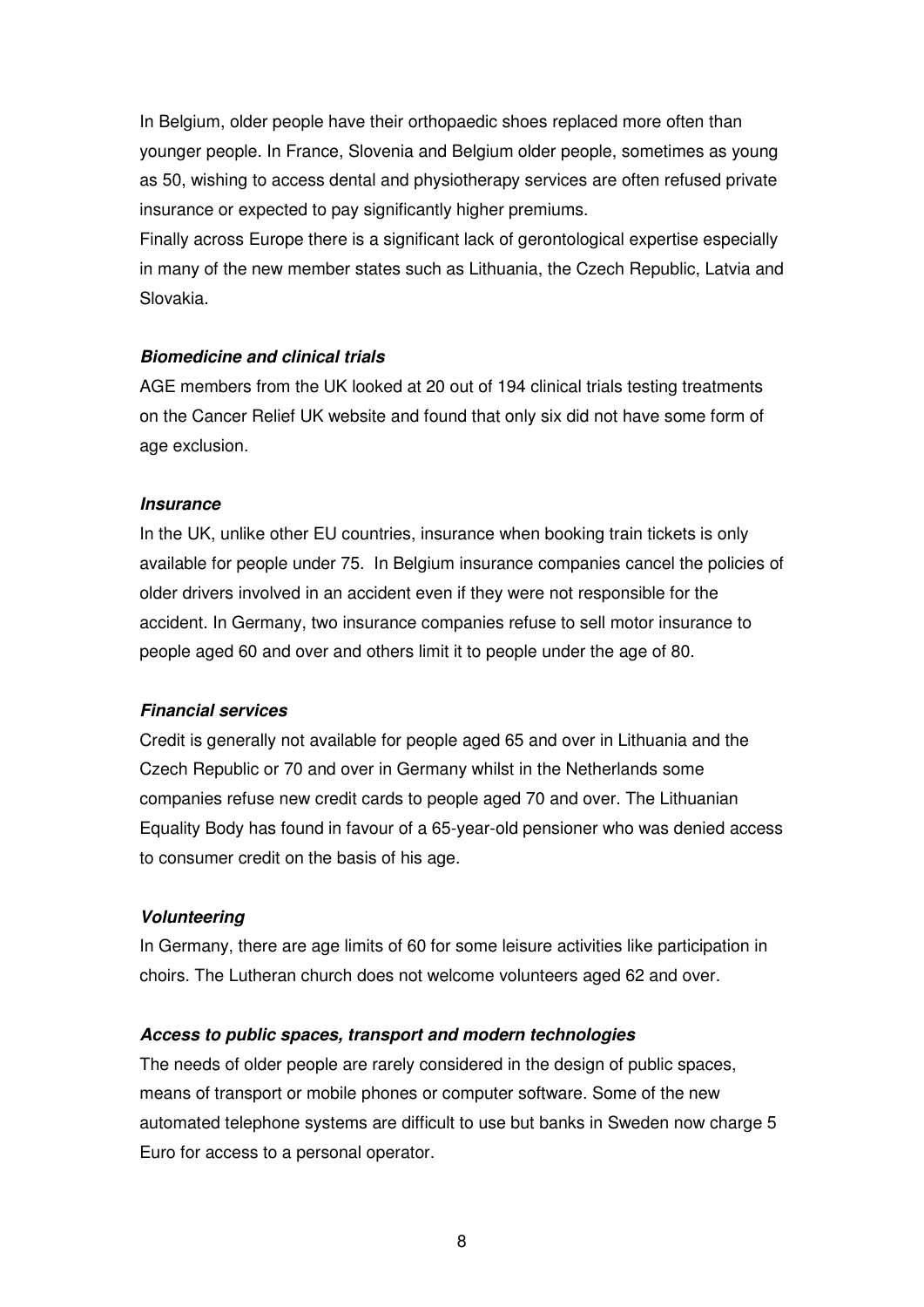#### **Political involvement and civic participation**

In Belgium, Slovakia and Germany, political parties have attempted to remove older politicians aged over 50 in favour of young and dynamic new faces.

### **Multiple discrimination**

Geert Decock pointed out that older people all have multi-faceted identities, being black or white, gay or heterosexual, male or female or disabled and thus may be the target of multiple discrimination. Thus any measure aimed at tackling age discrimination must integrate the other dimensions too.

### **Conclusion**

In his concluding remarks, Geert Decock expressed the view that age discrimination is widespread because age is difficult to conceal, easy to check and age limits are simple to administer. Age limits exist in every field of society and there are also unwritten prejudices about age, which affect the way people are treated.

Reasons for the imposition of age limits are varied. They may be used to protect a particular age group, for reasons of cost-effectiveness.or to limit risks. Such limits fail to take into account differences between older people and their life expectancy.

Many age limits are based on the assumptions that there is a standard course of life but the fact is that ageing is a very individual process. People over 50 make up a large, growing and diverse section of the EU's population. Age limits will continue to be used, but AGE - the European Older People's Platform - wants to question the discriminatory nature of some of the age limits in order to guarantee the right of older people to equal treatment, regardless of their age.

### **Discussant Mark Gorman, HelpAge International**

Mark Gorman responded from a developing world perspective but pointed out that there were great differences between individual developing countries. However, he was particularly interested in the idea of all citizens bearing rights as this was quite a new concept in developing countries.

 In poorer countries, age discrimination is not identified and in general, there is no legal framework. Employment law is relatively underdeveloped but where regulation does exist, it is often discriminatory, for example mandatory retirement ages.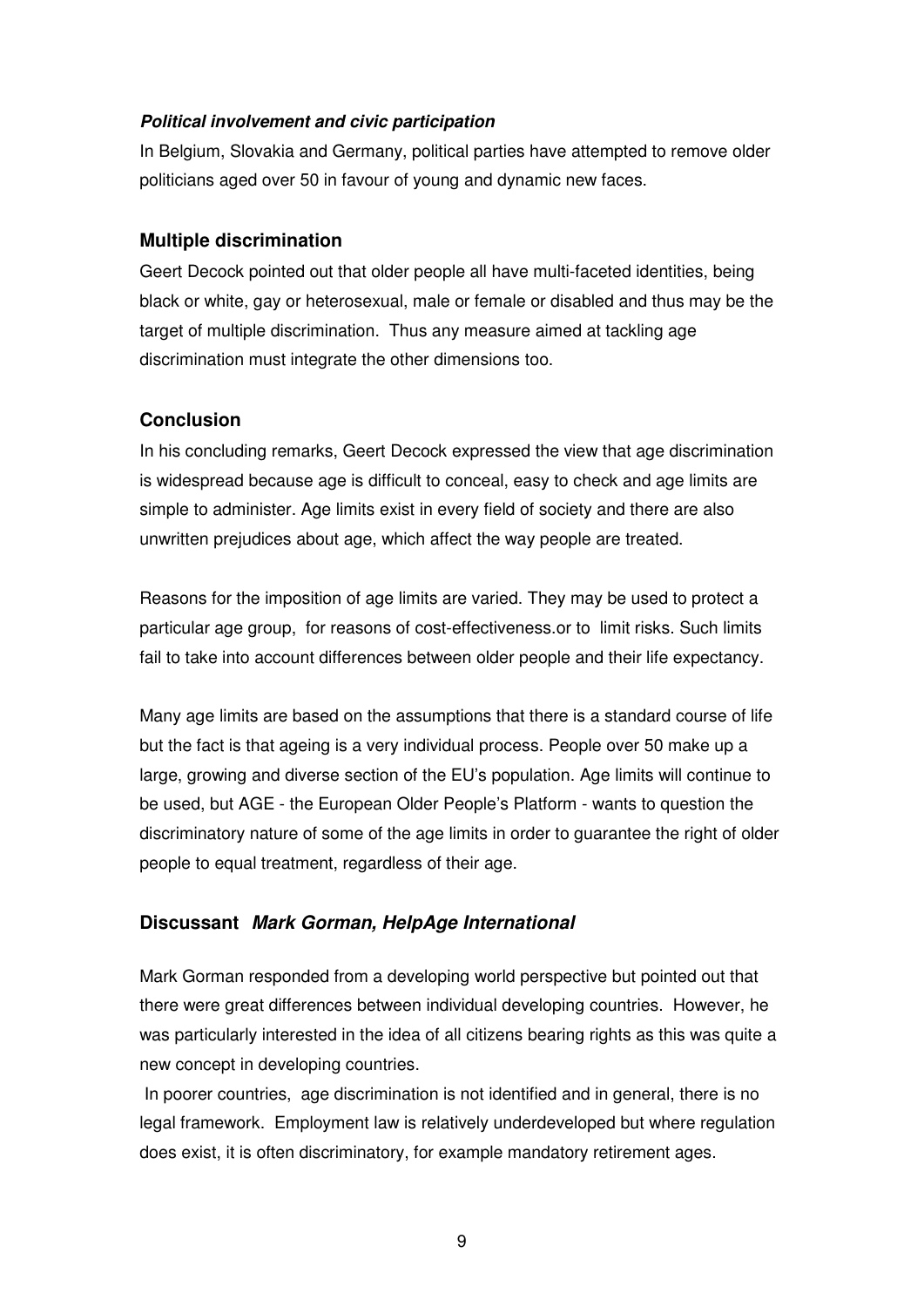Discrimination is also widespread in access to goods and services; an example was given from Bangladesh where credit loans are informally restricted by age.

Ageism and stereotyping influence attitudes which affect the way decisions are taken and resources allocated. The two main concerns of older people in developing countries are health care and material security.

Health is often not free at the point of delivery, and even if there are exemptions from charges, many people are unaware of their entitlement or cannot claim them. Discrimination occurs as hard-pressed officials manage demand with scarce resources.

Older people are marginalised and often seen as a waste of resources especially in health and medicine. For instance, UNAIDS does not collect data on infections of people over 49 years.

Material and physical security is a major concern. Harassment of older people in the workplace is less of an issue than in the community. Older people, particularly older women, experience abuse from their families, public officials and their communities. This ranges from denial of their inheritance rights, which can lead to abandonment of the elderly relative, to charges of witchcraft.

Even where protective laws exist, older people are often unaware of their rights, but more likely they are reluctant to bring cases for fear of reprisals and lack of resources. Even if the case is won, harassment does continue, as was shown by an example from Swaziland. Public attitudes must be changed by involving older people in decision making and dispute resolution.

A framework for rights and citizenship is already part of the development debate and age could be brought into it, though the obstacles are numerous. Even the concept of citizenship is problematic with some groups, such as migrant workers.

Access to information will continue to be a key factor in development issues. Developing countries are leaping forward in communications, especially with mobile phones and radios, though access to technology is another barrier for older people, but it will provide another opportunity to engage them with the debate.

\_\_\_\_\_\_\_\_\_\_\_\_\_\_\_\_\_\_\_\_\_\_\_\_\_\_\_\_\_\_\_\_\_\_\_\_\_\_\_\_\_\_\_\_\_\_\_\_\_\_\_\_\_\_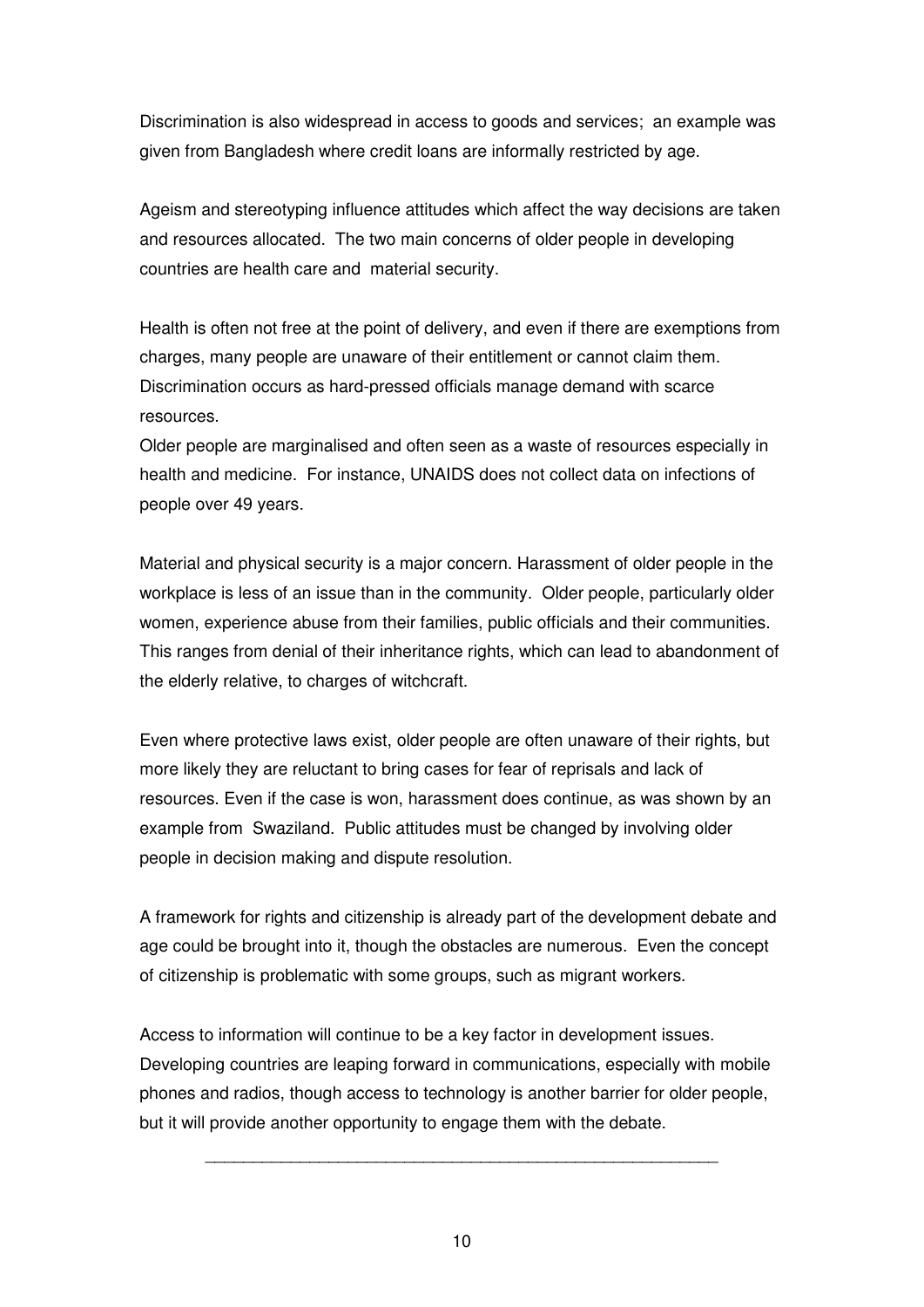### **Paper 2 Defining Age Discrimination**

## **Presenter Colm O'Cinneide, Faculty of Laws, University College London, a member of The European Network of Legal Experts**

#### **Introduction**

Colm O'Cinneide introduced the topic by noting that age discrimination law represented a natural extension of earlier anti-discrimination legislation relating to sex and race. There had been relatively little public debate except where it linked to mandatory retirement or raising the retirement age. Age discrimination cases are likely to form a significant percentage of all discrimination cases brought before the courts in future. Banning unjustified age discrimination is more complex than banning discrimination on grounds of race or sex because of the number of exemptions that might be argued to be justifiable.

#### **Why ban age discrimination?**

There are two particular arguments for banning age discrimination which should be distinguished as they can lead to significantly different approaches to the framing and application of legislation. The first is essentially a human rights approach which sees irrational prejudice and stereotyping on grounds of age as a fundamental infringement of human rights and dignity. The second is a socially utilitarian goal of removing obstacles to greater participation in the labour market which, if achieved, would lead to many socially desirable consequences. Both are valid arguments but what is defined as age discrimination and how it is defined may depend upon which argument is given the greater emphasis.

### **Age discrimination as a violation of rights**

The first justification focuses upon the unfair use of age as an arbitrary and stereotyping tool for making distinctions in employment. Age is used as a 'proxy' for other characteristics so that younger people may be assumed to lack maturity and judgement whereas older people are assumed to lack flexibility, motivation, reliable health and ability to absorb new ideas. However, the available evidence suggests that up to the age of 70 at least there is no deterioration of performance with age except in a very limited range of jobs. Broad assumptions made across a particular age group do not take account of individual differences. When individuals are subject to discrimination as a result of age-based stereotypes, then it can be argued that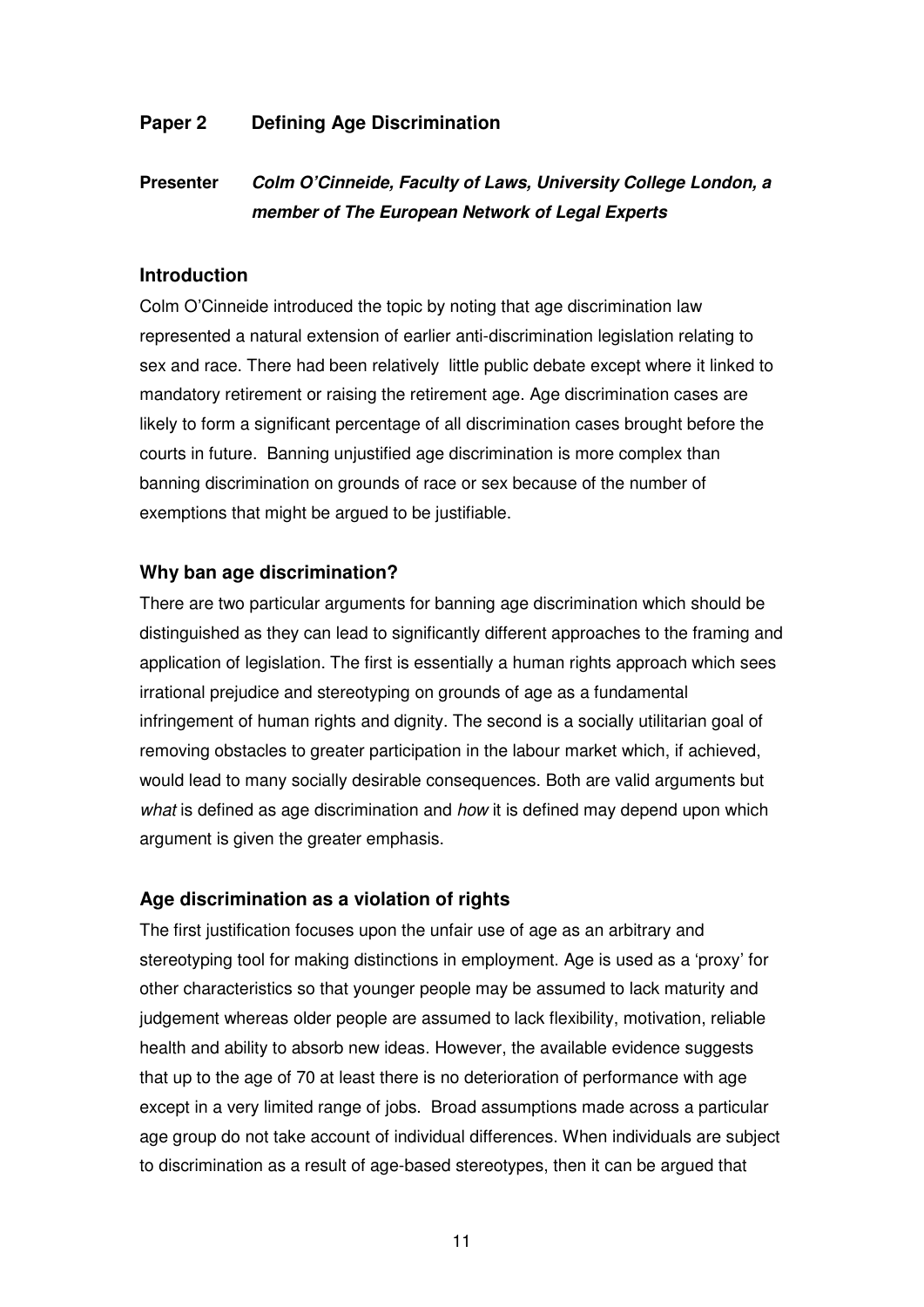their rights to equality and dignity are violated and their individual qualities are subsumed within the (often demeaning) stereotype. This view defines age discrimination as involving a denial of basic human rights.

### **Age discrimination defined as a social problem**

This justification employs more utilitarian arguments. When people are denied access to work on age grounds they suffer social exclusion and high levels of poverty which in turn impose substantial economic and social welfare costs upon society at large. Wider social and economic factors such as the decline of traditional industries and the obsolescence of certain types of skills meant that by 1997 three out of five people in the active 55–60 age group across the EU had left the labour market. The UK Employers' Forum on Age has argued that ageism in employment costs the UK £31 billion every year in lost production, and that 'improving labour market participation rates, particularly among the over-50s, is key to maintaining the UK's productivity, wealth and standard of living.'

Taken together, this 'social exclusion' rationale and the principled 'equality' rationale provide powerful justification for age discrimination legislation.

### **Why age discrimination is different**

Age discrimination legislation differs from sex or race discrimination legislation where very few exceptions are allowed and those only in clearly defined circumstances. The question of what should count as a justifiable exemption is indeed one of the most difficult areas of age discrimination law.

#### **Positive action**

Age may have to be used as a proxy to identify appropriate recipients of particular forms of social security. The UK government has introduced vocational training and employment schemes for long-term unemployed people aged under 26 and over 50, groups which are particularly disadvantaged in the labour market.

#### **Mandatory retirement**

 Mandatory retirement is illegal in the United States, Australia, New Zealand and in certain Canadian provinces. Elsewhere, the use of mandatory retirement is justified on three grounds: the phasing out of high-paid older workers, organisational planning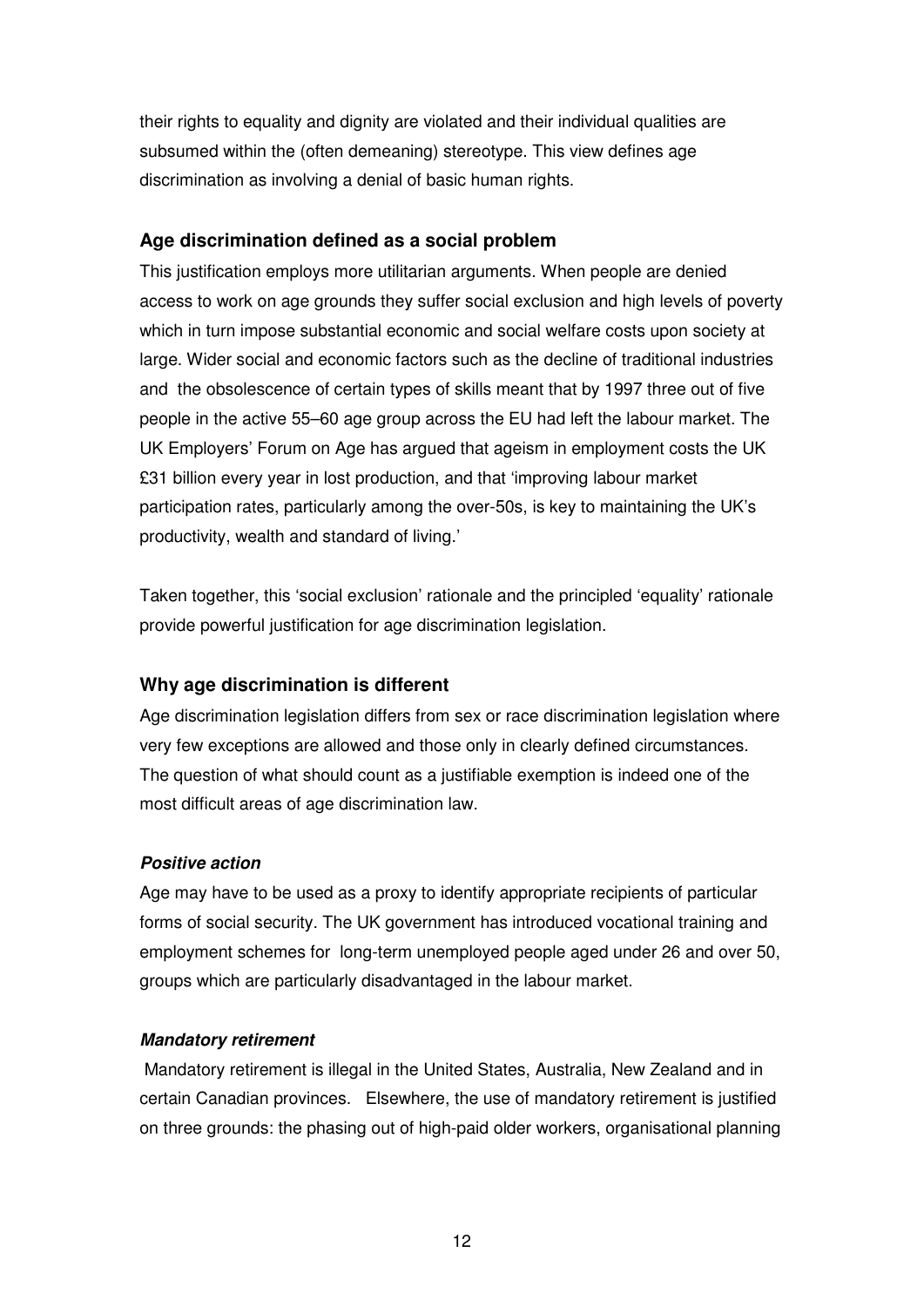and the importance of opportunities for young people. Nevertheless compulsory retirement ages constitute straightforward discrimination on the grounds of age.

### **Age-linked characteristics**

Characteristics such as 'seniority', 'maturity' and 'experience' are used as differentiating factors but may be indirectly discriminatory. These are not linked directly to a person's age but an older person is more likely to have acquired them than a younger person. It took nearly forty years of litigation in the US to establish that the Age Discrimination in Employment Act covered indirect discrimination.

#### **'Open' and 'closed' approaches**

An 'open' approach would enact legislation which allows for exceptions which are 'necessary' or 'justified' but leave the courts to define in individual cases what constitutes a 'necessary' or 'justified' exemption and thus, build up case law.

A 'closed' approach would define a range of circumstances in which the use of agebased criteria was automatically deemed to be justified, offering much greater certainty to employers and reducing the scope for court cases.

'Half open' approaches seek to have the best of both worlds. Some exceptions are written into the legislation, providing a measure of clarity in some areas but leaving room for argument in others.

### **'Rational' versus 'necessary' standards**

Whichever approach is adopted, the question remains as to the standard of justification required. Does the justification have to be that the distinction is necessary, or is it sufficient to argue that the distinction can be justified as *rational?* 

#### **Scope**

Finally there is a crucial question about the scope of age discrimination legislation. Should it only apply to employment or should it cover access to services such as health care, housing, transport and essential goods? A rights-based approach would certainly suggest the extension of legislation into these areas as they affect the dignity of the person. The experience of Commonwealth countries and Ireland in extending legislation into these areas shows that it can be effective in combating inbuilt age prejudice.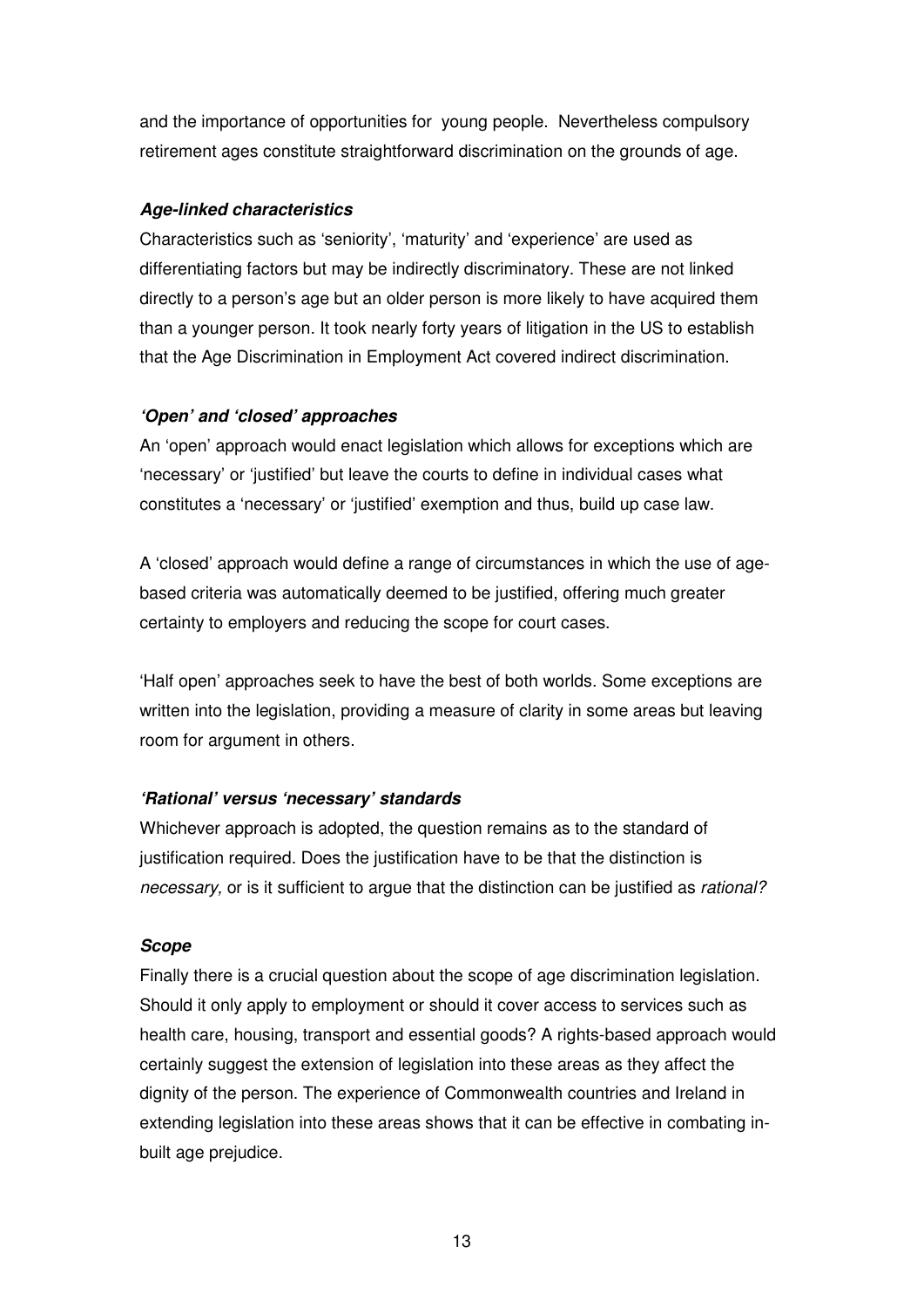### **The provisions and scope of the EU Equality Directive**

The Directive establishes a general framework for prohibiting discrimination in employment on the grounds of age, disability, religion or sexual orientation and its general provisions apply across those four grounds of discrimination though there are some special provisions relating to age. The Directive therefore adopts a rightscentred approach to age equality issues just as it does to other equality issues. Member states are obliged to implement the Directive in their own legal systems.

The Directive does not define 'age' so, both younger and older workers have rights to age equality. However, it does contain some limitations as to its scope. It does not apply to state social security and social protection schemes nor retirement ages.

This exemption does not apply to benefits, including occupational pensions, provided by employers, even if they are public bodies, and does not give employers the right to impose mandatory retirement ages without proving justification. However, member states can introduce special exemptions to allow occupational security schemes to define ages when employees are entitled to retirement or invalidity benefits. The Directive does not apply to the provision of goods and services.

### **The definition of direct discrimination**

This is defined as occurring where someone treats one person less favourably on the grounds of his or her age than he or she would treat other persons in a comparable situation, and there is no objective justification for doing so. Difficulties are likely to arise in finding suitable 'comparators' and in establishing age as the material fact, separated out from characteristics such as maturity, seniority and experience.

#### **Justification**

The Directive deems age distinctions to be justified in three circumstances:

- a) when being of a particular age is a genuine and determining occupational requirement for a particular post;
- b) when a member state has provided that the use of an age distinction is objectively and reasonably justified 'within the context of national law' as a proportionate and necessary measure to attain a legitimate aim;
- c) when a person is subject to what would otherwise constitute indirect discrimination on the grounds of age, but the application of the provision, practice or criterion in question is justified as objectively necessary and proportionate.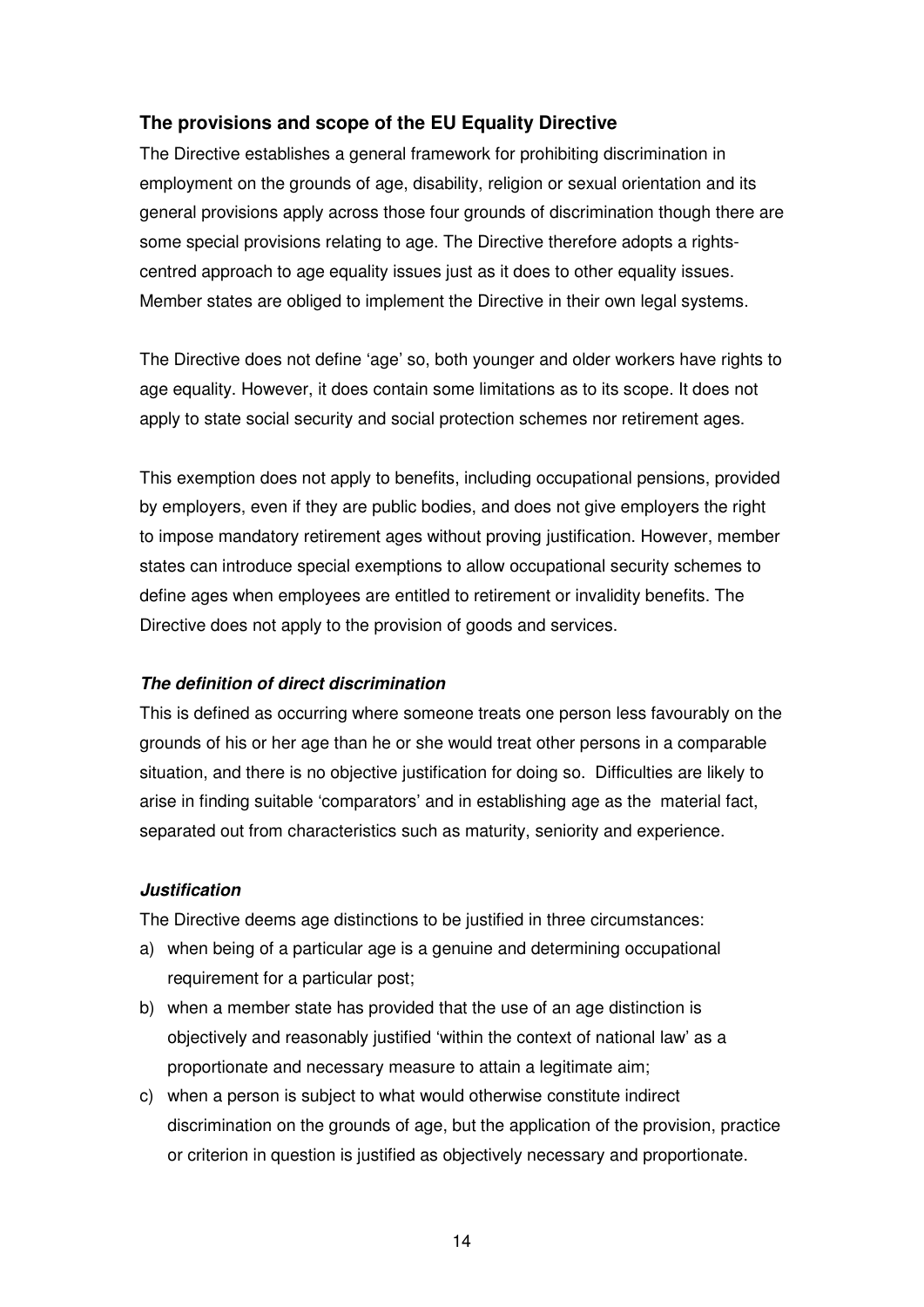In all three circumstances, any age distinctions will have to be shown to satisfy three requirements: that they are a) objectively necessary to b) achieve a legitimate aim, and c) that they have been applied in a proportionate manner.

The EU Directive is framed in clearer terms than many earlier examples of age discrimination legislation. Nevertheless there is still a danger that utilitarian considerations will slip into how age discrimination is defined in national jurisdictions, in spite of the rights-based approach of the Directive.

### **The UK Draft Regulations**

The UK has largely adopted a permissive approach that makes full use of the exceptions allowed in the Directive. In so doing it has taken the 'half open' approach. Thus the UK Age Regulations will contain specific exemptions in the following areas:

- pay and other employment benefits;
- pay related to the national minimum wage;
- acts under statutory authority:
- retirement; and
- occupational pension schemes.

### **Conclusion**

Defining what constitutes age discrimination is a complex process involving questions of scope, clarity, justification, positive action and other difficult questions. Defining how age discrimination laws should be applied is also complex. It has been argued here that a rights-based approach offers the best way forward but national approaches oscillate between this and a utilitarian focus which is generally more permissive. It is also true that a much greater emphasis has been placed on employment than other areas of activity.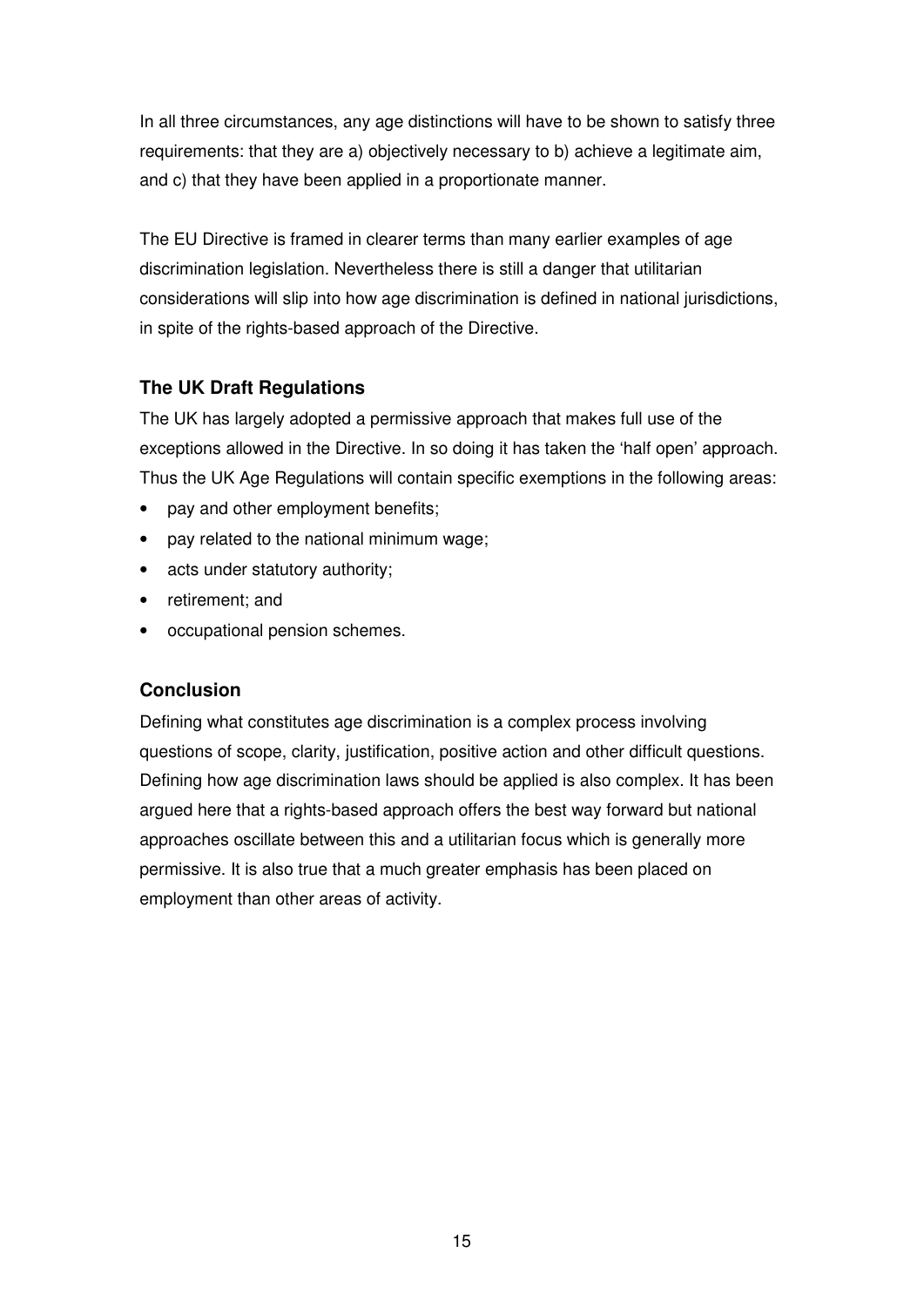# **Discussant: Konstantina Safilou-Rothschild, Sextant, Greece, Vice-Chair, AGE Anti-discrimination Expert Group**

Konstantina Safilou-Rothschild expressed concern about the way that legal provisions enacting legislation against age discrimination were including a wide range of exemptions and allowing continuing justification of age discrimination in areas of crucial importance to individual older people, such as in the area of mandatory retirement.

She compared this situation with legislation and action against gender, race and disability discrimination and argued that it would be unacceptable to create exemptions and justifications in such critical areas for these groups within society.

She argued that a crucial difference between age discrimination on the one hand and gender and race discrimination and discrimination against the disabled on the other is the lack of a powerful and vocal movement of older people in the majority of countries of the world, who were clearly articulating their concerns and rejecting age discrimination they experienced. Age discrimination is therefore defined by governments and lawyers in relatively complex terms, and is subject to counter pressures from employers and service providers. In these other areas, the women's, anti-racist and disability movements have been able to clearly articulate the nature of gender discrimination, to place considerable pressure on governments and institutions and to lobby for the right kind of legislation.

In most European countries, people over 50 are not still effectively organized and because of this are not able to articulate their own experiences of age discrimination and to put pressure on legislators and implementers. Instead, she argued, the definition of age discrimination is left in the hands of Governments, lawyers and judges who seem to create more difficulties, uncertainties and confusion than is necessary or useful, and it remains the case, therefore, age is used as a criterion for employment decisions it is can be justified in a wide range of areas that this does not constitute age discrimination. She argued that few people would feel comfortable to make such statement or legal provisions in the area of gender since such discrimination is now considered to be practically 'immoral'.

She argued that the real motivation in Europe behind the current Directive has been largely economic – with concern about the cost of unemployment compensation and welfare for the continuously growing older age group - and the real concerns of the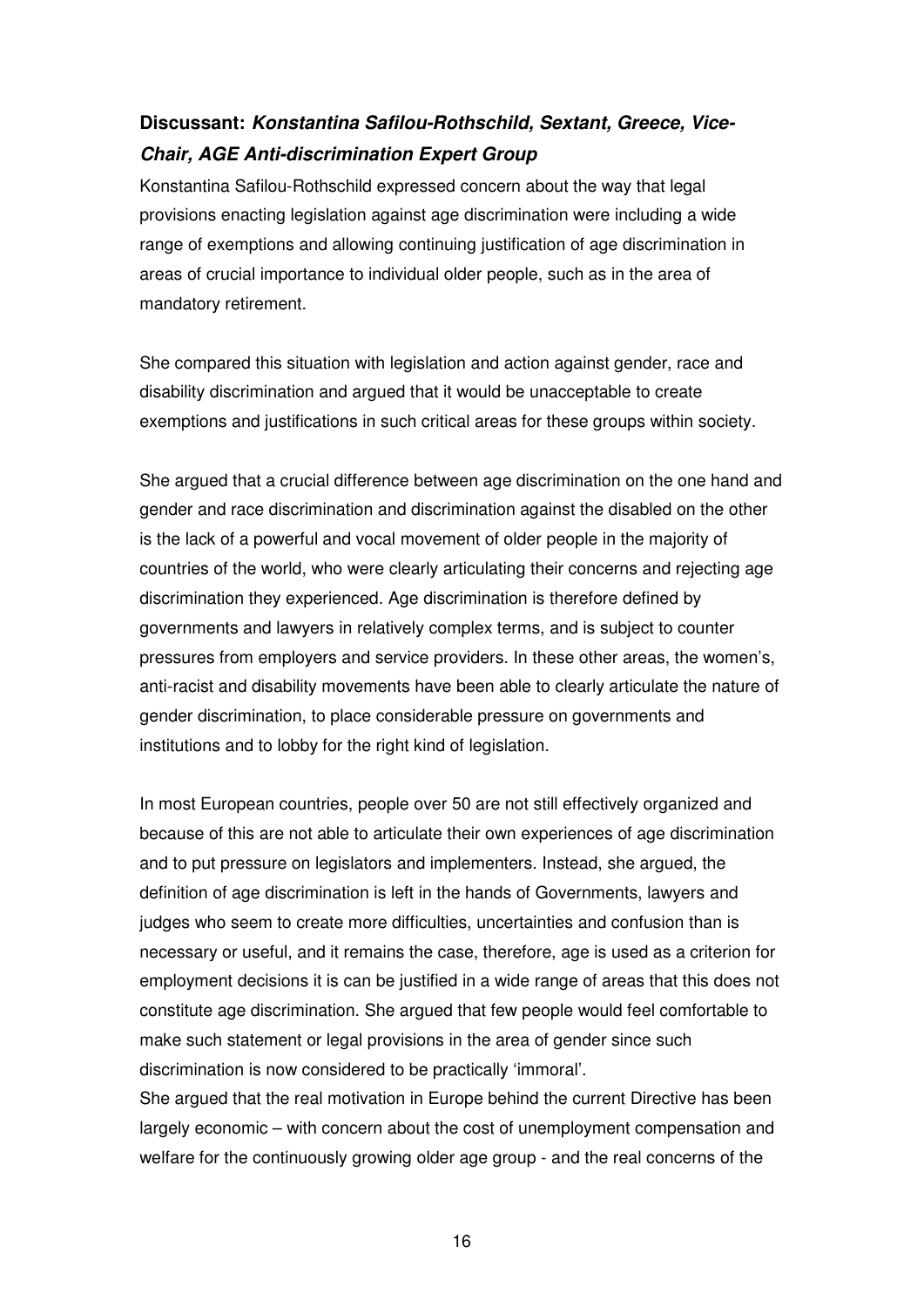European Union remains on the employment situation of younger people. This is illustrated by the fact that legislation concerning age discrimination in goods and services is not being prioritised because of fears that health care for older people is very costly and that should they receive protection from discrimination that this would overburden available facilities. Instead, it is widely documented that rationing of health care services for older people continues to take place in many European countries.

She argued that age equality cannot be realised until mandatory retirement age limits are abolished, but the European Union and many member states hesitate to make this change despite its desirability because demographics in Europe render pensions very expensive. This is even rejected in a context that experience in the US has shown that only a small percentage of people (around 15%) choose to continue working after 65 and arguments that the abolition of mandatory retirement would block the entry of younger people into the labour force cannot be sustained.

She concluded by arguing that age is not a good proxy for the characteristics and capacity of individuals, and that the retention of the use of age in law and policy will prevent the achievement of age equality. Ultimately the principle that people cannot and must not be judged on the basis of their age, or the age cohort in which they belong, but according to their own individual characteristics, ability, performance and productivity is the only way of achieving age equality. This needs to be clearly articulated by older people and people of different ages and, as society ages and the older population becomes more powerful and diverse, the use of age to restrict opportunities will need to change.

#### **General discussion**

Points raised included:

- $\circ$  Trade unions had fought for lower retirement ages and better holidays. The Swedish parliament had been accused of breaking the ILO convention as it raised the retirement age to 57.
- o A simple definition "the notion that people cease to be the same people, become inferior because of the number of years"
- o With the absence of an older people's movement, we would need to look to the trade unions to monitor and highlight the issue. It was important for older people's organisations to define what they wanted from the legislation, and from positive action.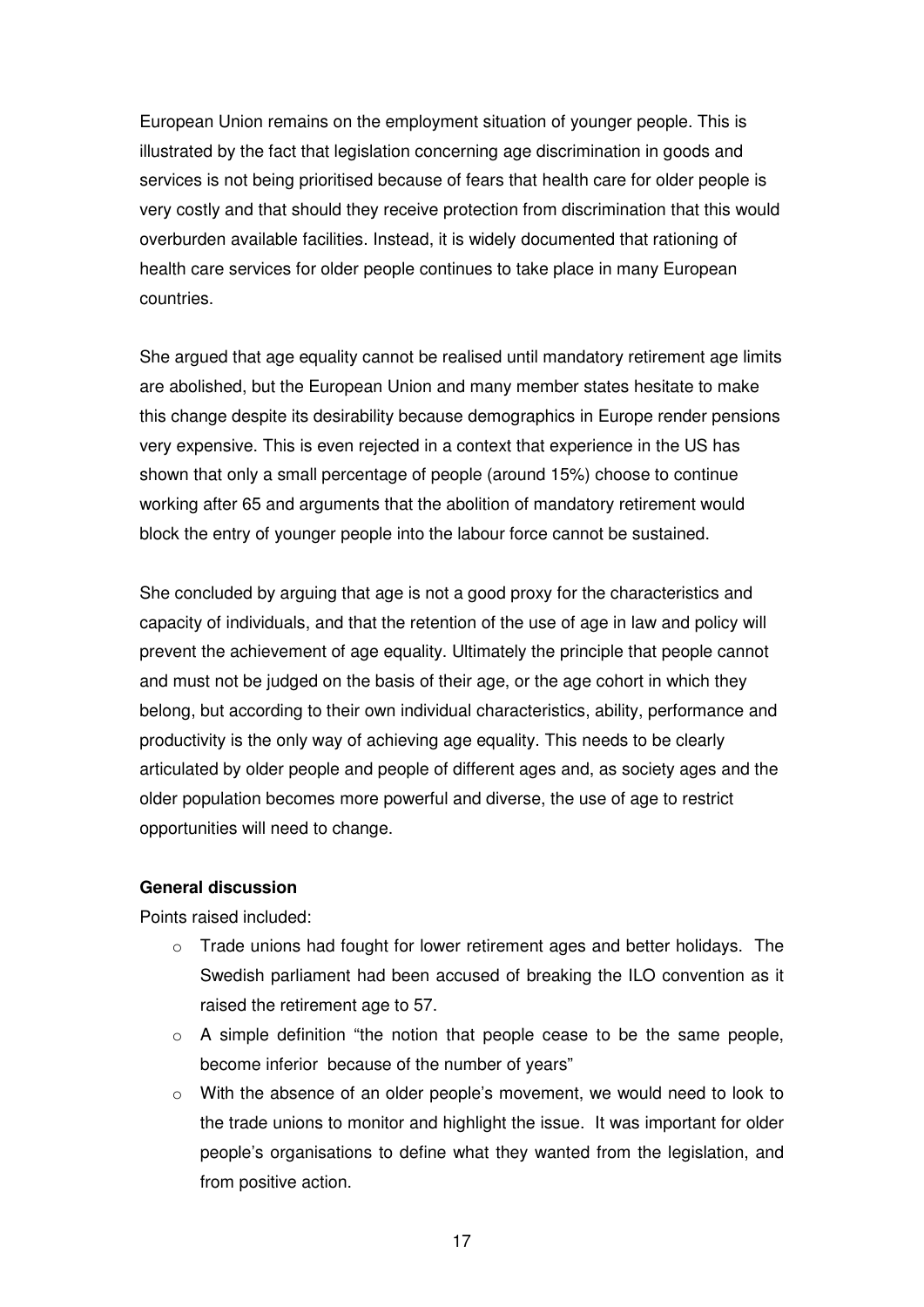# **Session 2 Age discrimination and its wider context**

### **Paper 3 Individual rights and social solidarity**

**Presenter Robin Allen QC, Joint Head, Cloisters Barristers Chambers, UK** 

### **Age profile as a factor in social solidarity**

Robin Allen began by pointing out that achieving social solidarity in the age context has historically been easy. Being old, has been a qualification for special programmes of social protection such as state pension payments, winter fuel payments, and discounts on services. The rationale is that older people are disadvantaged vis-à-vis other age groups and are deserving because of their past contribution and current position.

Enhanced longevity is putting pressure on pension and health schemes. Entitlement was never questioned before but now we are beginning to compare the assistance that older persons deserve and need with the assistance that other age groups deserve and need in what is a new demographic and economic reality.

What is this new reality? Across Europe there is a rapidly changing national age profile. This is described in the European Commission's Green Paper Confronting Demographic change: a new solidarity between generations. In summary the paper observes that as the population falls and longevity increases, there will be ever fewer younger people, and ever more pensioners and very elderly people. This major change in the economic balance between older and younger people has the potential to cause a breach in intergenerational solidarity.

He illustrated this by looking at future funding of pensions which give rise to a number of issues of social solidarity, such as rates of tax, increasing working lives and encouraging change without social upheaval.

A further factor to be considered is the increasing divergence of circumstances within age cohorts with varying levels of income and wealth, health status, skills and opportunities.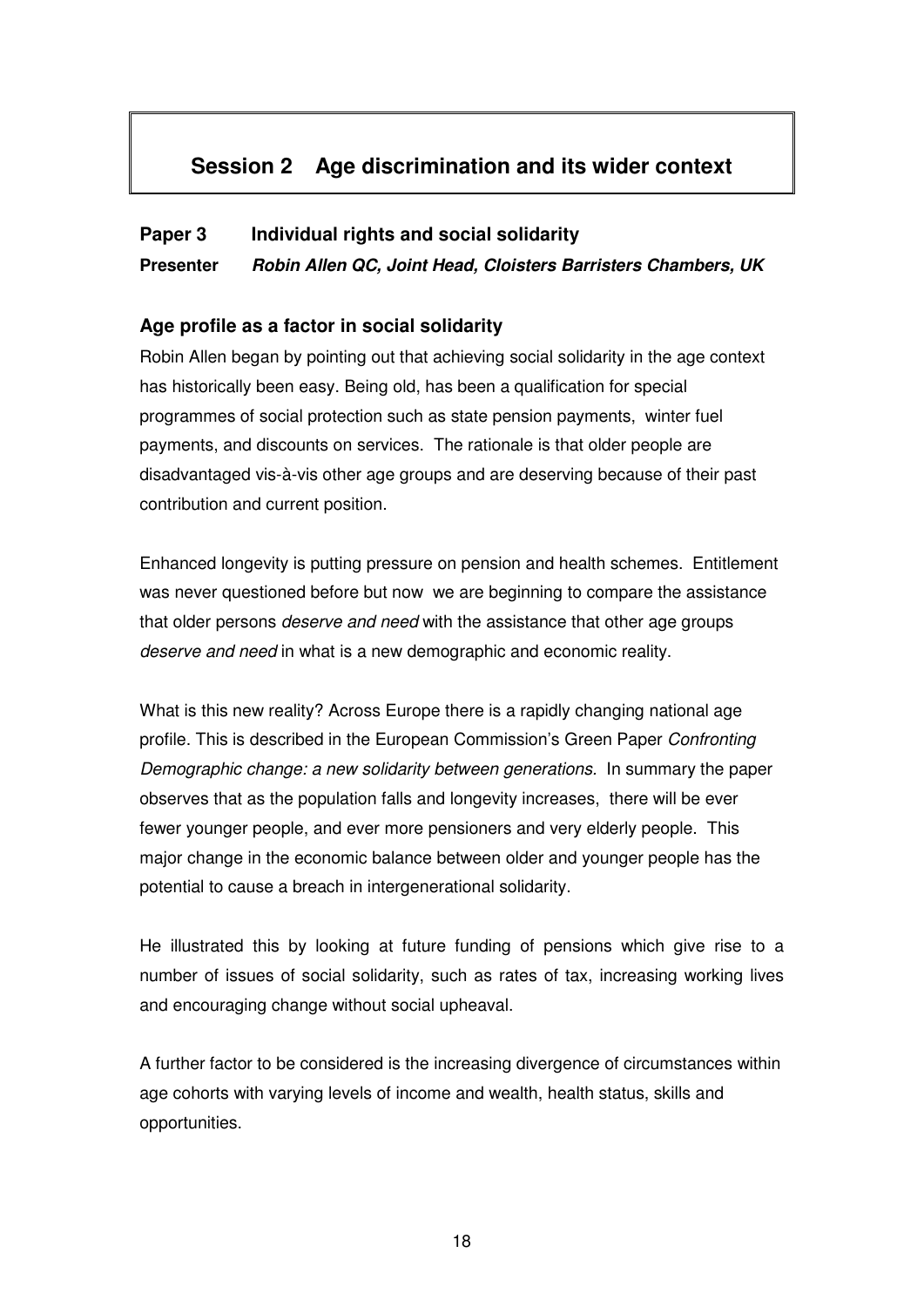### **The economic burden on younger persons**

The EC Green Paper discusses the need to increase economic productivity so that the imbalance in age cohorts does not place too high a burden on younger people in terms of supporting older generations. In summary it concludes that there are an increasing number of people living longer who will have increasing needs associated with their longevity. They will be dependent on fewer young people for the funding (and obviously also for the physical provision) of those benefits whilst young people will find it hard to shoulder this burden.

#### **Rebalancing?**

He suggested that in Europe we can continue to increase the range and depth of social protection rights based on age but we cannot ignore the fact that it all depends on younger people taking up the burden of that provision.

Improved systems of legal protection for all ages would be not only an issue of economic good sense but also of fairness. We must neither ask younger people to shoulder burdens without thinking through the balance of rights nor must we remove necessary social support from older people without recognising the effect on the lives of key segments of that section of the population.

Robin Allen therefore moved on to consider current anti-discrimination laws and how they need to be developed in order to contribute to the increasing change in the relationship between and within generations.

#### **The equal treatment principle**

European anti-discrimination law in the field of social policy is largely based on the principle of equal treatment. The basic underlying concept of discrimination is that persons in the same situation, should not be treated differently, and those in different situations, should not be treated alike, without some objective justification. There is direct discrimination when a person is treated less favourably on a protected ground, or indirect discrimination where persons in a particular category are disadvantaged by a provision criterion or practice proportionately more than those not in that category. All this depends however on a concept of 'the same situation'.

#### **A new comparison, a deeper view of equality**

Until very recently, apart from issues in relation to retirement ages of men and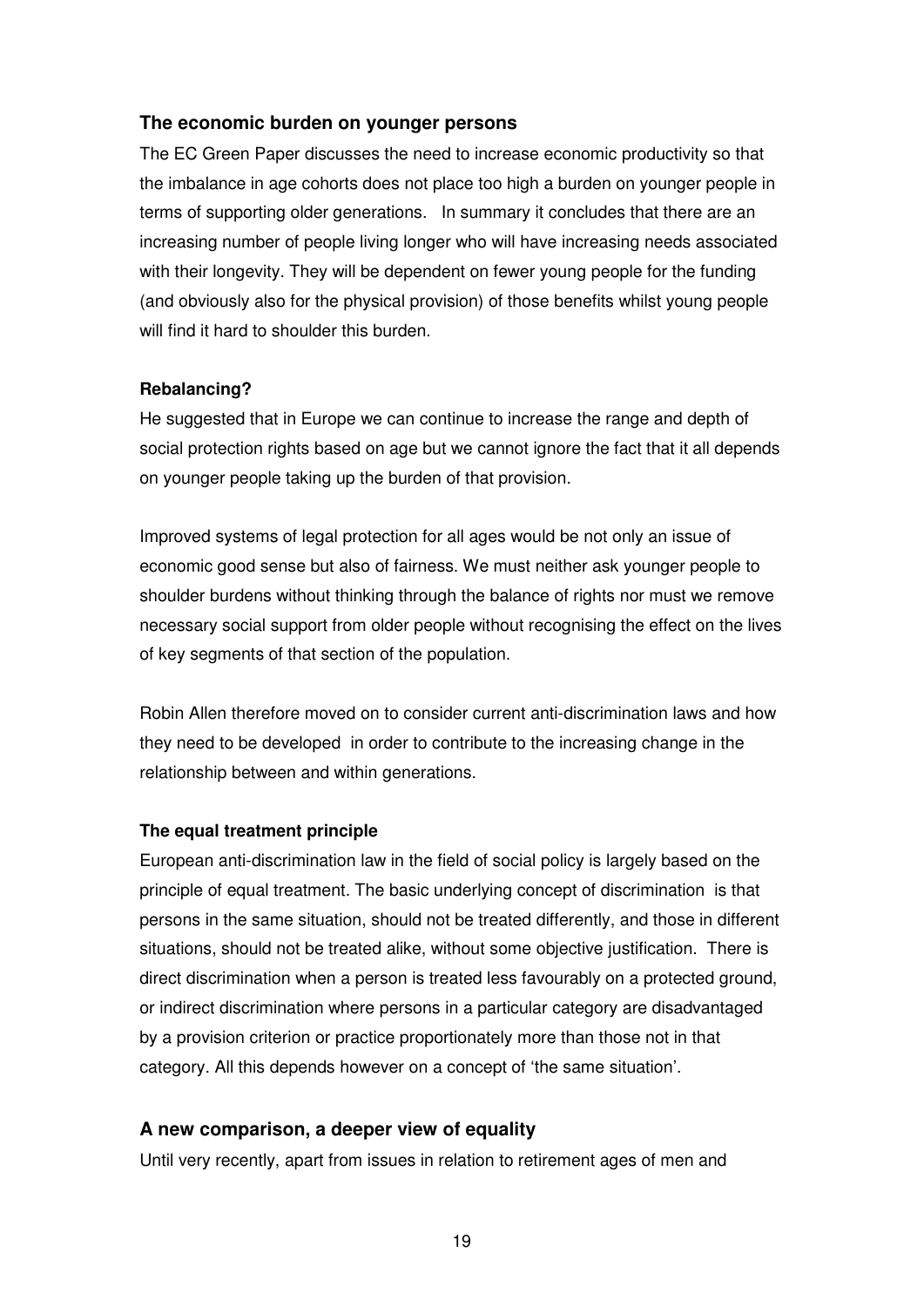women, the equal treatment principle had little to do with a comparison of the position of older and younger people since the situations of old and young were seen immediately as different and so not comparable.

Yet Robin Allen considers that policy makers in making the various different kinds of special protection were thinking about the problems of older persons from an equality perspective, if not one of equal treatment. They were trying to address what were seen to be deeper issues of 'substantive' equality.

### **The new framework employment directive**

Legislation in relation to age equality in employment and occupation in all member states must be in place no later than 2 December 2006. Direct and indirect discrimination and harassment in relation to employment and occupation are made unlawful. .

### **Full equality in practice**

Within the Directive, there is one provision which goes beyond equal treatment. This is the concept of 'full equality in practice' in Article 7. By this Article Member States are *only* permitted and *not required* to adopt specific measures for full equality in practice. Where they do they must prevent or compensate for disadvantages linked inter alia to age, provided that the rationale for such 'positive action' is that it is with a view to ensuring 'full equality in practice'.

Behind this concept lies a simple but subtle three part point of the profoundest importance for addressing fairness, equality and non-discrimination rights. In essence the European Council has recognised that (a) Member States will want to and should seek to ensure full equality in practice, (b) the equal treatment principle by itself will not or may not secure full equality in practice, and (c) this is likely to require specific compensatory or preventative measures. Sadly the European Council failed to make this analysis mandatory, and to work out how it inter-relates with the principle of equal treatment and as yet there is little jurisprudence of the Court of Justice as to what 'full equality in practice' means and entails.

Last summer the European Court of Justice held that the aim of a similarly worded provision in what is now Article 141 EC (ex – Article 119), concerned with gender pay equality, was true equal opportunity. It was there to achieve substantive, rather than formal, equality. This was to be achieved by reducing those *de facto* inequalities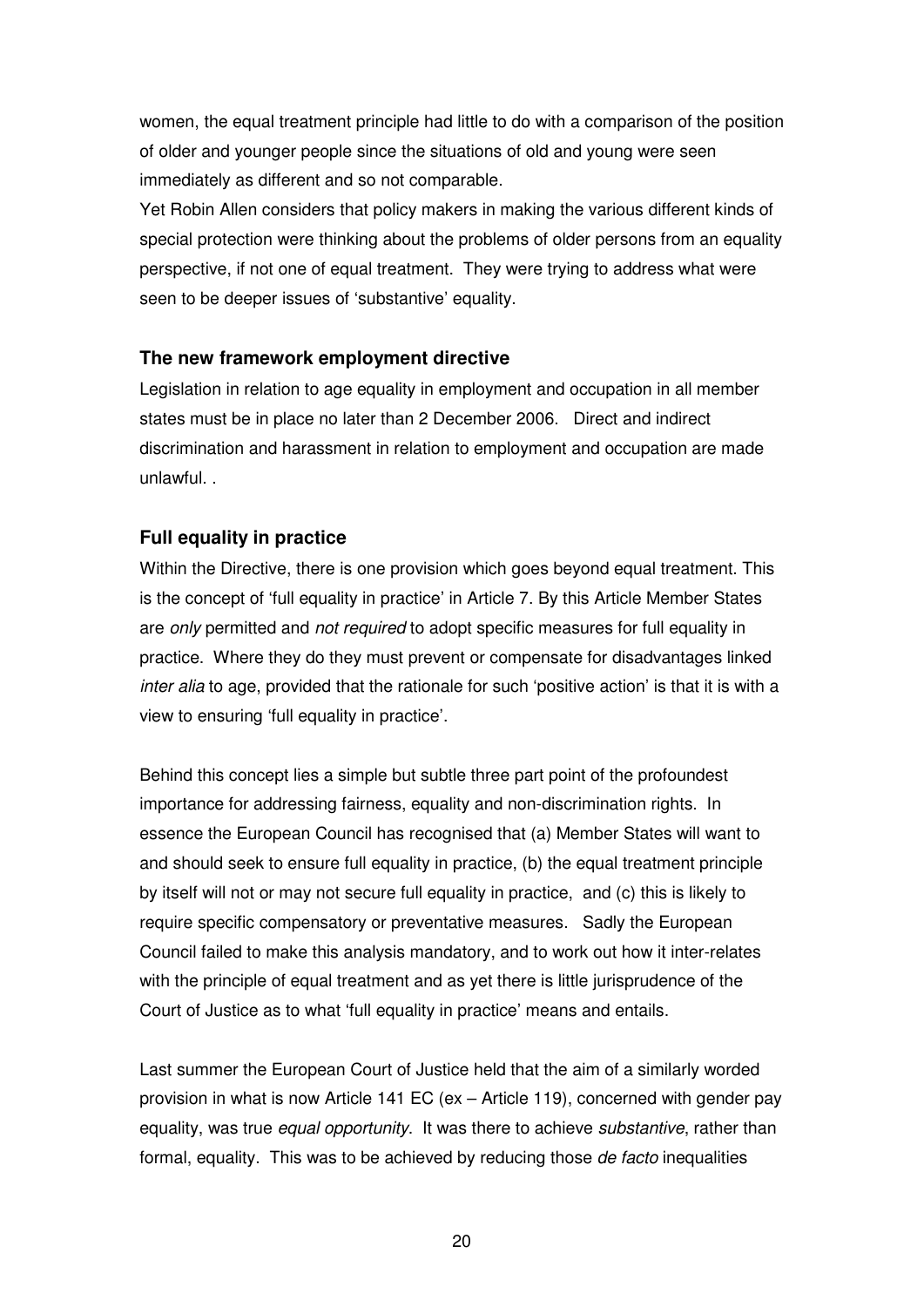which arise in society and, thus, to prevent or compensate for *disadvantages* in the professional career of the persons concerned.

In fact in relation to discrimination on those grounds which have had protection for the longest – sex and race – comparatively little has been done to secure substantive rather than formal equality by reducing those inequalities which arise in society. An analysis based on what was necessary for full equality in practice would lead to a more thoughtful consideration on intergenerational differences and also on differences within cohorts.

### **Challenges to substantive equality for older persons**

He illustrated this with reference to the litigation concerning Eastleigh Borough Council which granted special benefits for access to its swimming pool on the basis of pensionable age in the UK – which was of course different for men and women. Eastleigh thought that pensionable age was a good indicator of the change in the economic status of users and therefore justified the cheap rates.

After protracted litigation, the House of Lords (the supreme court in the United Kingdom) held that this was direct sex discrimination since men and women had different pensionable ages. Yet Eastleigh's goal – substantive equality – was plainly laudable for Eastleigh recognised that men and women are not similarly situated economically and therefore required different treatment in order to achieve equality in a deeper sense.

Furthermore, Eastleigh recognised – at least implicitly – that age and gender issues are very closely associated. What it lacked was the legal framework, to deal with the overlap between gender and age when addressing issues of substantive equality. Whilst there has been some consideration of this issue elsewhere the European Union, it has not yet addressed it in any legislation.

# **Reconciling the pursuit of full equality in practice between different age groups with the equal treatment principle**

The *Eastleigh* case may be taken as a paradigm of a wider issue. Will the pursuit of substantive equality – full equality in practice – for different age groups founder on claims of discrimination on other grounds? In *Eastleigh* the problem was resolved on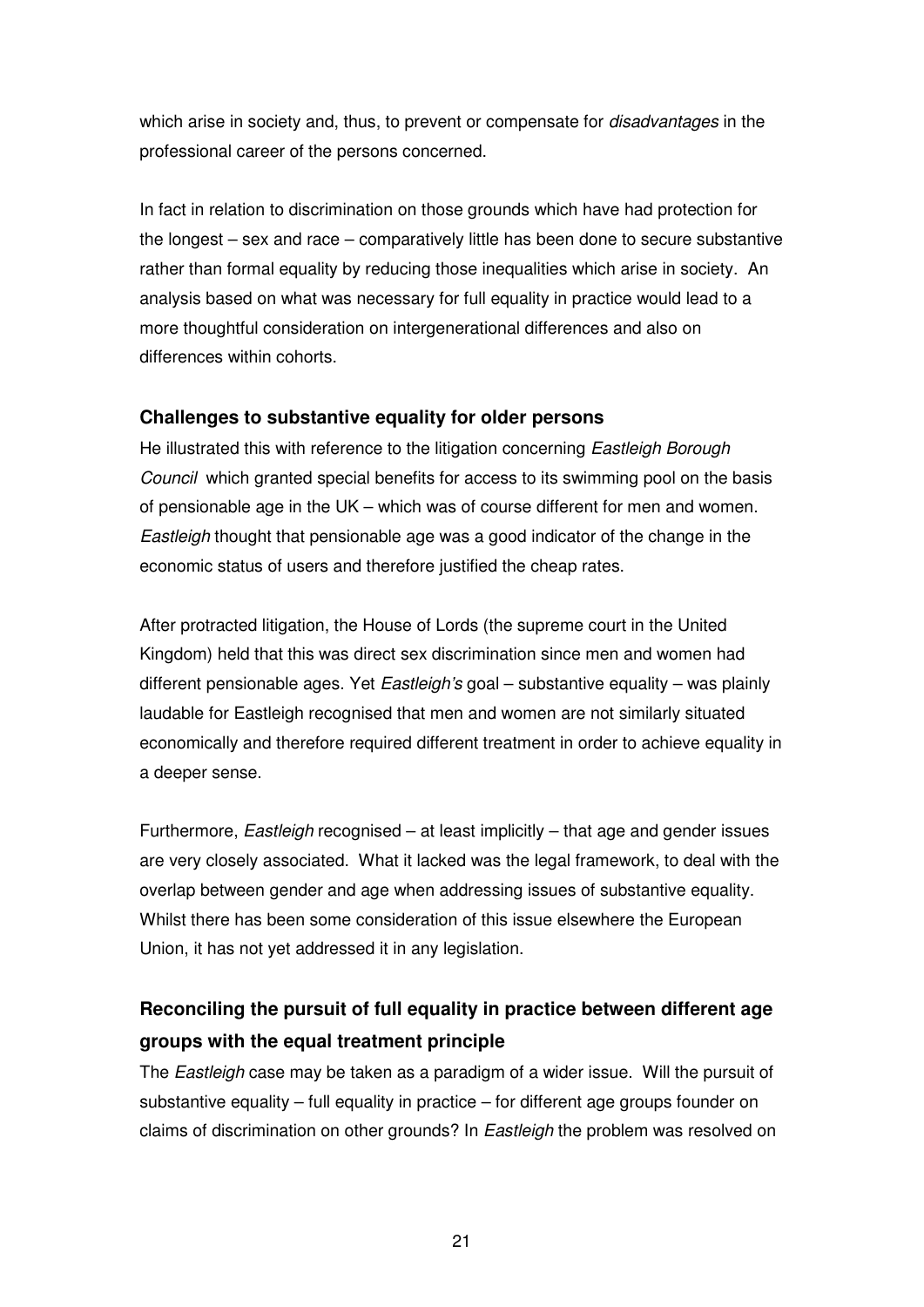the equal treatment principle by stating that either women must get the benefit later or men earlier.

However this is not just an issue of a conflict of gender rights and age rights. Conflicts between different equality rights might arise. For instance the health care needs of different ethnic groups may differ very markedly – in the United Kingdom this is particularly so in relation to those of Pakistani and Bangladeshi ethnic origin. It is also generally accepted that health care needs rise with age. If it were decided that it was appropriate in a particular specialty to increase the provision of a particular form of health care according to an age rule it might be argued that this benefited non-Bangladeshis and Pakistanis most, since the needs of Bangladeshis and Pakistanis tend to arise at an earlier stage. This would be potentially indirect discrimination but potentially justifiable.

If however, the policy was to provide a health screen specifically for Pakistanis and Bangladeshis of a particular age  $-$  a policy which would be aimed specifically at their substantive needs – it would be unlawful direct race discrimination under domestic law and unjustifiable. If we had a law against age discrimination in the provision of goods and services this policy would also be unjustifiable direct age discrimination.

Thus the problem lies in the fact that no justification is possible on substantive equality grounds if the correct analysis is that an age-based rule is a breach of the formal equality at the heart of the equal treatment rule because it is direct discrimination.

#### **What is needed?**

The major challenge is to consider two key legal/policy questions: should the overlaps between different groups who are protected from discrimination be addressed in the future, and how should the goal of substantive equality - full equality in practice be achieved?

The new settlement between older and younger people depends in part on this taking place. Key questions are firstly why should older people get many and varied extra benefits without due consideration to the position of younger people whose work must in part pay for or provide? Secondly how can we create a legal framework which recognises the different transitions which people go through during life and the

22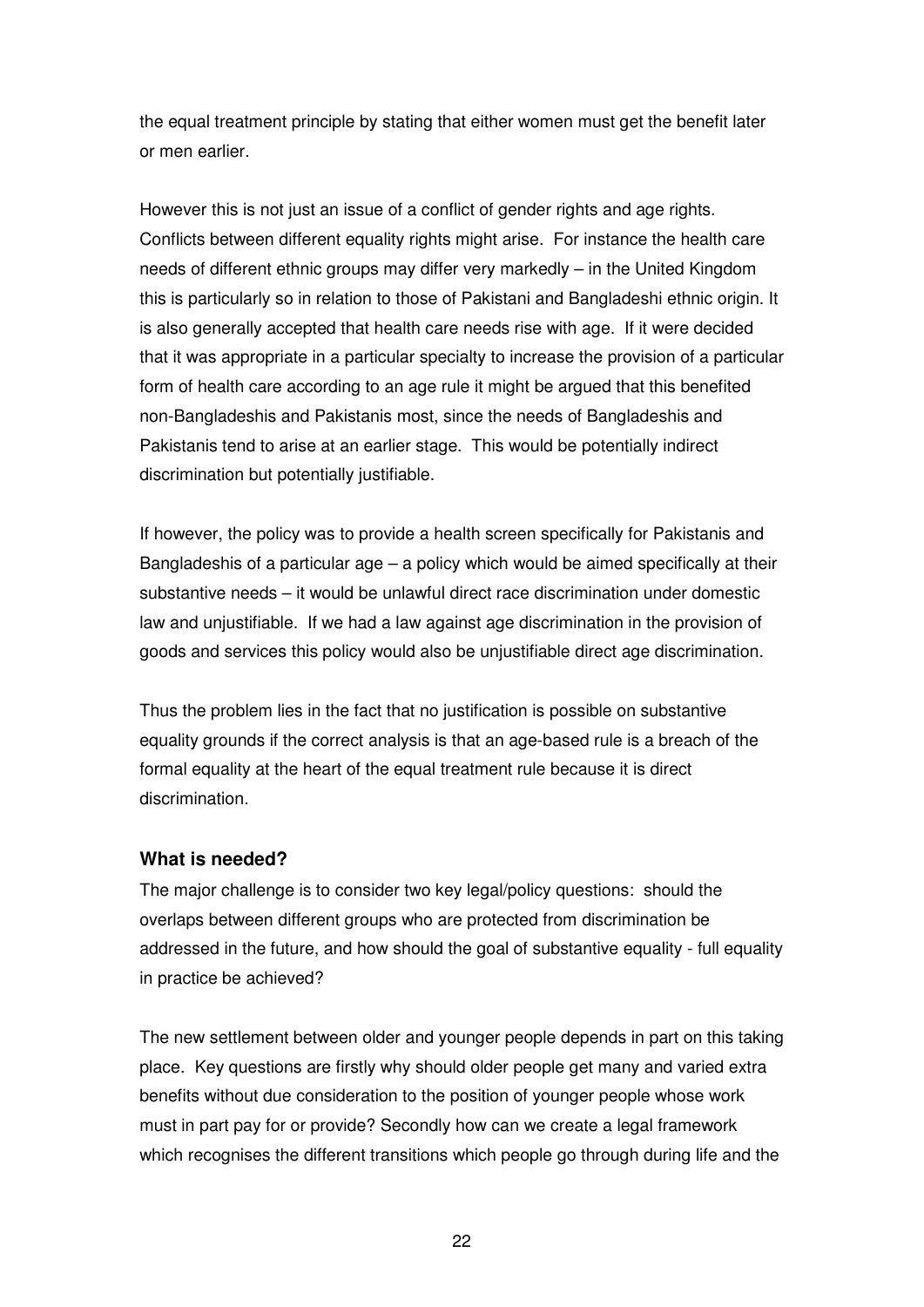diversity within the various population groups with some older and younger people being differentially wealthy and poor, healthy and sick and so on?

Social solidarity is based on both limbs of the concept of equality. The equal treatment principle can deal with formal equality, with discrimination whether direct or indirect, but it does not always achieve full equality in practice. We need a mechanism for resolving tensions.

So far older generations have benefited in terms of social protection most as they are seen as the most disadvantaged group. But some younger persons may become increasingly disadvantaged, whilst some older people will control large estates and incomes.

Moreover there will be places where different forms of disadvantage intersect. There will be immigrants who form a special subdivision of a cohort; there will be gender differences within cohorts. Substantive equality can therefore only be measured by reference to the burden it imposes on others.

Robin Allen believes that we must accept that equality between the ages in the distribution of goods, facilities and services is needed. Benefits should then be subject to a rigorous analysis both under the principle of equal treatment and with a view to achieving substantive equality. However substantive equality is an assessment which is intergenerational and does not ignore the impact one generation has on the next. Thus the pursuit of equality must look comparatively and substantively across a broad spectrum of reasons for disadvantage.

#### **Conclusions**

He concluded that it is much better to seek to mould the debate to our own ends now rather than to stand by relatively passively. The position of bodies like AGE as informed commentators on these issues is really important. The pursuit of equality in relation to age matters cannot be left solely to those who are in the older age groups or it will be seen as one sided. The test for any new rights is how they will secure greater cohesion between and within the different age cohorts. Overall it requires that employment and occupation, and goods, facilities and services should all be subject to scrutiny to see how full equality in practice can be achieved.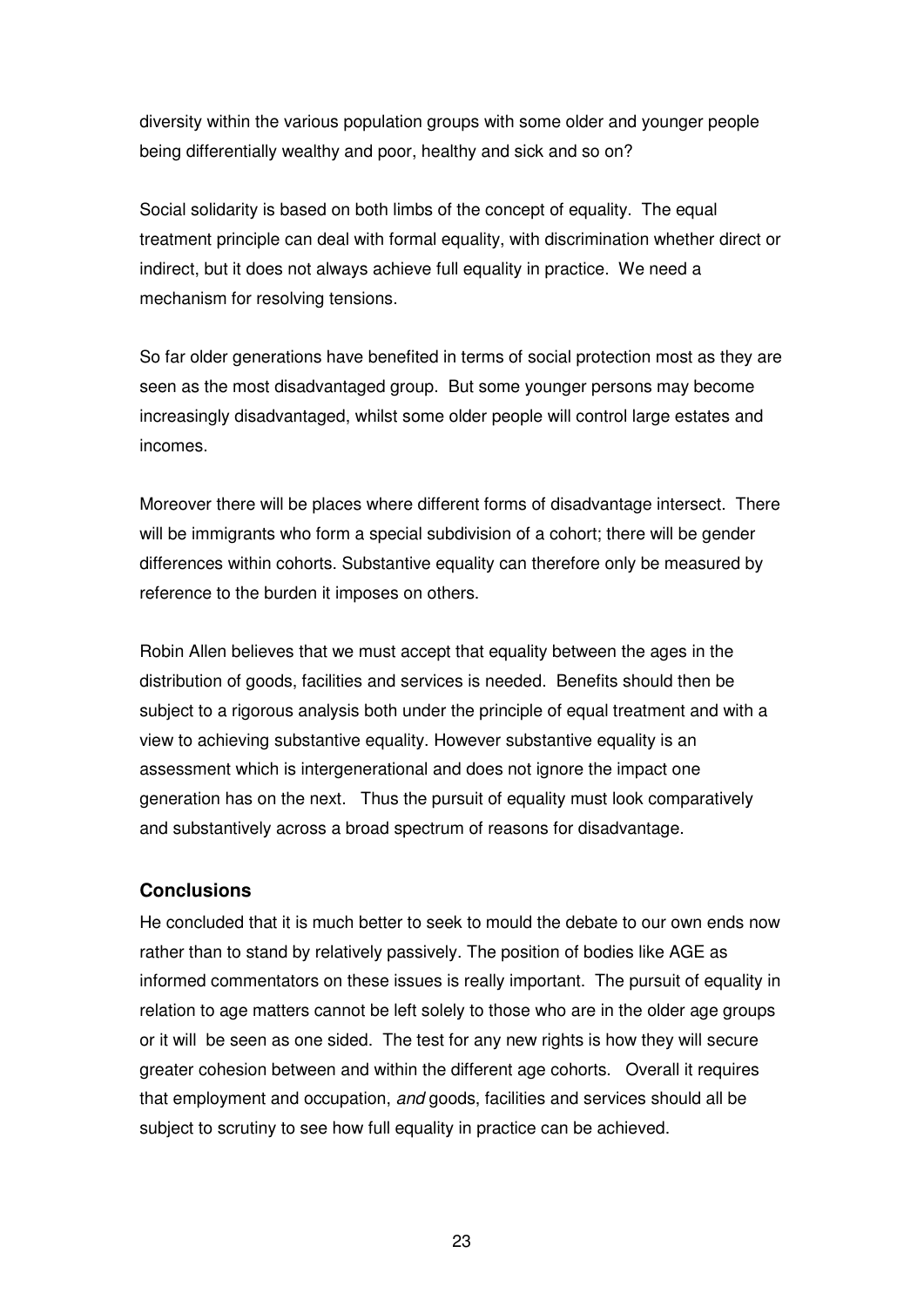### **Discussant: Anouk Mulder, Senior Adviser, Expertisecentrum Leeftijd, Netherlands**

Responding to the paper, Anouk Mulder welcomed both the analysis of the deficit of the current legal model and the proposal to introduce the notion of substantive equality into the debate on age discrimination. She supported the need to reexamine and be highly rigorous in the underlying notions of age which are used as the basis of policy and recognised that current policy discussion includes each of the three definitions advanced by Robin Allen, often without precision. She also recognised that, in an increasingly diverse population structure and with a growing focus on questions of intergenerational solidarity, that we needed to consider actively cases of age discrimination which both advantage and disadvantage particular sections of the population and be clear about how and when these can be justified.

She set out how this context introduced substantial challenges for the debate on age discrimination and how the notion of substantive equality may mean that some differences in treatment for different age groups will be justifiable if the outcome of the difference in treatment is fair and equitable, and also suggested that there will be the possibility of change within specific policy prescriptions as demographic and socio-economic circumstances change. For example, the role and targeting of social protection systems may change as the balance and needs of the population change. She highlighted how in Sweden these notions are beginning to be put into practice with the use of age pivots in the context of flexibility of pension entitlements and the life expectancy of cohorts.

She also commented on the need to recognise that substantive equality would mean the need to look carefully at inequalities within age cohorts, given the large and increasingly diverse ranges of wealth and income within age cohorts.

She wondered how this debate would create challenges for the age sector. Experience of direct and indirect age discrimination are clear and unjustifiable against older people and need to be addressed. It is also the case, however, that the level of debate within the sector about age discrimination needs to recognise complexity and seek to create equality for people of all ages. She felt that age equality would only be achieved if it was done so within a broader context of equality and that achieving this should be the subject of further discussion.

\_\_\_\_\_\_\_\_\_\_\_\_\_\_\_\_\_\_\_\_\_\_\_\_\_\_\_\_\_\_\_\_\_\_\_\_\_\_\_\_\_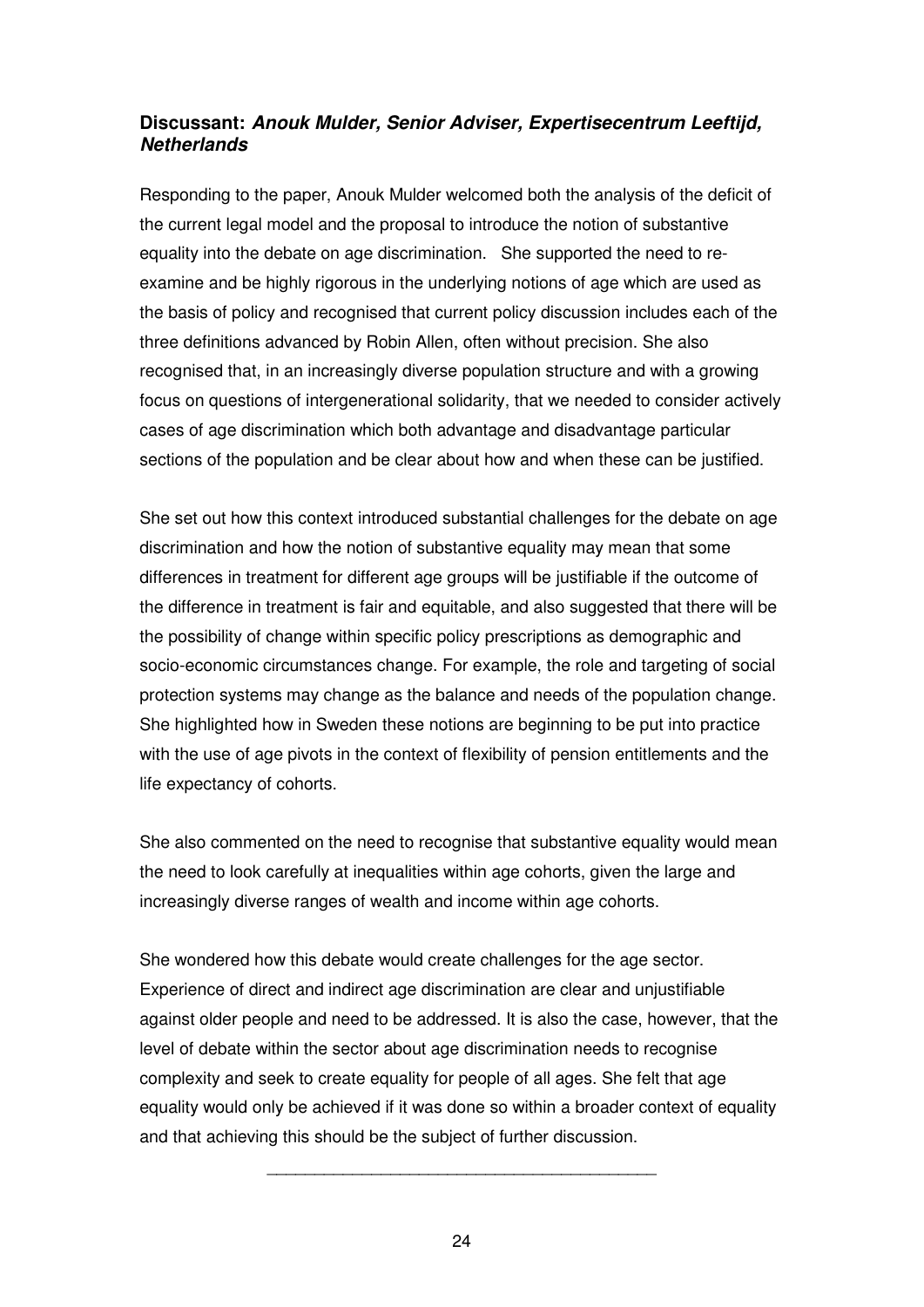# **Paper 4 Age, equality and citizenship Presenter Niall Crowley, Chief Executive of the Equality Authority of Ireland, Republic of Ireland**

### **Introduction**

Niall Crowley said he aimed to look at combating age discrimination drawing from the Irish context and the experience of the Equality Authority. He would look at this in the context of a wider equality agenda which covered the nine grounds of gender, marital status, family status, disability, sexual orientation, race, religion, membership of the Traveller community and age.

### **A strategic Framework for Action on Equality**

The Programme for Prosperity and Fairness put into place a strategic framework for action on equality which involves a vision for a more equal society that incorporates the nine grounds covered by the equality legislation, equality objectives that draw from this vision and seven core dimensions through which activity can be developed: legislation, institutions, targeting, mainstreaming, participation, agenda setting and monitoring.

### **Vision and objectives**

The Equality Authority's vision for equality covers the following four domains.

- Economic a focus on redistribution and equality in access to jobs, income and social goods such as education, health and accommodation.
- Political a focus on equality in access to decision making, to shaping one's society, one's local community and the institutions and organisations a person might be involved in.
- Cultural a focus on equality in access to status with a valuing of difference and identity
- Caring a focus on relationships and moving away from relationships of abuse, and accessing relationships of care, solidarity, respect and trust.

Having set out the vision and objectives, Niall Crowley moved on to examine developments in the core dimensions.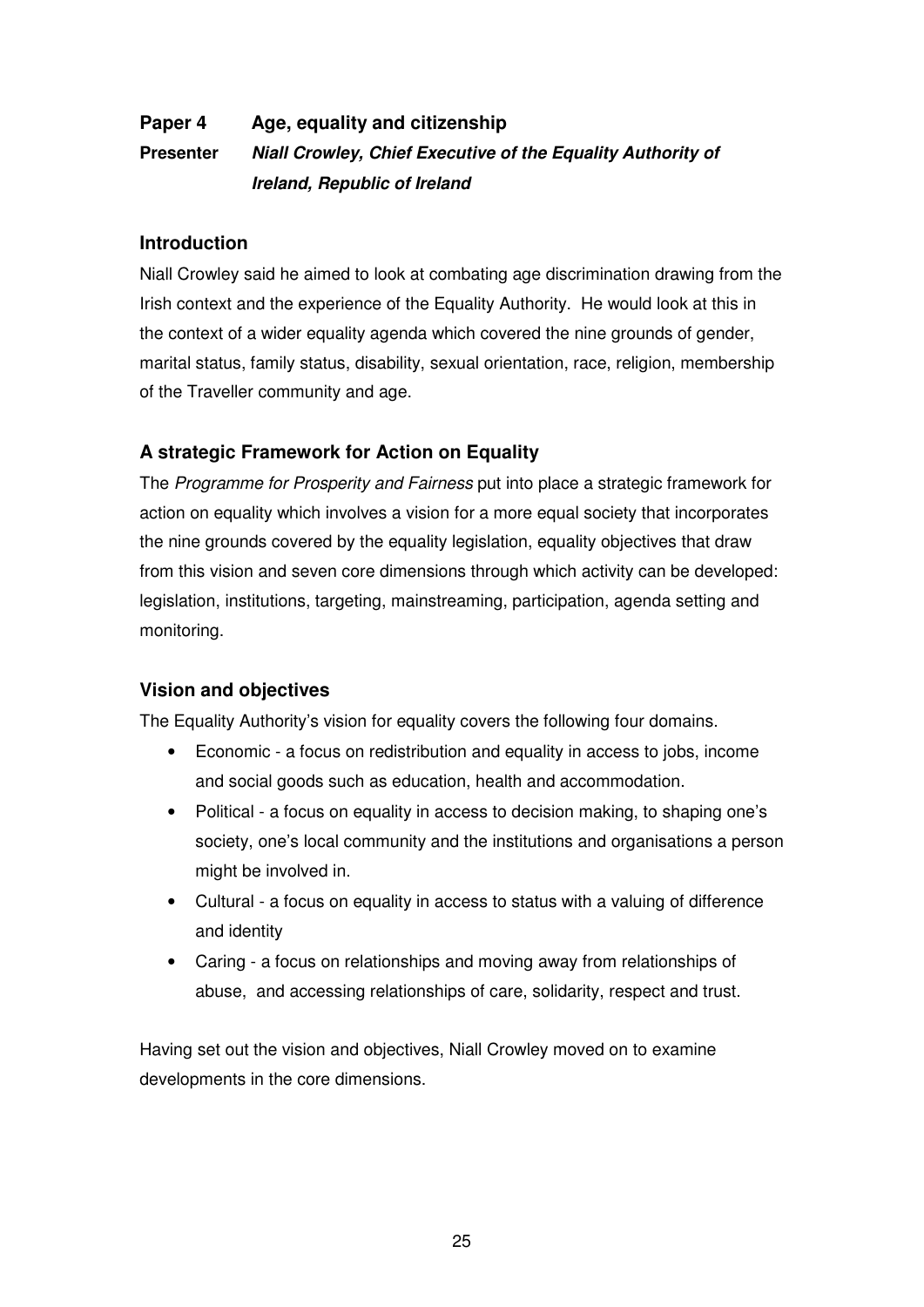### **Legislation**

In Ireland the Employment Equality Act prohibits discrimination in the workplace and the Equal Status Act prohibits discrimination in the provision of goods and services, education and accommodation. Both Acts cover all nine equality grounds and prohibit discrimination, defined in terms of less favourable treatment, indirect discrimination and discrimination by association.

Harassment and sexual harassment are prohibited. The only positive duty is for employers and service providers to make reasonable accommodation for people with disabilities - unless these would impose a disproportionate burden on the employer. The legislation also prohibits victimisation and both Acts contain a broad range of exemptions including a number that make specific reference to the age ground.

The Equality Authority has also recommended the inclusion of four further groundssocio-economic status, political opinion, trade union membership and criminal conviction.

However this equality legislation is adversarial and depends on the commitment of the individual to bring forward a claim for discrimination. .

### **Institutions**

**The Equality Tribunal** receives most initial claims and can mediate, investigate, hear and decide on claims of discrimination, make financial awards or orders for action to be taken by the employer or service provider. There is concern both at the backlog of cases and at the low level of awards partly as a result of decisions but also because of maximum levels set out in the legislation.

The Equality Tribunal has an investigative function so that there is no onus on complainants or respondents to marshal or present complex legal arguments; there is no risk of costs being awarded and it also allows trade unions and community organisations to support claimants.

**The Equality Authority** has a mandate both to promote equality of opportunity and to combat discrimination - an enforcement role and a developmental role. Its broad range of functions and powers include providing information to the general public on the legislation, providing legal advice and representation at its discretion in cases that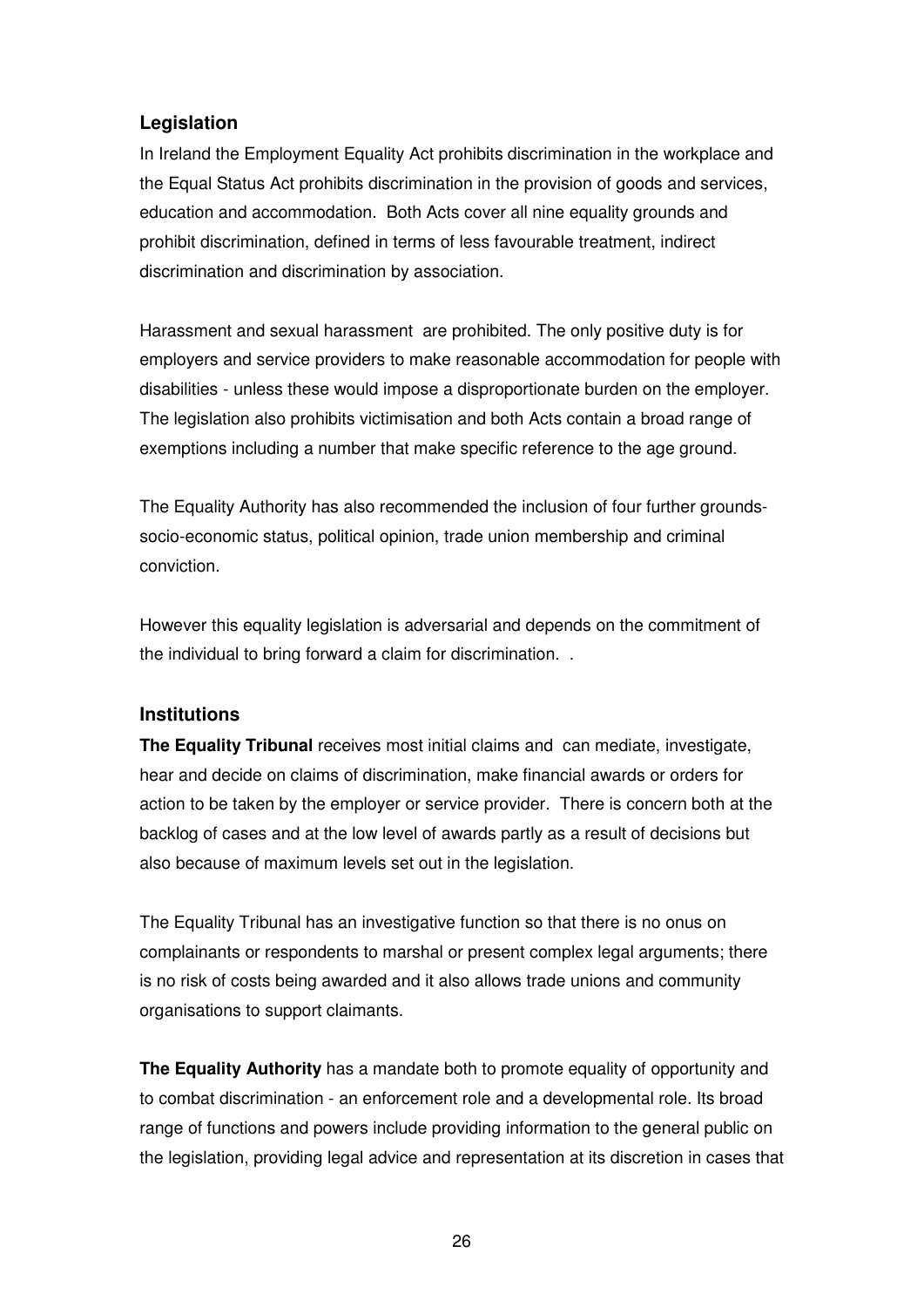have a strategic importance, preparing codes of practices that if approved by the Minister can be used in cases under the legislation, commissioning research and conducting reviews and inquiries.

It has developed an integrated approach to equality working at three levels. **Multi-ground work** involves bringing forward simultaneously within an initiative all nine grounds covered by the legislation.

**Single ground work** is focused on a single group. For example the Equality Authority convened an advisory committee to produce a report on implementing equality for older people.

**Cross ground work** acknowledges the diversity within groups such as older people and challenges all groups to develop a mutual solidarity. Successful implementation of the equality legislation requires a wider advocacy contribution in particular from community organisations; there is a challenge to older people's organisations to take on advocacy roles and a need for funding to enable them to do this.

### **Targeting**

Positive action is necessary if equality for older people is to be achieved. Provision for the general population should include and benefit older people without risking the segregation of older people.

 A major concern relates to enforcing standards in services targeted at groups that are powerless such as those in long term care settings.

In the Irish context there has been little progress in establishing rights to targeted provision and the emphasis has been on eligibility rather than entitlement. Equality legislation could usefully be evolved to develop a rights basis, particularly in relation to key community care services. It is also important to identify issues that relate to the inadequacy of funding allocated to targeted measures.

### **Mainstreaming**

Targeting without mainstreaming can generate segregation. Mainstreaming without targeting fails to address the legacy of discrimination and to bridge the gaps that such a legacy has opened up between older people and other groups in society.

Mainstreaming involves decision making processes that ensure that all policies and programmes contribute to equality objectives and to equality for older people. The Equality Authority has developed a voluntary approach to equality proofing with the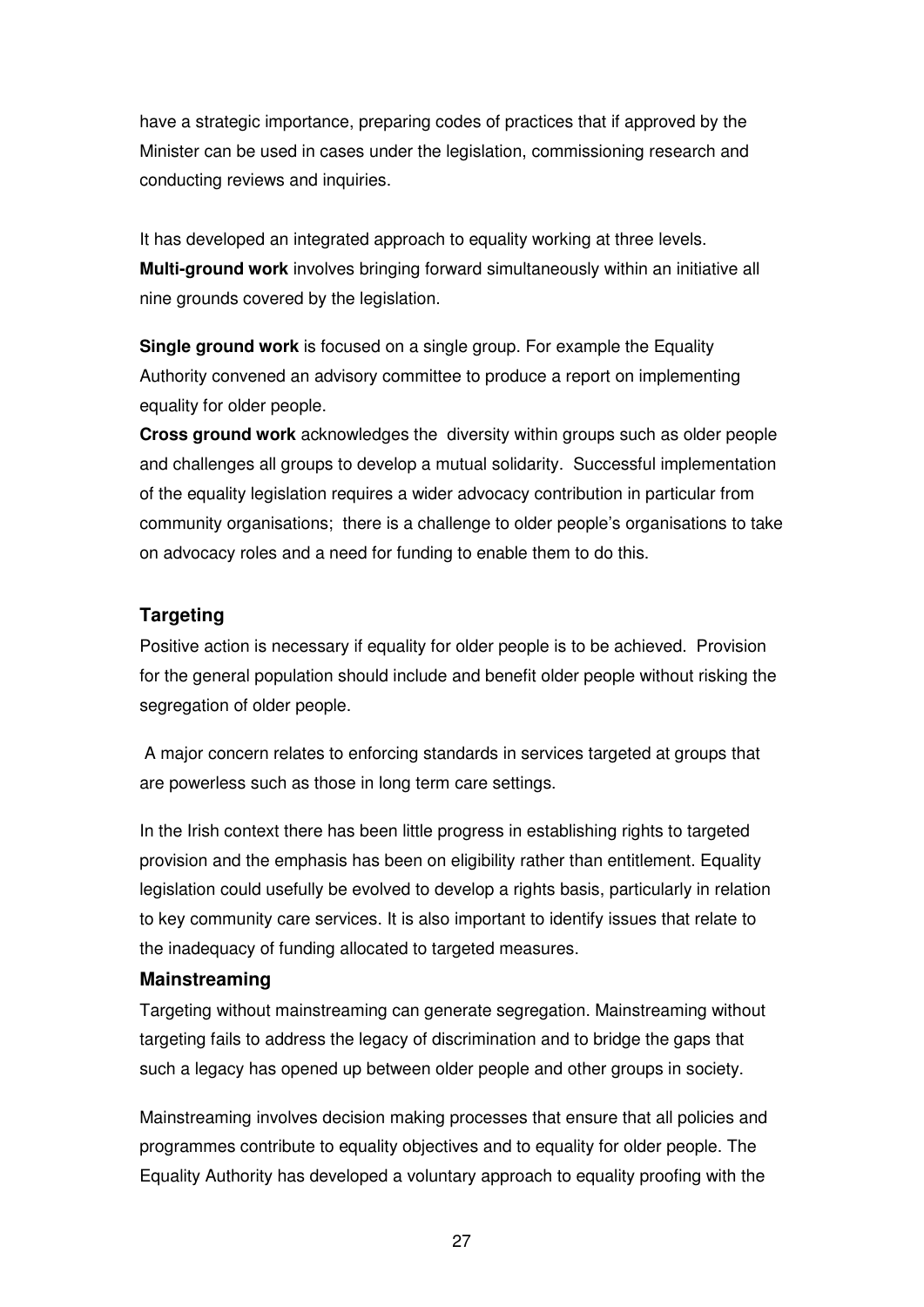key test of a new policy or programme being its capacity to accommodate diversity across the nine grounds covered by the legislation.

The Equality Authority has pointed to the need to develop a legal requirement to equality proof so that the process can be sustained long term and also applied within the private sector.

### **Participation**

Niall Crowley saw it as important to ensure a hearing for the voice of groups such as older people that experience inequality. This is a key source of information and knowledge as well as a key means to defend and progress the interests of the group. It contributes both to the achievement of equality objectives and to the quality and democratic legitimacy of decision making.

Involvement by organisations of older people expands their focus from an earlier concentration on service provision to include an emphasis on advocacy and negotiation. They require funding and new approaches to governance and participation.

### **Agenda Setting**

The Equality Authority brought together equality organisations, social partners and statutory organisations to negotiate a set of recommendations for implementing equality for older people. The report made a broad range of recommendations covering areas such as legal status, use of age limits, participation in policy making, work, income, health and community services and lifelong learning.

There was concern that: the diversity of older people would not lend itself to a single agenda or strategy and that the exercise might end up posing older people as victims. These fears highlight issues such as a low level of shared identity as older people among older people and a low level of confidence in making a case for change.

### **Some emerging themes**

**Casework** About 10% of Equality Authority case files under both Acts relate to the age ground. Under the Employment Equality Acts these cases relate almost exclusively to older people whereas under the Equal Status Acts there is a balanced mix of older people and younger people.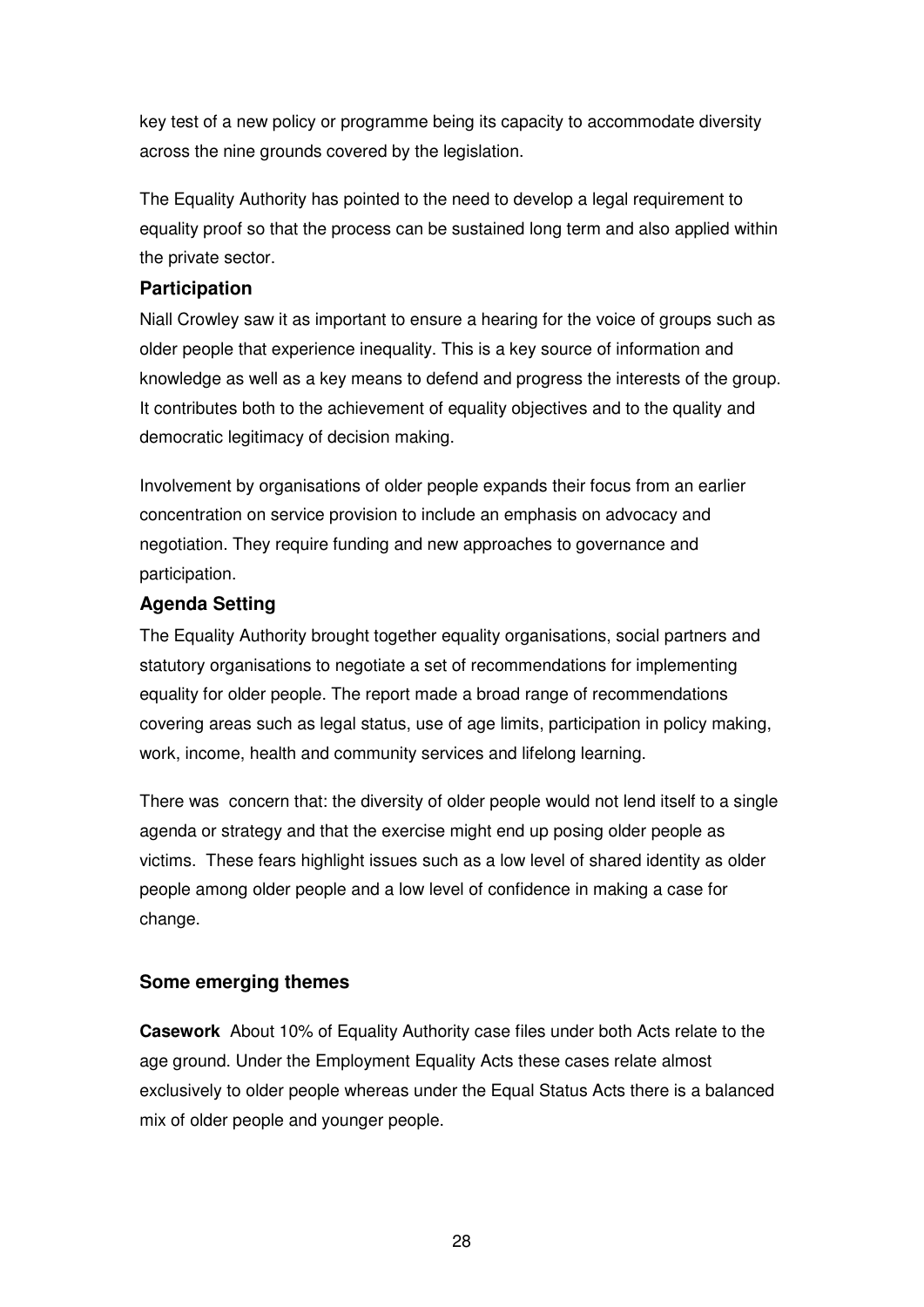Within the employment arena the alleged discrimination relates to recruitment, promotion and job advertising; in the provision of goods and services it relates to insurance, licensed premises and public sector provision.

Some of the practices that flow from ageism include the use of age limits to exclude older people, segregation of older people, negative attributes towards chronological age and a failure to take account of the particular situation, experience and aspirations of older people when decisions are being made.

**Multi-ground approach** The Irish equality legislation has been a remarkable development. It is simpler for employers and service providers to implement an integrated multi- ground equality strategy rather than nine distinct equality strategies and avoids the need to prioritise. It allows learning between the grounds and a transfer of concepts, strategies and legal perspectives though it is acknowledged that some grounds may not achieve the same visibility as others.

**Equality competence** Partnership and joint ventures between the Equality Authority and key institutions have been a key means of developing equality competence within organisations. Equality competent institutions are non discriminatory, accommodate diversity and proactively promote equality through their systems and practices and have a commitment to equality and diversity training.

#### **Conclusion**

In recent years, there have been valuable developments in the strategic framework for action on equality in Ireland and at EU level and the core dimensions are now in place. It is now important to build an ambitious vision for equality and to reflect this in equality objectives. A new generation of equality legislation needs to be developed that includes positive duties on employers and service providers to promote equality alongside a prohibition on discrimination.

Finally it is important to sustain a focus on the effective implementation of equality legislation. There is a need to build and invest in advocacy roles to be played by trade unions and non-governmental organisations. Equally there is a need to ensure long term adequate resourcing of equality tribunals and specialised equality bodies.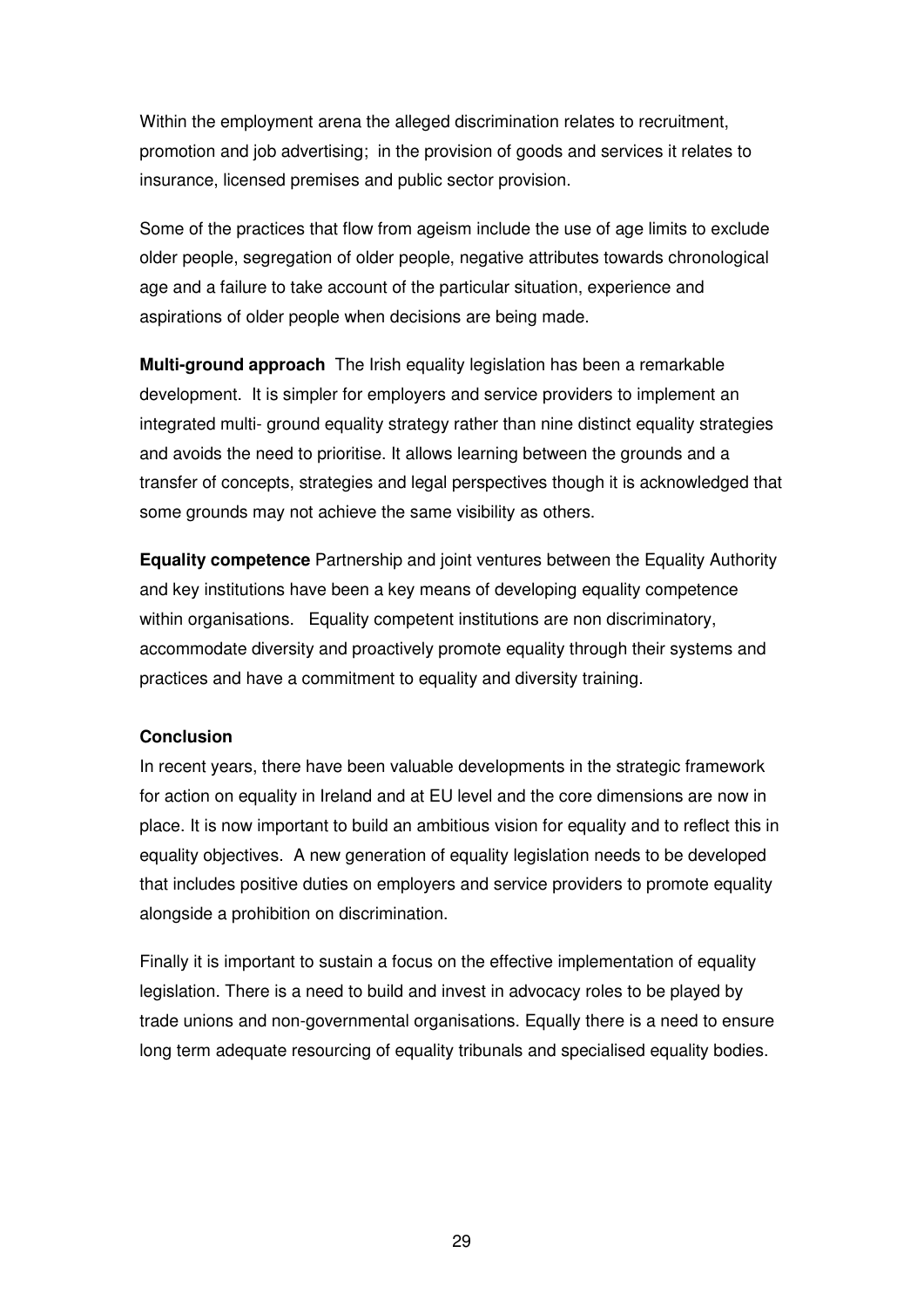### **Discussant: Gordon Lishman OBE, Director General, Age Concern England, Board member IFA, UK**

Gordon reflected on the current debate in the UK on the creation of a single equality body and the difficulties of building cross-strand relationships. Age in general still has a low profile and the equalities' debate is dominated by the other grounds. Other equality strands need to understand the wider implications of age discrimination and there is much to be learnt from the Irish experience.

Underlying much of the discussion on discrimination is the assumption that age is not quite as bad as other forms. However, in the UK, discrimination on age grounds kills more people earlier than any other kind. Assumptions made about age lead people to be denied treatment and so shortens lives.

In the economic field, restrictions on working in later life affect disproportionately those who need to work, particularly older women, and so condemns them to poverty in later life.

A multi-ground approach becomes very important once a wider perspective is taken of age discrimination.

Gordon also discussed the perceived threat to our social models of increased demand for care services, from growing numbers of older people. Some countries, such as the US, relied on migration to increase the labour supply; this may not be an acceptable solution in Europe. Although one solution is for older people to work and contribute to the economy, there is an even greater issue of demand. He described how supply and demand can work within our changing demography to benefit our now global economies. A larger population of older people could create a world market for goods and services which in turn would stimulate the production to meet this demand.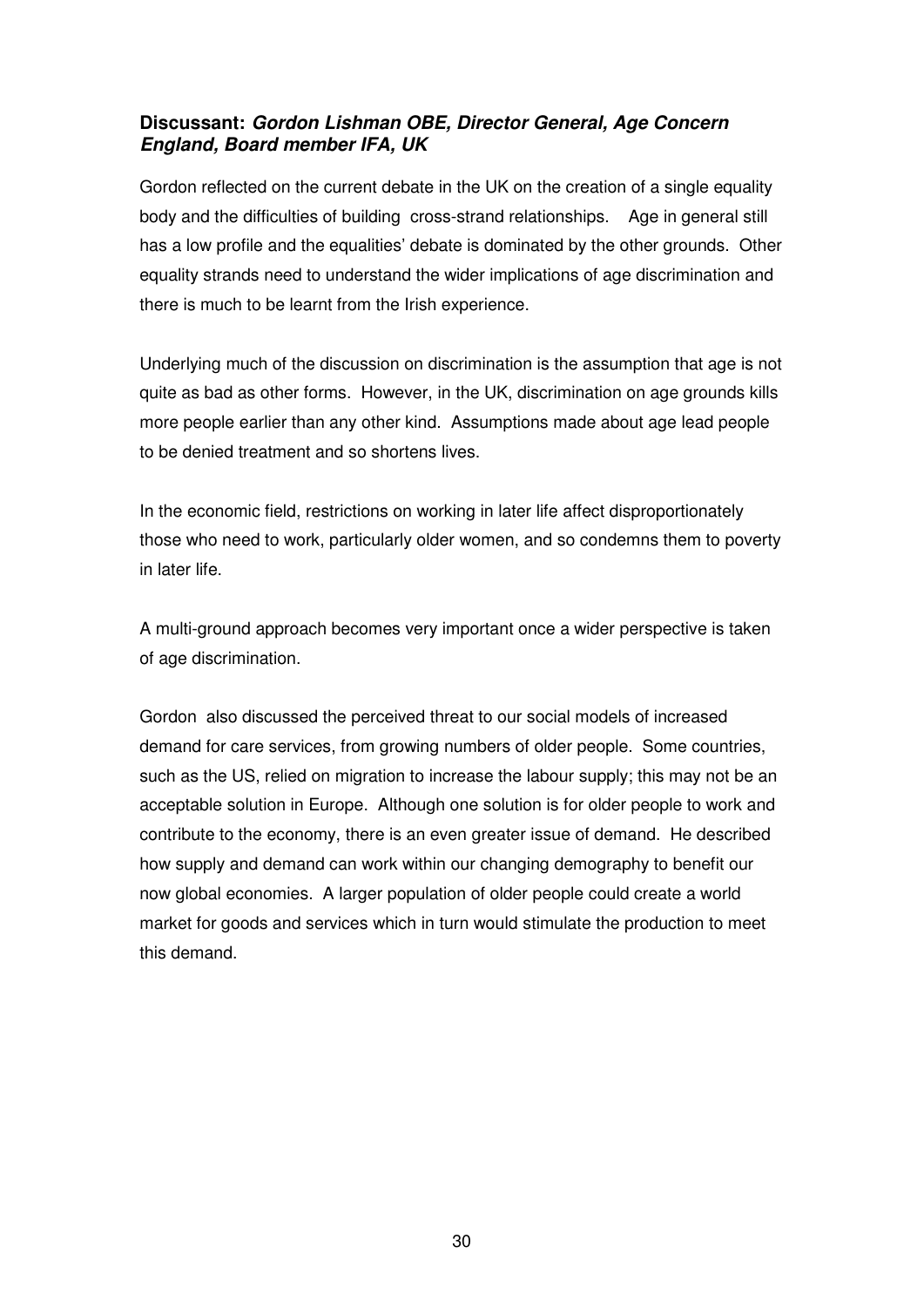### **General Discussion**

There was further discussion on the tension between social solidarity and individual responsibility and rights. Points raised were:

- o How to enable older people to maintain spending power to keep younger people in work.
- o The continuing demand for greater need for resources for health and care.
- o Life course policy is not social solidarity; it brings the burden back to the individual.
- o Immigration is used in some countries to provide social care. What happens as the immigrant communities become older? Will immigrants return to their own countries and if so how what will be the effect to the host nation of such a reduction in social security contributions?
- o The decline in the number of younger workers is declining as people postpone entry into the labour market.
- o The US has laws which relate to all people but they do not provide social solidarity so consequently people do not have investment in those laws.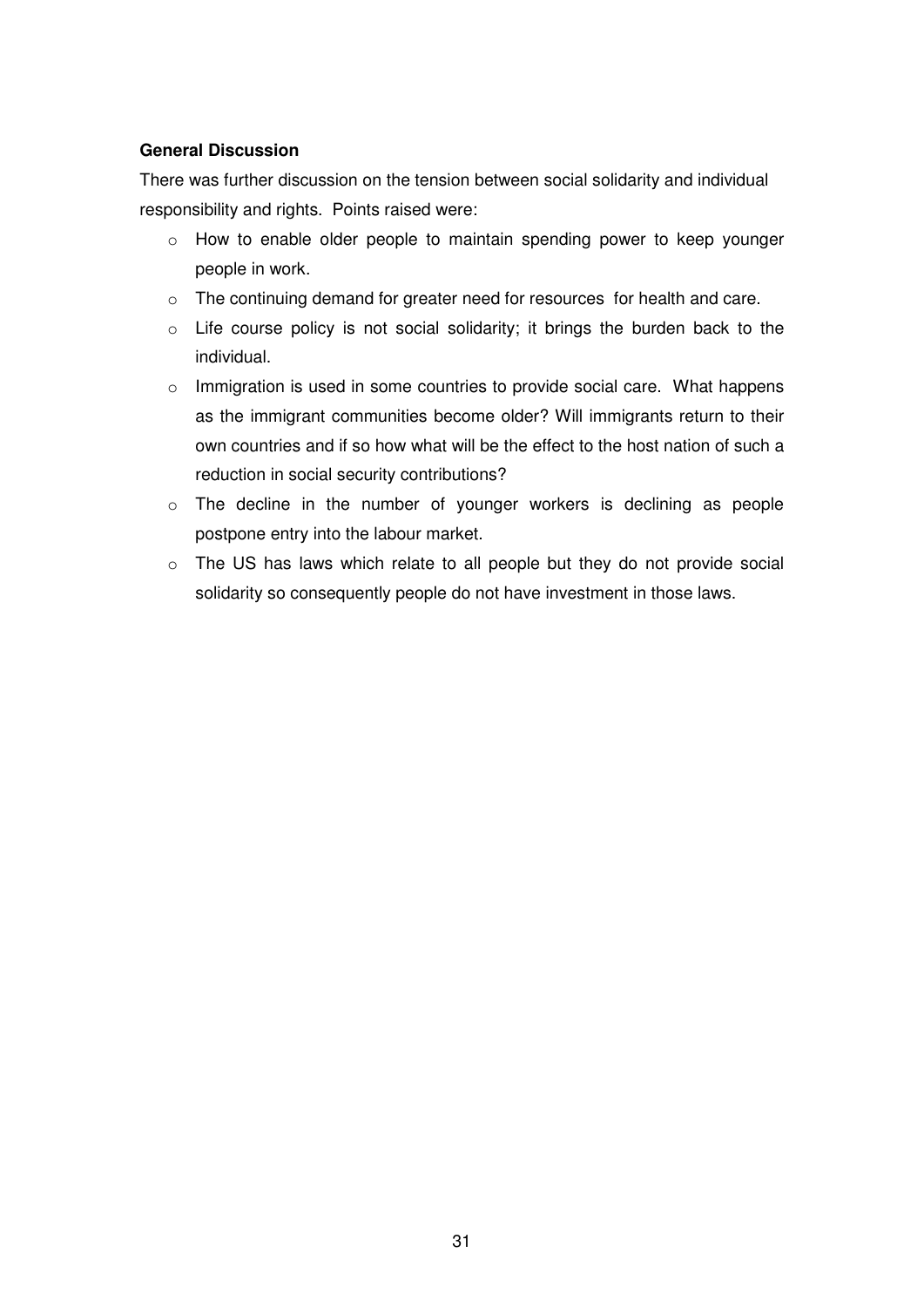## **Session 3 - Ensuring and embedding long term change**

| Paper 5          | From research to legislation: challenging public           |  |
|------------------|------------------------------------------------------------|--|
|                  | perceptions and getting results: Case study of the Ontario |  |
|                  | <b>Human Rights Commission</b>                             |  |
| <b>Presenter</b> | Keith Norton, Chief Commissioner, Ontario Human Rights     |  |
|                  | <b>Commission, Canada</b>                                  |  |

#### **Introduction**

Keith Norton's paper was concerned with the six year journey that the Ontario Human Rights Commission undertook to bring the issue of age discrimination and ageism to the forefront of public discourse. The Commission's efforts have ultimately resulted in a change in law that will now increase opportunity and choice for Ontarians over 65 in the area of employment.

The Ontario Human Rights Commission is the oldest and, by some measures, the largest statutory human rights agency in Canada. Its principal functions are set out in the Ontario Human Rights Code (the "Code") and include the promotion and advancement of human rights and the investigation, mediation, settlement and litigation of complaints.

### **Human Rights Legislation**

In Canada the federal government, ten provinces and three territorial governments have anti-discrimination legislation. In Ontario, the Code protects against discrimination on the ground of age in relation to accommodation, goods, services and facilities, employment, contracts and membership of vocational associations. The other codes provide protection against discrimination in employment and apart from three of the provinces<sup>i</sup>, all provide protection in relation to housing, goods and services generally available to the public.

Age was added to the Ontario code in 1972 and at first this focused on the protection of workers between the ages of thirty-nine and sixty-five. In 1982 this was broadened and there is a maximum age for discrimination, namely 65. There is no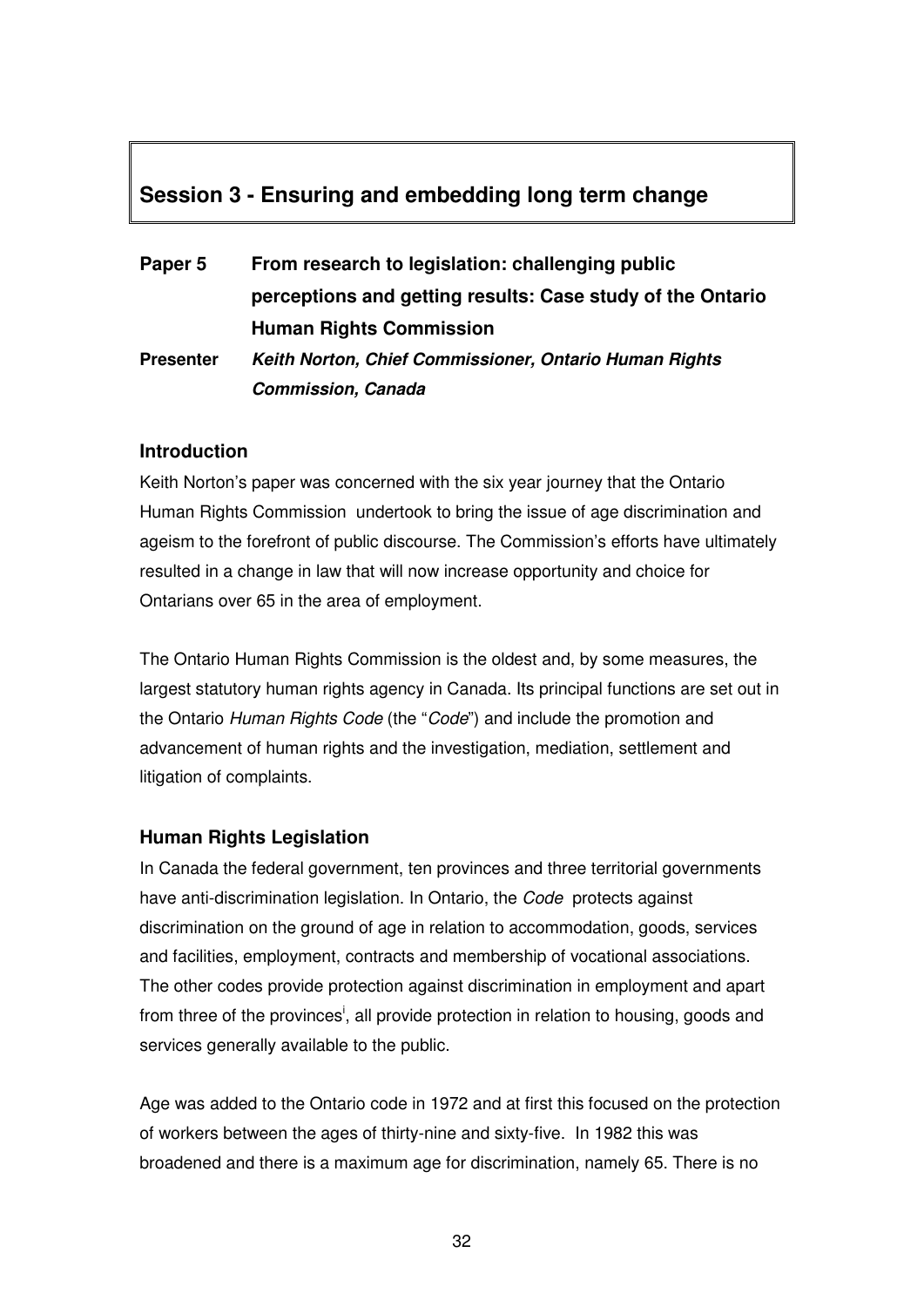upper limit on age in the areas of housing, goods, services and facilities, contracts and vocational associations.

Canada's 1982 Charter of Rights and Freedoms affirmed the equality before and under the law of every individual without discrimination because of age, among other grounds.

The Code also recognises the so-called "adverse effect", or "constructive" discrimination where although a requirement may seem to be neutral and nondiscriminatory, it may nonetheless exclude, restrict, or prefer some persons because of age. The Code allows an employer to justify this by showing that it is a "bona fide or reasonable" requirement. At the same time, the Code allows for preferential treatment of persons sixty-five or older in for example seniors' discounts for goods and services or reduced rates for public transit.

#### **Government Programs for Seniors**

Keith Norton listed a number of programmes specifically directed at seniors, such as the National Framework on Aging (NFA), the National Advisory Council on Aging, Seniors Policy and Programs Database and Income Security Programs.

### **Non-Government Advocacy**

He then described some of the non-governmental organisations which play a significant role in driving cultural and attitudinal change towards older persons such as CARP (Canada's Association for the Fifty-Plus), The Canadian Centre for Activity and Aging and The Ontario Coalition of Senior Citizens' Organizations.

#### **Compliance and Promotion through the Human Rights Commission**

Keith Norton indicated that under its mandate the Ontario Human Rights Commission can enforce as well as promote and advance human rights for older persons and others on the basis of age. He looked at a number of these functions.

#### **Investigating Complaints, Mediation and Litigation**

The Commission receives all complaints filed by individuals claiming an infringement of their rights and parties are offered first mediation and then investigation. Where there is no resolution, the complaint is referred to the completely independent Human Rights Tribunal of Ontario for a hearing. Tribunal decisions may be appealed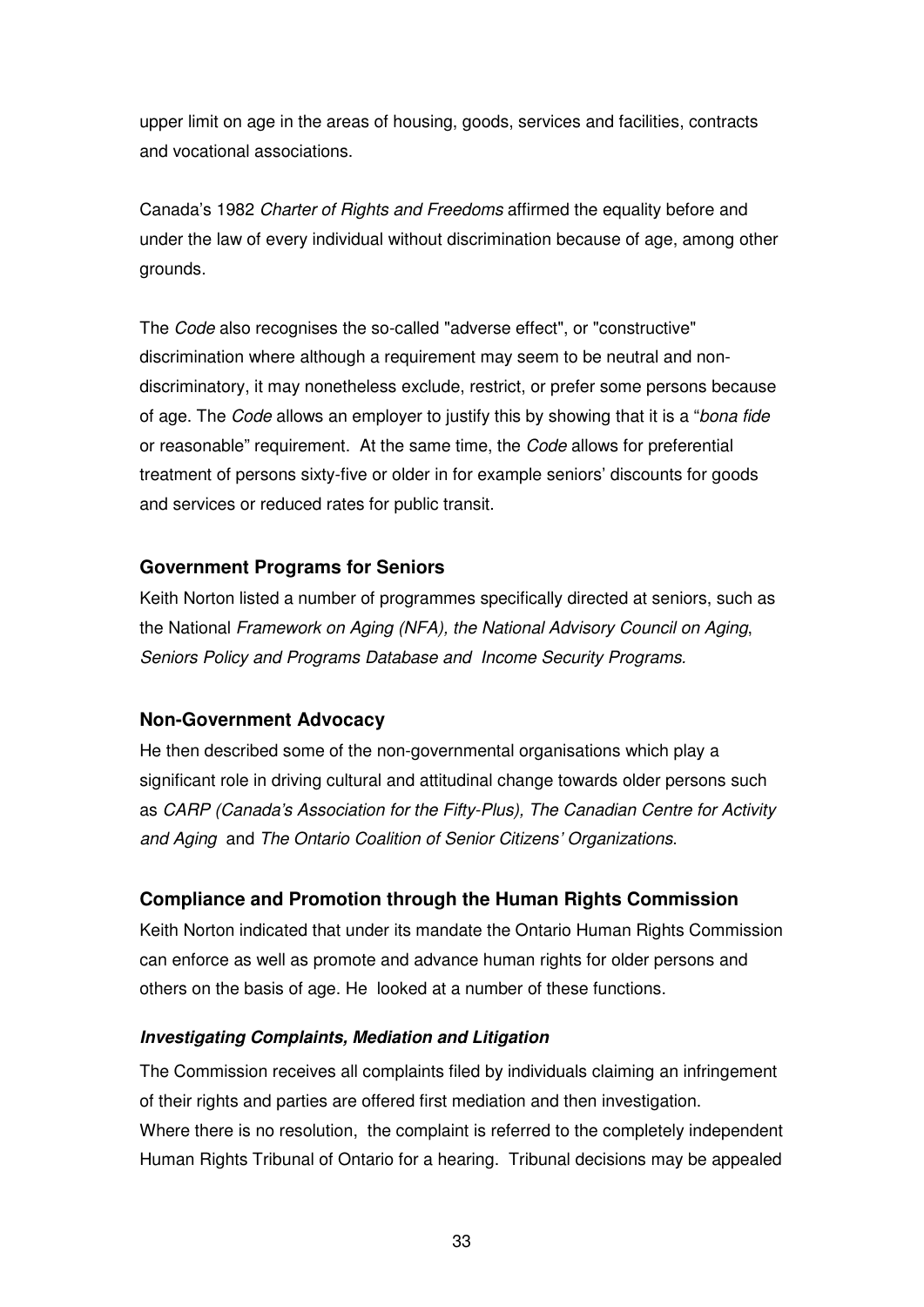by any party to a higher court and are sometimes appealed to the Supreme Court of Canada.

Most of the age complaints are workplace related. In the last five years, age was cited in approximately 7-9% of cases but it is very likely that many incidents of age discrimination, particularly in the areas of job seeking and accessing services such as health care, remain unreported.

### **Public Inquiry**

The Commission has undertaken a number of inquiries and consultations over the years on a variety of important human rights issues involving race, disability and age.

Following the 1999 International Year of Older Persons the Commission developed an initiative to inquire into human rights issues in relation to ageing in the areas of employment, housing and goods and services. This involved three stages:

**Discussion paper**: In May 2000, the paper identified issues seen as problematic for older persons: stereotyping and negative attitudes, income, employment, housing, health care, institutions and services, elder care, elder abuse and neglect.

**Public consultation**: a paper was issued on *Discrimination and age: Human rights* issues facing older persons in Ontario. Over 100 written submissions were received in response and local consultation meetings were held.

**Findings**: the Commission launched its consultation report, Time for Action: Advancing Human Rights for Older Persons which presented its conclusions and recommendations. It covered all the topics in the original discussion paper and put forward twenty-nine recommendations for government and community action, including a recommendation to amend legislation and end mandatory retirement at age 65.

The report found that ageism persists as a problem in services and facilities. Myths and stereotypes impact on the level and quality of service available to older persons. Also, ageism results in the real needs of older persons not being taken into account, for example by designing public transit services without considering the needs of older users.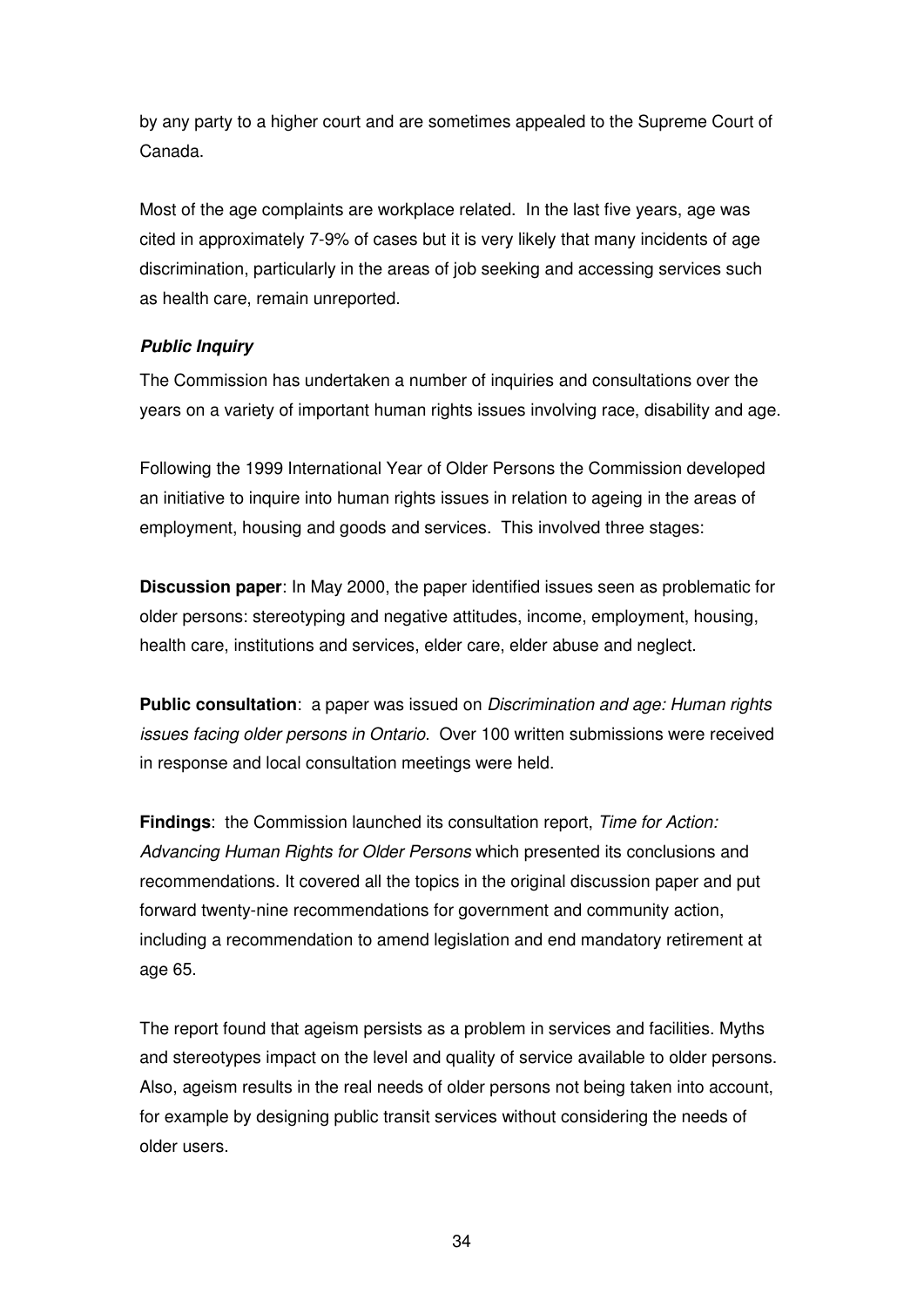There seems to be more tolerance for age discrimination than there is for discrimination on other grounds such as race or sex.

### **Policy Development**

Arising from Time for Action, in 2002 the Commission released a new Policy on Discrimination Against Older Persons Because of Age. It focused particularly on workplace issues, addressing myths and stereotypes about older workers and providing guidance for distinguishing age discrimination from legitimate, nondiscriminatory decisions in key employment matters. It also clearly identified the responsibility of employers to create inclusive workplaces and to deal with circumstances where discrimination occurs.

At the same time, the Commission, in partnership with CARP, began a public awareness campaign on ageism and age discrimination in employment, health and housing. It targeted Ontario's seniors, employers, educators, service providers and the general public.

### **Advising Government and Other Institutions**

Between 2003 and 2004, following the issuing of the policy, the Chief Commissioner worked to introduce legislation that would provide older workers with more flexibility and choice in the area of retirement, removal of a mandatory retirement age of 65 and provision of human rights protection in the workplace.

### **Monitoring and Reporting on Results**

The initiative prompted an extensive debate on mandatory retirement. Two successive Ontario governments have proposed legislation to remove the age cap of 65 in the Code. The current Liberal government has proposed Bill 211, Ending Mandatory Retirement Statute Law Amendment Act, which will amend the Human Rights Code.. It is expected that the bill will proceed through the legislature once the government resumes sitting in Autumn 2005.

### **Conclusion**

The public is generally receptive to the Commission's comments on mandatory retirement since a significant proportion of Ontario's population is entering their 50s and 60s. The issue was ready to be raised and, in many ways, the Commission was a catalyst through its research, consultation, policy development, education campaigns, monitoring and public reporting. The general public has a better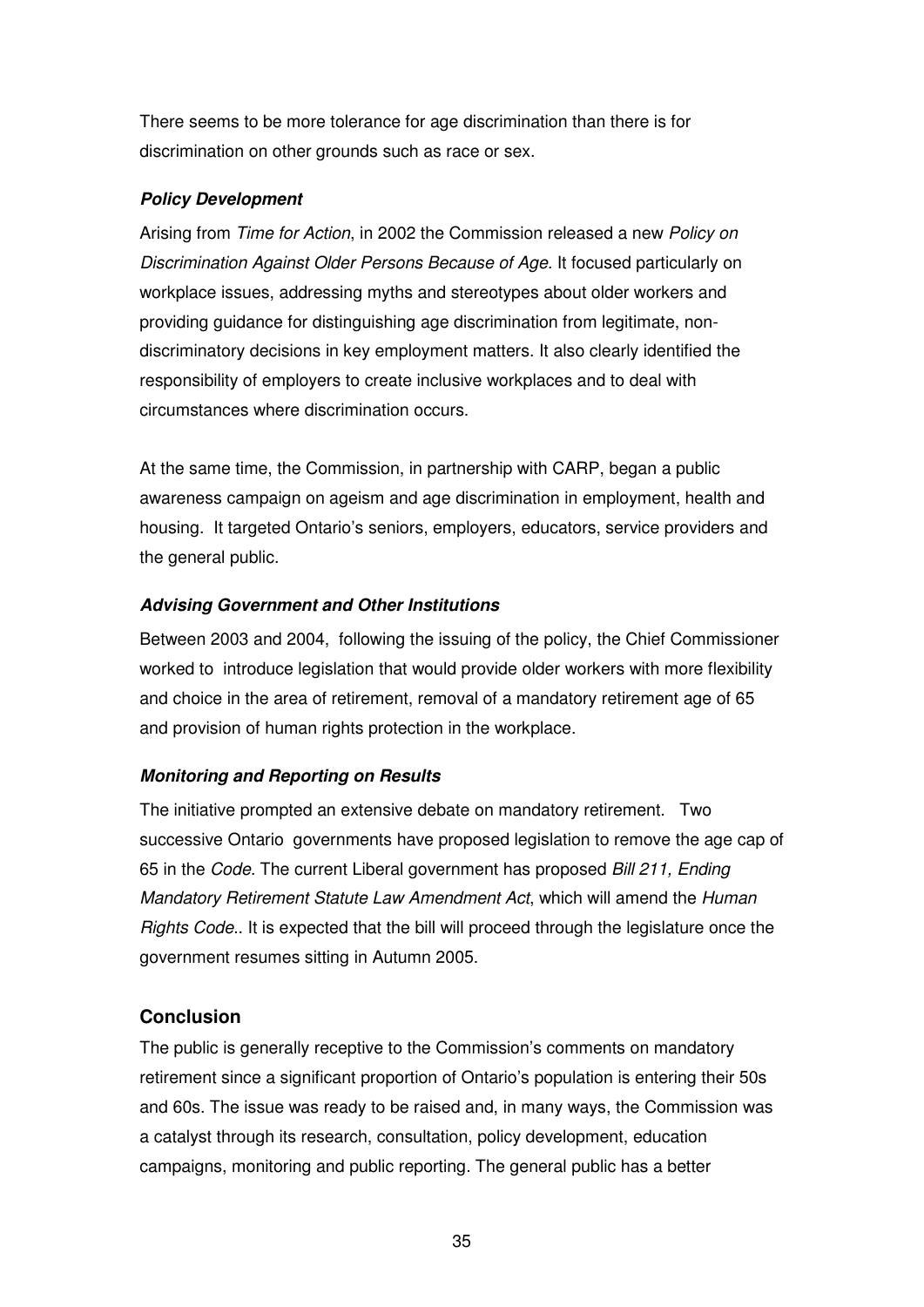understanding of the issues and governments and civil society are responding with positive change. Meanwhile, individuals who continue to experience discrimination because of their age can still rely on the Commission's complaints mechanism to help resolve matters.

### **Discussant: Yitzhak Brick, President, International Federation on Ageing, Israel**

Responding to the presentation, Yitzhak Brick thanked Keith Norton for the scope of his presentation and for outlining the process of development of the work of the Ontario Human Rights Commission.

He reflected on the long term challenge that dealing with age discrimination represented and the importance of developing an evidence base, as had been the case in Ontario. He also highlighted the need for both political and legal action, but also for culture change activities, and that these were mutually re-enforcing.

He also highlighted the value of building a partnership between organisations working from different sectors and points of view to create a broad movement against age discrimination and recognised the role of both Government sponsored Equality agencies and non-Governmental organisations representing people facing discrimination. It was a challenge to both achieve the creation of equality bodies and to achieve high levels of organisation amongst organisations of older people and older people themselves.

As President of the IFA he committed the organisation to continuing to work to raise age discrimination as a key issue and to seek to improve the lives of people it effects.

\_\_\_\_\_\_\_\_\_\_\_\_\_\_\_\_\_\_\_\_\_\_\_\_\_\_\_\_\_\_\_\_\_\_\_\_\_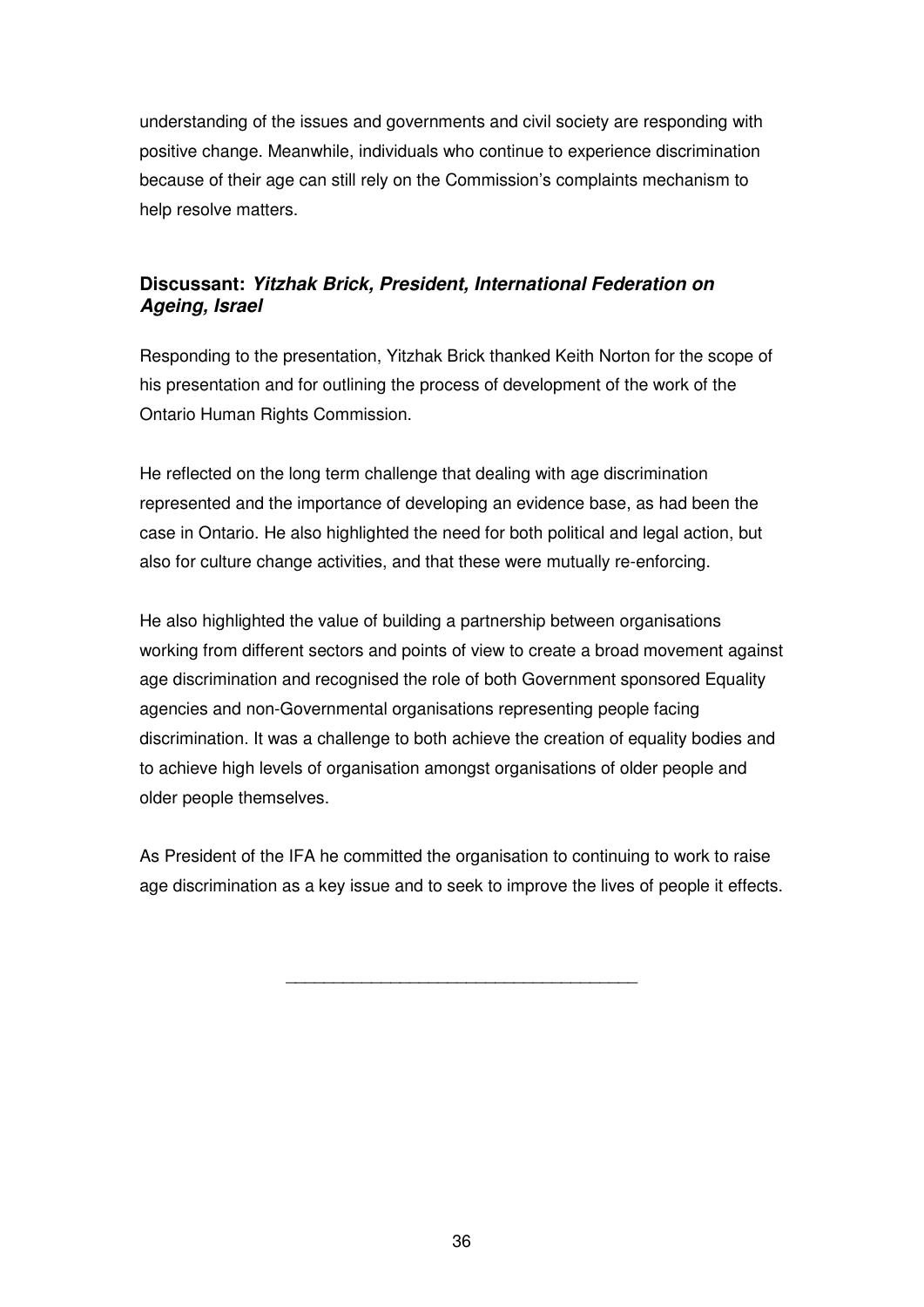# **Paper 6 Evaluating the outcome of action on discrimination Presenter Judy Hogben, Executive Director, Office for Seniors Interests and Volunteering, Western Australia**

### **Australian national legislation**

Judy Hogben began by admitting that there is a need for further research into the longer term impact of legislative action on age discrimination. She looked first at the Australian national legislation. The Age Discrimination Act 2004 is a federal law which addresses age discrimination in many areas of public life. It is applicable in all Australian States and Territories. It covers employment, education, accommodation and goods, services and facilities but exempts superannuation, insurance and credit, migration and citizenship, taxation and social security laws, some health programs and youth wages or direct compliance with industrial agreements and awards

### **Western Australian legislation**

Judy Hogben said she would draw primarily on the experience of the state of Western Australia, with some reference to the experiences and findings in other states. Each State and Territory enacted legislation to cover various aspects of discrimination during the latter part of the 20th century. In Western Australia, the Equal Opportunity Act 1984 makes it unlawful to discriminate against a person in employment. Amendments to this Act prohibiting discrimination on the basis of age came into force in January 1992. It has been unlawful to require employees, contract workers and partners to retire on the ground of age since August 1995, although there are exceptions.

### **The statistics**

She indicated that studies into the impact of age discrimination legislation in terms of their access to employment and goods and services were limited. However, she would begin by examining various data relating to work force participation to assist discussion and she presented a Western Australian snapshot:

• In April 2005, approximately 67,000 (21%) of Western Australia's seniors (people aged 60 years and over) were in full-time or part-time paid employment. This included 29% of males and 14% of females.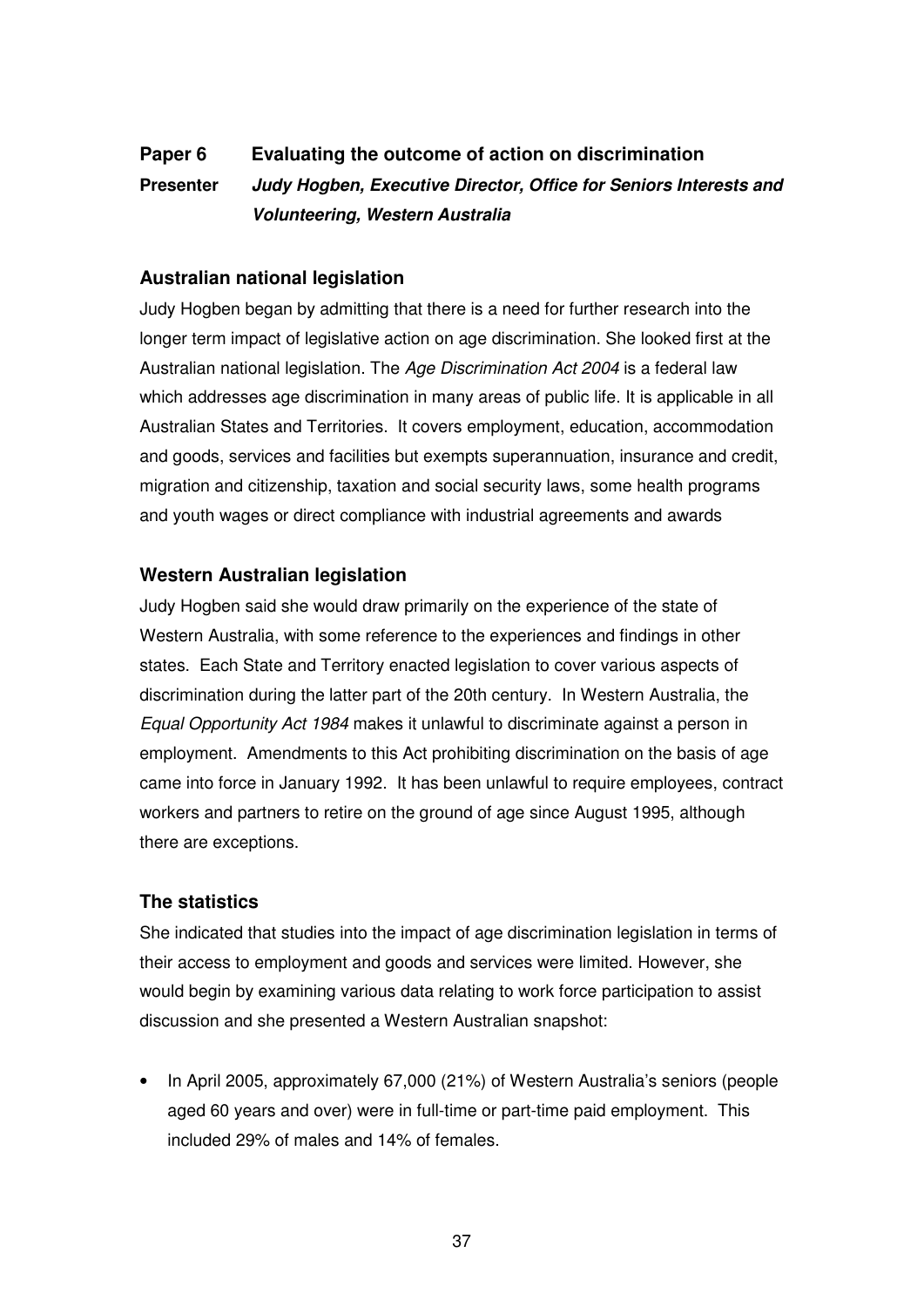- Senior males were more than twice as likely to be working full-time as part-time. Senior females, however, were nearly twice as likely to be working part-time than full-time.
- Less than 1% of seniors (2,100) were registered as unemployed, a large majority of these being males.
- 79% of seniors were no longer in the labour force: 86% female and 70% male. All seniors aged 65 years and over were much more likely to be out of the labour force than those aged 60 to 64 years.

Looking at Australian national data participation rates in the labour force, males in older age groups have remained steady over time although rates in the 60 to 64 age group steadily decreased to a low point of 45 % in 2000 and have steadily increased over the last four years to 52.7% whilst labour force participation rates for older females have increased steadily over time. However no direct link to Age Discrimination Legislation can be established.

Looking at the unemployment rates for people aged 45-64 there has been some improvement from about 1992 onwards, when States and Territories began to enact their legislation but this downward trend may be due to economic conditions or may be due to a cultural change by employees away from early retirement and/or a cultural change by employers to retain older employees. Has the legislation been responsible for this? The legislation makes it clear that certain actions are unacceptable but it could be argued that legislation is often introduced after community views have changed; therefore the legislation is simply an indicator of change.

One point is certain, however, without such legislation there is no leadership by government on this issue and leadership is abdicated to the market.

### **Western Australian complaints**

She investigated the age of complainants in Western Australia to try to determine whether there was an increase over time in the proportion of complainants being 40 years of age or over. This question was asked because there is an assumption that older people may take longer to accept that they can use legislation to settle complaints. She also wanted to see whether age discrimination impacts more on older people than on younger people.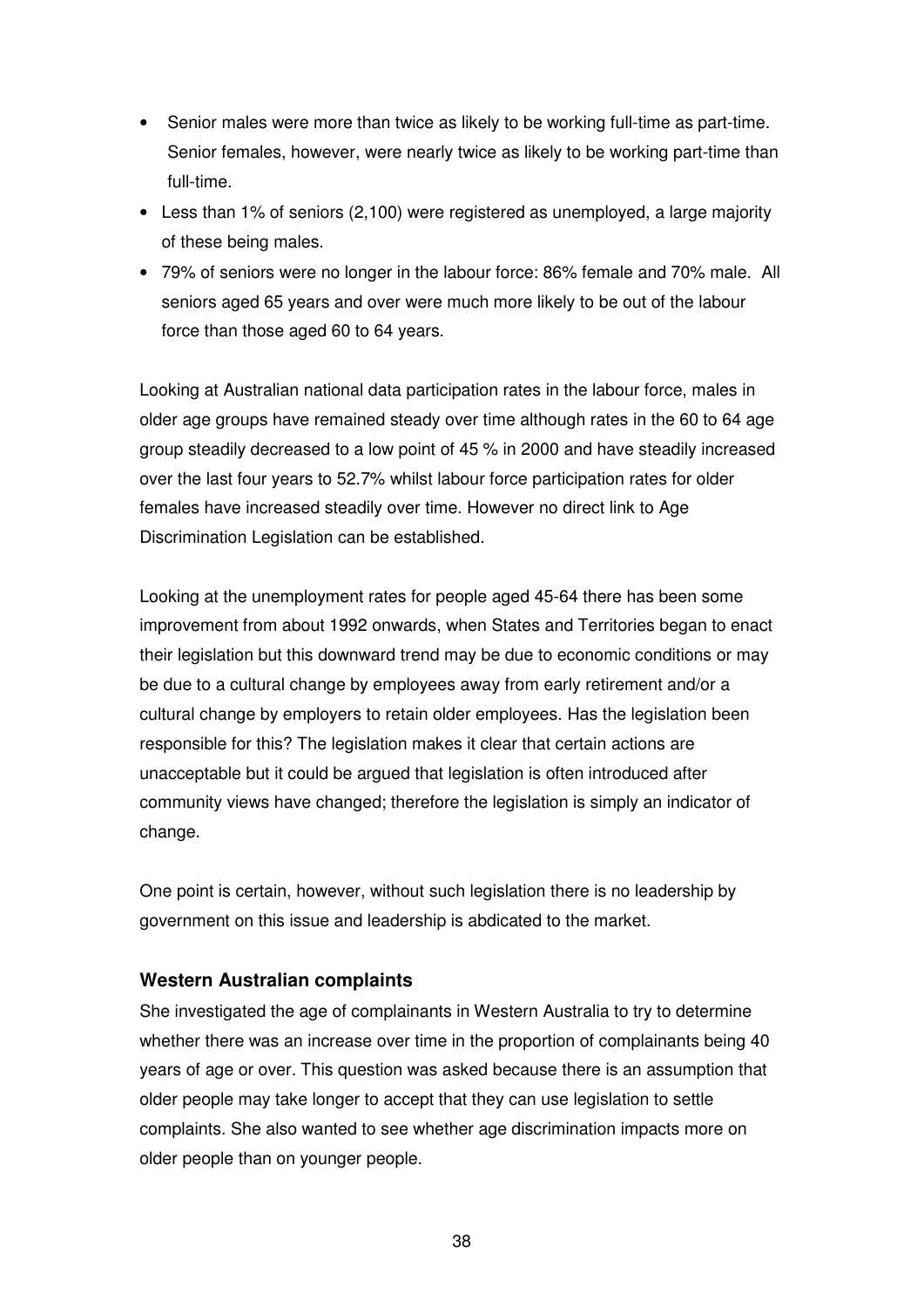She found that the largest proportion of complaints is from the 40 to 64 years of age group but no general upward or downward pattern emerges over time as far as the age of the complainant is concerned. Therefore, the question about older people becoming more comfortable with the legislation over time remains unanswered.

However, it was clear that the majority of complainants are older (over 40) rather than younger (under 40) which seems to suggest that older people experience more age discrimination than younger people. Although on the other hand it could also mean that middle-aged people are the group most aware of the legislation and are the group most comfortable with using it.

### **Western Australian complaints by area of complaint**

These statistics demonstrate that the major reason people use age discrimination legislation is in relation to employment. Over an eleven year period it averages out at 61.5% of all cases of aged discrimination. Over the last five years, the average is 59.2% while for the first six years it was 63.6%.

Age discrimination involving goods, services and facilities make up the second largest proportion of complaints and average out at 22.4% of cases across the eleven year period. These include shops, restaurants, doctors, insurance, and government services.

The average for the first six years was less at 18.7% whilst over the last five years is was 26.9% which indicates that this an area that may require further examination. Judy Hogben believes that the increase should be seen as positive, indicating that people are becoming more aware that age discrimination occurs outside as well as in the workplace.

There had been a slight decrease in the proportion of complaints from paid employment over the eleven years since the amendments came into effect in 1992. On the other hand the proportion of age complaints by people looking for work has increased steadily since 1997/98. It appears that age discrimination legislation is used more by people in employment than people who are looking for employment. Thus future work should give particular attention to recruitment practices.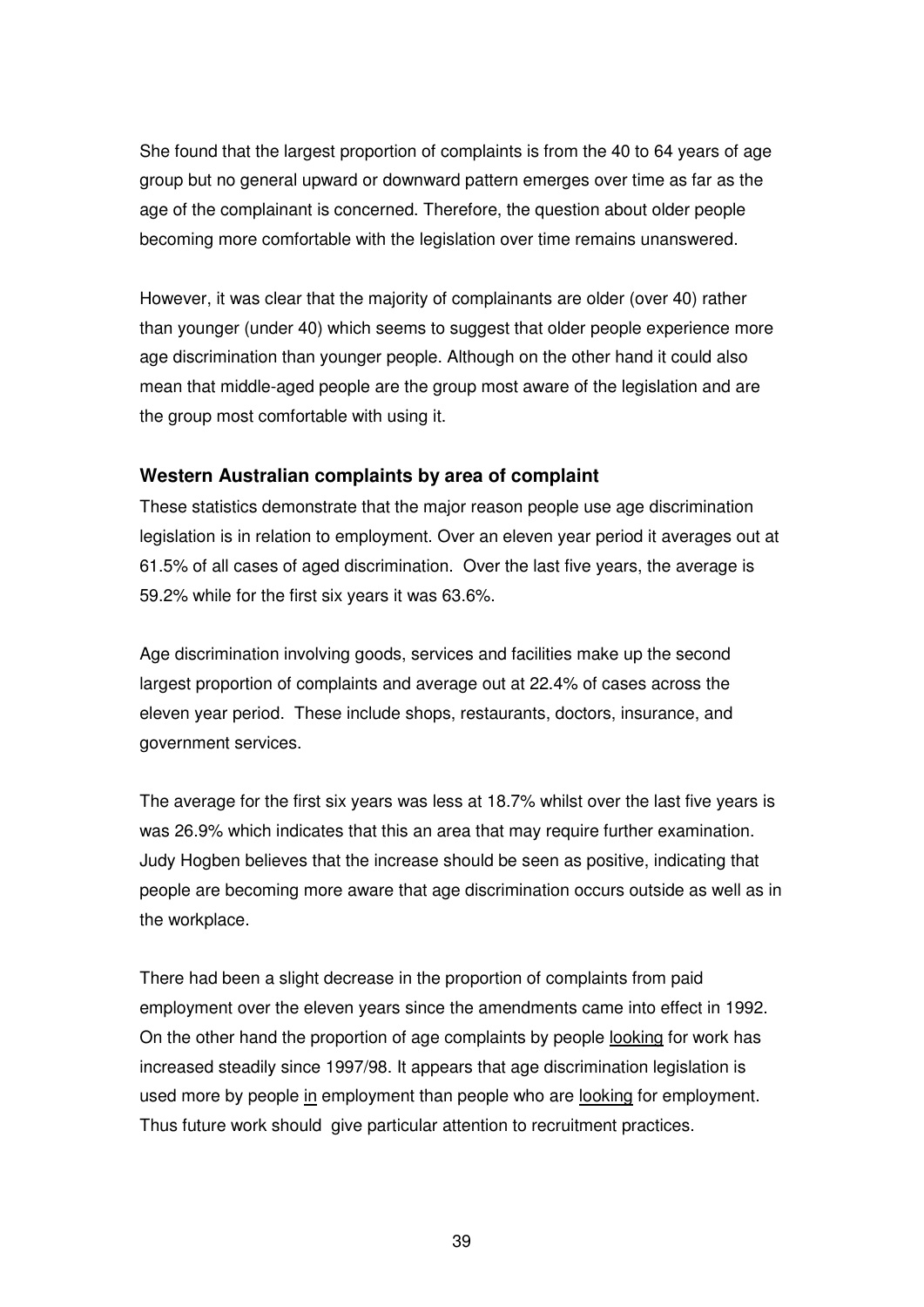### **Across jurisdictional data – findings across three Australian states**

Judy Hogben then looked at a report published in 2001 by the Victorian, South Australian and Western Australian Equal Opportunity Commissions and the Australian Employers Convention Age Limits: Age-related discrimination in employment affecting workers over 45.

The joint project was established to:

- identify perceptions held of and by older workers underlying age discrimination in Australian workplaces.
- Identify forms of age discrimination in the workplace, for instance in recruitment, retention and training.
- Examine the extent and trend of utilisation of age discrimination legislation in Australia and overseas and barriers leading to its under utilisation.
- Make recommendations to protect the rights to employment of older workers.

The report found that

- the number of age discrimination complaints is less than those for other types of discrimination but there is evidence that it is a significant workplace issue for people aged over 45.
- the impact of age discrimination on overall economic performance as a result of people taking early retirement over the period 1994-2001 was \$42.6 billion
- if older persons labour force participation rates do not rise by 2031 Australia's ageing population will cost an extra \$42.8 billion per year, due to health costs and losses in superannuation and social security
- discrimination at the recruitment stage and a lack of understanding by older people of their rights
- there was discrimination in training, particularly for older women
- pressure to retire was still prevalent as were age stereotypes and attitudes
- older workers are still seen as expendable in favour of younger workers.

### **Conclusion**

Age discrimination legislation came into effect in Western Australia in 1992 and most other states at approximately the same time. The long term impact of discrimination legislation should result in a diverse workforce, where individuals of all ages and abilities are recruited, trained and valued without fear or favour.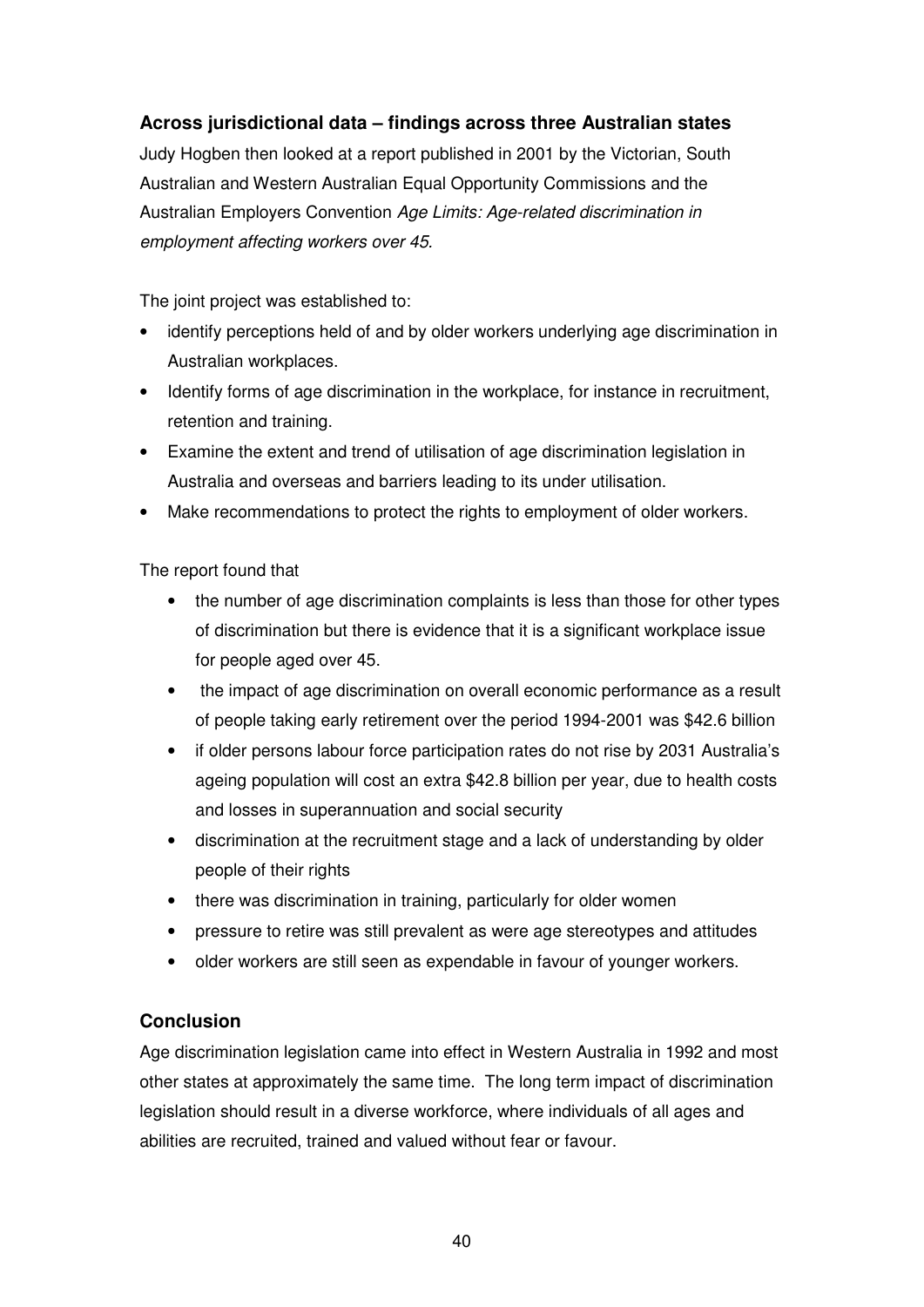Judy Hogben felt that the research she had presented above suggests a mixed result. The diversity of the workforce as measured by the participation rate of older workers is increasing but age stereotypes and barriers arising from these stereotypes are still common in the areas of recruitment and training.

It is clear from the data presented that more consumers are starting to use the legislation to improve access to goods and services.

#### **Where to from here**

She concluded firstly that the difficulty encountered in measuring the long term impact of age discrimination legislation indicates a need for further research in this area. Secondly, it appears that people in paid employment are greater users of the legislation than are people who are searching for employment. The factors behind this need to ascertained.

And finally, the continued use of age discrimination legislation by people in employment, people seeking employment and people seeking access to goods, services and facilities establishes that there is an on-going need for such legislation.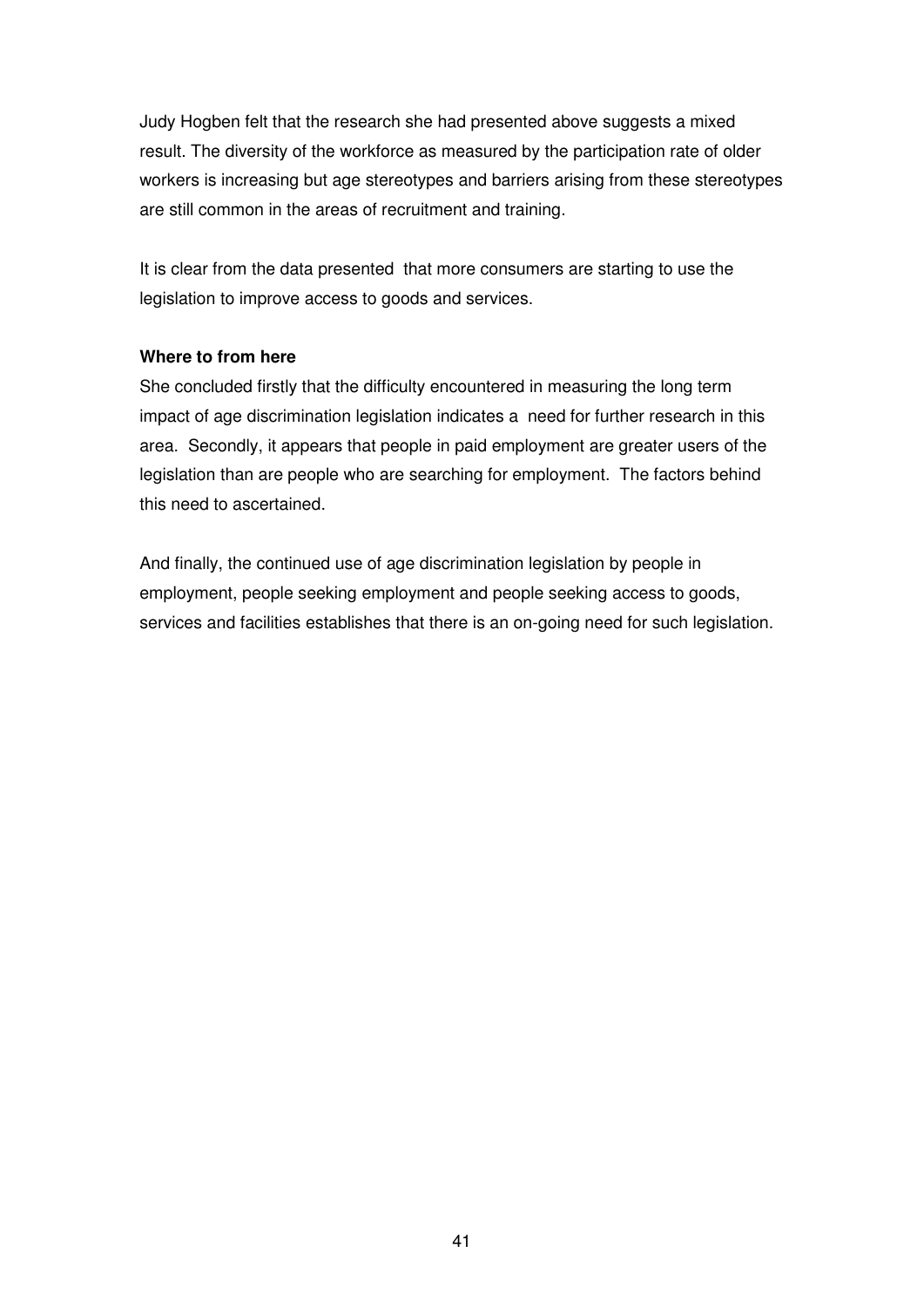### **Discussant Dan Kohrman, Senior Counsel, AARP, USA**

Dan Kohrman agreed that was important to ensure that actions which were being taken were successful and that evaluation was available, both to demonstrate this success and also to enable learning and development. He compared the Australian research with that of the US with particular regard to the greater experience of the US in age discrimination legislation. He also offered some suggestions for evaluating the impact of age legislation in the future.

One key finding of the Australian research which was important for all economies, was the cost of early retirement. Between 1994-2001 the cost was \$42.6B and if there was no change in older workers' participation in the labour force, by 2031, the cost would be \$42.8 billion per year. This cost data alone makes the "business case" for combating age bias.

It was very difficult to evaluate the impact of age discrimination legislation on labour market participation, separate from the many other forces operating in the labour market simultaneously. There were too many other cultural and economic trends to be able to credit only the legislation. Specific variables included the size of age cohorts such as the baby boom generation and assisted programmes for disability, as well as the increase in divorce leading more women to seek work.

One way to measure the effectiveness of a law, is to examine the enforcement activity, and count the number of cases brought to court. Ineffective age discrimination legislation can be counterproductive and give a false sense that action has been taken to address bias. Good age discrimination legislation will include a duty to educate the public and employers and providers of services.

On data collection, unlike Australia, the U.S. only collects complaints data on the basis of older age, and for people aged over 40. Australia might benefit from further disaggregation of its data for people aged 40+, to allow comparison between complaints from different age cohorts up to 70 years old.

He also warned against making assumptions from the data which was available. For instance, although there was little data on hiring in the Australian research, it did not mean discrimination was non-existent in this area. Although there are no age limits

42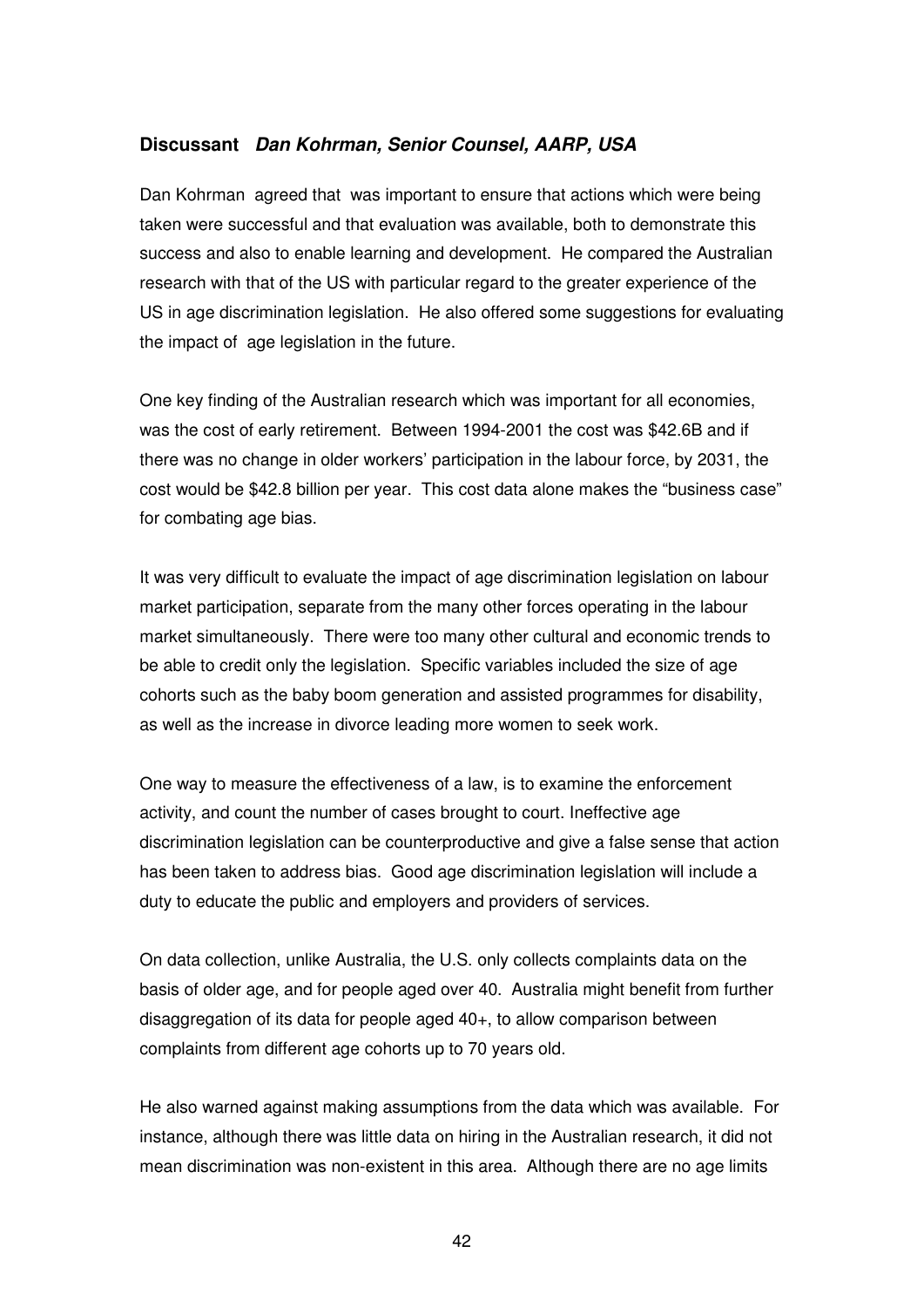in the US, they still exist but are applied more subtly. Age bias at the hiring stage is the most difficult to prove.

However limiting age legislation may seem, it conveys a key message to the target population.

Many studies have been undertaken in the US to assess the effectiveness of legislation but findings from such studies remain limited whilst they continue to be based on reported cases only. The data can describe general trends in age discrimination as shown in the two AARP studies; the first in 1987 showed most cases were brought by white males in their 50s, and the second in 1997, by women in their 40s. Reported cases were not an accurate reflection of the incidence of age discrimination because most cases were settled before reaching the final stage, if indeed they are ever reported at all.

Further research is needed on the incidence of age bias and in particular more evaluation for the "business case". Better data collection and funding is also needed.

#### **General Discussion**

Points raised included:

- o There was a lack of recognition of diversity amongst older people. The UK has "one size fits all" services.
- o Age is marginalised within other equality strands.
- $\circ$  There is considerable evidence that those who experience discrimination on other grounds throughout their lives are disadvantaged and they carry this disadvantage through to older age, where it is compounded by age discrimination.
- $\circ$  Many older people add to their own disadvantage by describing their older years negatively. Research in Sweden shows when asked about activity in retirement they say they do "nothing". Older people need to have self worth after retirement.
- o Having looked at jurisdictions where mandatory retirement has been abolished, there is no significant shift in the age of retirement It is around 62 in Quebec. This is a human rights issue of how and when to choose and plan for retirement.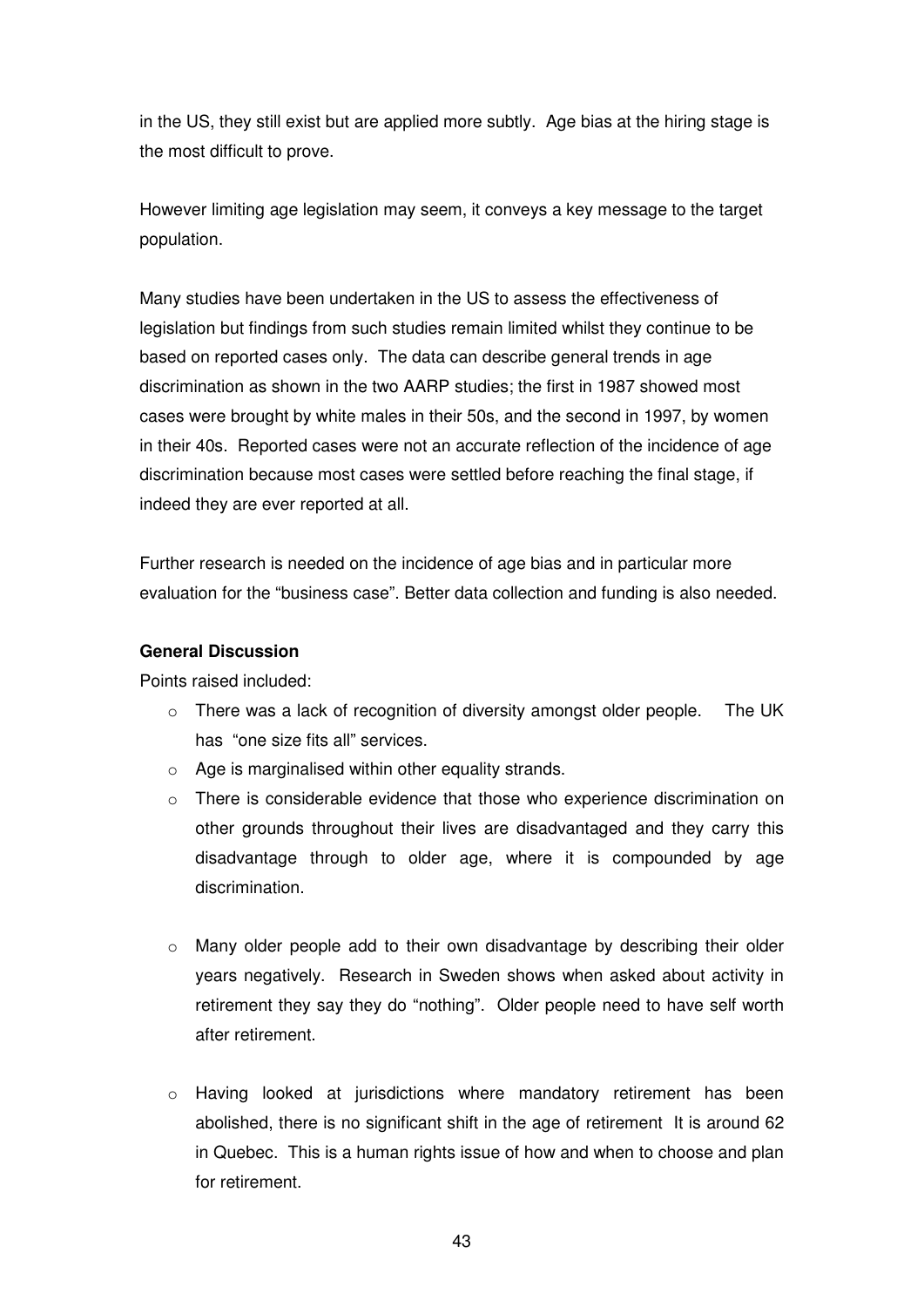# **Annex 1: List of seminar participants**

| <b>Name</b>                        | Organisation                                                    | <b>Country</b>     |
|------------------------------------|-----------------------------------------------------------------|--------------------|
| <b>Andrew Harrop</b>               | Age Concern England                                             | <b>UK</b>          |
| Anouk Mulder                       | Expertise Centre, Age and Lifecourse (LBL)                      | <b>Netherlands</b> |
| <b>Barbro Westerholm</b>           | Swedish Organisation of Senior Citizens                         | Sweden             |
| Carlos Nunez-Ferreya               | Confederacion Espanola de Organizaciones de<br>Mayores (CEOMA)  | Spain              |
| Carmen Ng                          | Hong Kong Council of Social Services                            | Hong Kong          |
| <b>Christine Harvey</b>            | Age Concern England                                             | <b>UK</b>          |
| Colm O'Cinneade                    | University College London                                       | UK                 |
| Dan Kohrman                        | AARP                                                            | <b>USA</b>         |
| David Deans                        | <b>COTA National Seniors Partnership</b>                        | Australia          |
| Deborah Howe                       | Equality Authority of Northern Ireland                          | <b>UK</b>          |
| Dorthe Wille                       | <b>DaneAge</b>                                                  | Denmark            |
| Geert Decock                       | AGE, European Platform for Older People                         | <b>Belgium</b>     |
| <b>Gerrard Grace</b>               | <b>AMD Alliance International</b>                               | Canada             |
| Gordon Lishman                     | Age Concern England                                             | <b>UK</b>          |
| <b>Grace Clark</b>                 | International Centre of Global Aging                            | <b>USA</b>         |
| Greg Shaw                          | International Federation on Ageing                              | Canada             |
| Helen Hamlin                       | Social Work Consultant                                          | <b>USA</b>         |
| Jacqui Spradbery                   | Age Concern England                                             | UK                 |
| <b>Jane Barratt</b>                | International Federation on Ageing                              | Canada             |
| Judy Hogben                        | Office of Seniors Interests, Government of Western<br>Australia | Australia          |
| K R Gangadharan                    | Heritage Hospital                                               | India              |
| Keith Norton                       | Ontario Human Rights Commission                                 | Canada             |
| Konstantina Safilou-<br>Rothschild | Sextant                                                         | Greece             |